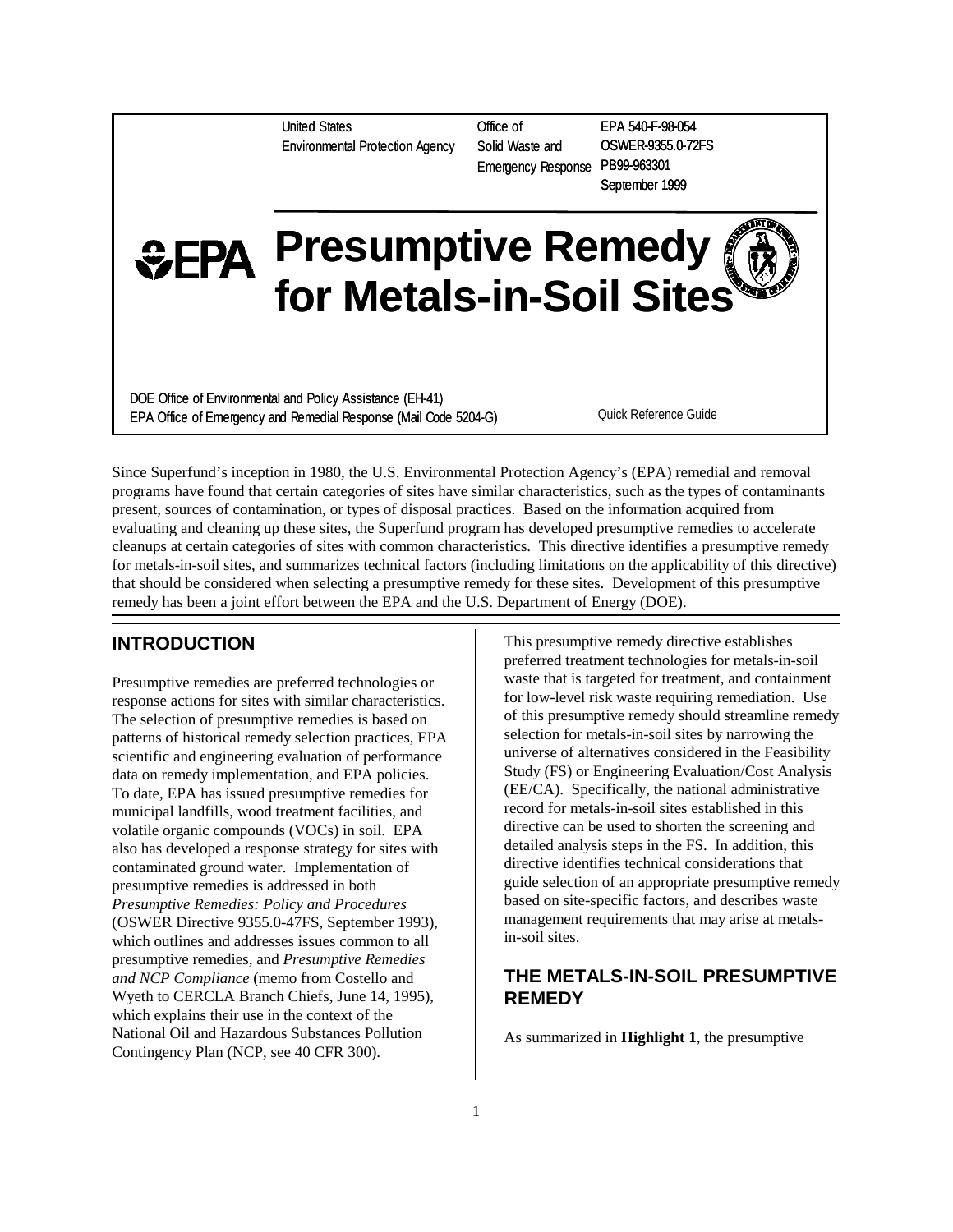# **Highlight 1 The Metals-in-Soil Presumptive Remedy**

The presumptive remedy for **principal threat** metals-in-soil waste that is targeted for treatment is (see Highlight 4 for an explanation of principal threat wastes):

**Reclamation/Recovery (when feasible)** - Reclamation/recovery is a permanent treatment that separates metal contaminants from soil in the form of metal, metal oxide, ceramic product, or other useful products that have potential market value. Reclamation/recovery is usually preceded by physical separation and concentration (e.g., soil washing) to produce uniform feed material and/or to upgrade metal content or enhance separation performance. Reclamation/recovery may be the primary treatment and may include hydrometallurgical or leaching processes. Compounds in waste can also be converted to metal or matte by transferring undesirable components to a separate slag phase. Subsequent treatment can be performed to upgrade the metal or matte. Further management of materials left over may be required to protect human health and the environment once metals are recovered.

**Immobilization** - Immobilization includes processes that change the physical or chemical properties that impact the leaching characteristics of a treated waste or decrease its bioavailability and concentration. This treatment locks metals within a solidified matrix (solidification) and/or converts the waste constituent into a more immobile form, usually by chemical reaction (stabilization). The process involves mixing a reagent (usually cement kiln dust, proprietary agents, cement, fly ash, blast furnace slag, bitumen) and generally solidifying the material with the contaminated soil. Reagents are selected based on soil characteristics and metal contaminants present. The treatment can be performed ex-situ or in-situ, and in either on- or off-site units. Immobilized materials generally are managed in a landfill with the associated containment barriers (e.g., caps).

The presumptive remedy for **low-level threat** metals-in-soil waste that is not targeted for treatment is:

**Containment** - Containment of metals-in-soil waste includes vertical or horizontal barriers. These remedial technologies can provide sustained isolation of contaminants and prevent mobilization of soluble compounds over long periods of time. They also reduce surface water infiltration, control odor and gas emissions, provide a stable surface over wastes, limit direct contact, and improve aesthetics. Institutional controls generally are used in conjunction with containment to further limit the potential for unintended access to the waste materials.

remedy for contaminated soils constituting **principal threat wastes** (see **Highlight 4**) at metals-in-soil sites is:

(1) reclamation/recovery, where it is well-suited to the waste present at the site; or

#### (2) immobilization.

In this directive, EPA identifies reclamation/recovery as a presumptive remedy where it is well-suited to the type of waste at the site. See page 8 and Appendix E of this directive for guidance on determining the type of waste to which this technology is well-suited. If the site-specific determination is made that reclamation/recovery is not well-suited for the waste

at a site, immobilization is the presumptive remedy for principal threat waste.

For **low-level threat waste** found at metals-in-soil sites, the presumptive remedy is containment.

In many cases, EPA expects to use a combination of methods, as appropriate, to achieve protection of human health and the environment. EPA indicates in the NCP that it expects to use treatment to address the principal threats posed by a site, wherever practicable, and engineering controls, such as containment, for waste that poses a relatively low long-term threat or where treatment is impracticable. Therefore, site managers can expect to use a combination of the presumptive technologies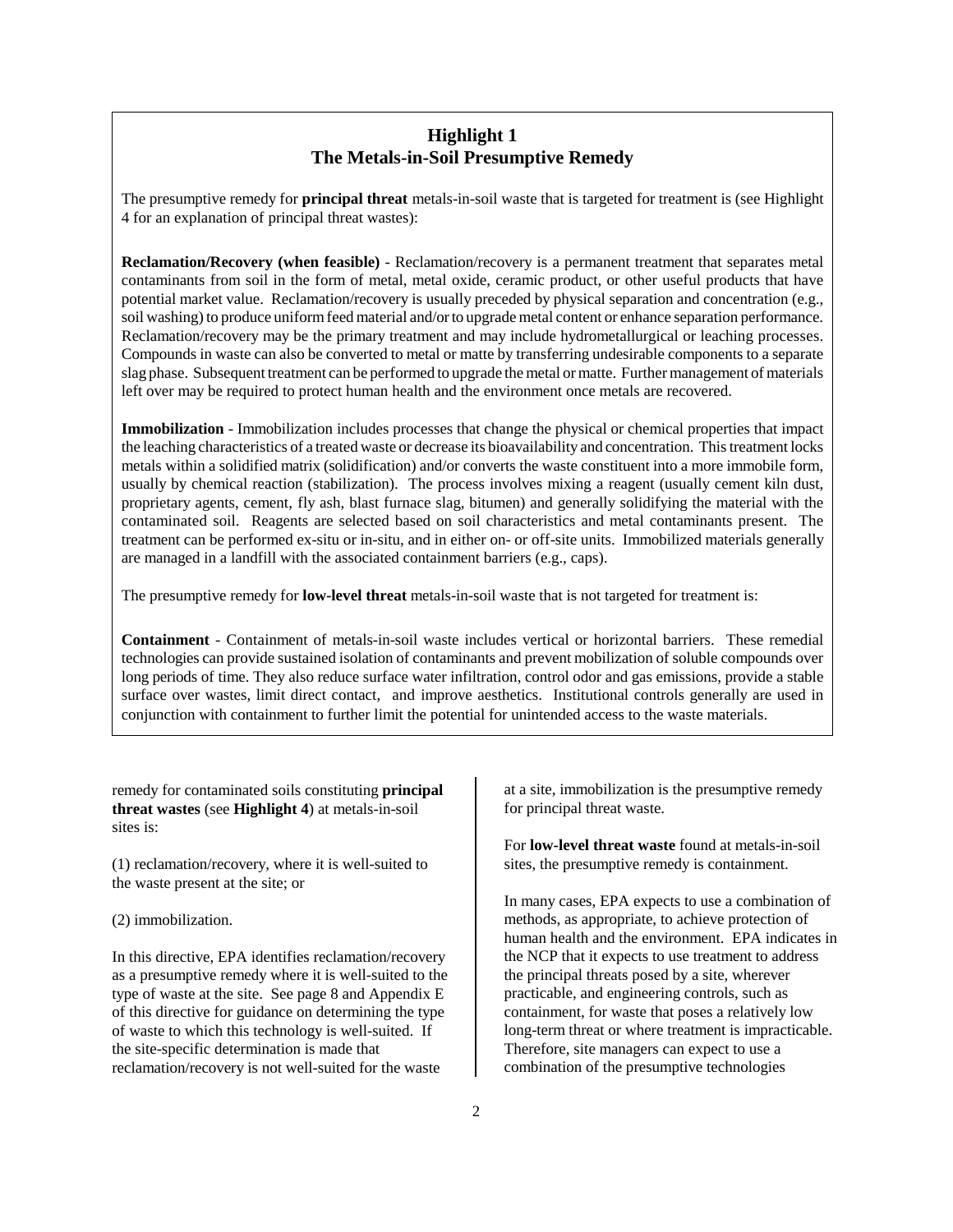identified in this directive to address metals-in-soil sites, if appropriate (see section 300.430 of the NCP).

EPA selected the technologies identified as presumptive for metals-in-soil sites on the basis of a national feasibility study analysis conducted on 51 sites. As shown in **Highlight 2**, one of the three presumptive remedies was selected at 39 of the 51 sites (nearly 80 percent) evaluated in detail in the feasibility study analysis. Appendix A provides a summary of the methodology and results of the historical remedy review that supports establishing the national administrative record for metals-in-soil sites. Appendices B-D provide information on how the presumptive remedy technologies were evaluated using the nine NCP criteria at sites included in the feasibility study analysis.

# **Highlight 2 Summary of Site Analysis Supporting Metals-in-Soil Presumptive Remedy\***

| Technologies Selected to<br>Address Contaminated<br>Metals-in-Soil Waste at<br>Sites Selected for this<br>Analysis | Total Number of<br><b>Sites Selecting</b><br>Remedy (of 51<br>sites) |  |  |  |  |  |  |
|--------------------------------------------------------------------------------------------------------------------|----------------------------------------------------------------------|--|--|--|--|--|--|
| <b>Immobilization</b>                                                                                              | 17                                                                   |  |  |  |  |  |  |
| <b>Reclamation/Recovery</b>                                                                                        | 9                                                                    |  |  |  |  |  |  |
| <b>Containment</b>                                                                                                 | 13                                                                   |  |  |  |  |  |  |
| <b>Institutional Controls</b>                                                                                      | 3                                                                    |  |  |  |  |  |  |
| Other On-Site Treatment                                                                                            | 2                                                                    |  |  |  |  |  |  |
| Off-Site Disposal                                                                                                  | 7                                                                    |  |  |  |  |  |  |
| * Bold indicates that the technologies are included in<br>the presumptive remedy.                                  |                                                                      |  |  |  |  |  |  |

#### **SCOPE AND USE OF THIS DOCUMENT**

Historically, activities that result in contamination at metals-in-soil sites are diverse, including chemical and textile manufacturing; electroplating; smelting; wood treating, and mining and milling. Soils often are contaminated with metals as a result of direct

contact with plant waste discharges, fugitive emissions, or leachate from waste piles, landfills, or sludge deposits.

This presumptive remedy is intended for use at sites (or areas of sites) where metal contamination in soils is a primary problem, including, where appropriate, areas where metals may be co-located with other contaminants. These contamination problems are often complex. For example, organics as well as metals may be present, and metals may be migrating into the ground water. These conditions do not preclude use of this presumptive remedy, but site managers should use site-specific information available to determine whether metals are a primary problem, and whether the presumptive remedy approaches are viable. Site managers also should assess if contaminants such as mercury, which are not within the scope of this presumptive remedy, are present in concentrations that will affect remediation.

Finally, site managers should determine if other presumptive remedies (e.g., VOCs in soils, groundwater presumptive site strategy) are appropriate to consider and integrate with the remediation of metals problems. If metals are a primary contaminant of concern, this presumptive remedy guidance should be used unless site-specific factors suggest a contrary approach.

The following sections identify the types of sites and contaminants that are addressed by this presumptive remedy. Specifically, these sections:

(1) identify contaminants that are addressed and not addressed by the metals-in-soil presumptive remedy guidance;

(2) provide a definition of the soils included in the "metals-in-soil" category;

(3) address use of the presumptive remedy at mining and milling sites;

(4) highlight the role of ground water considerations in the overall site-specific remediation strategy;

(5) outline use of the presumptive remedy by other programs; and

(6) discuss the link between this presumptive remedy and innovative technologies.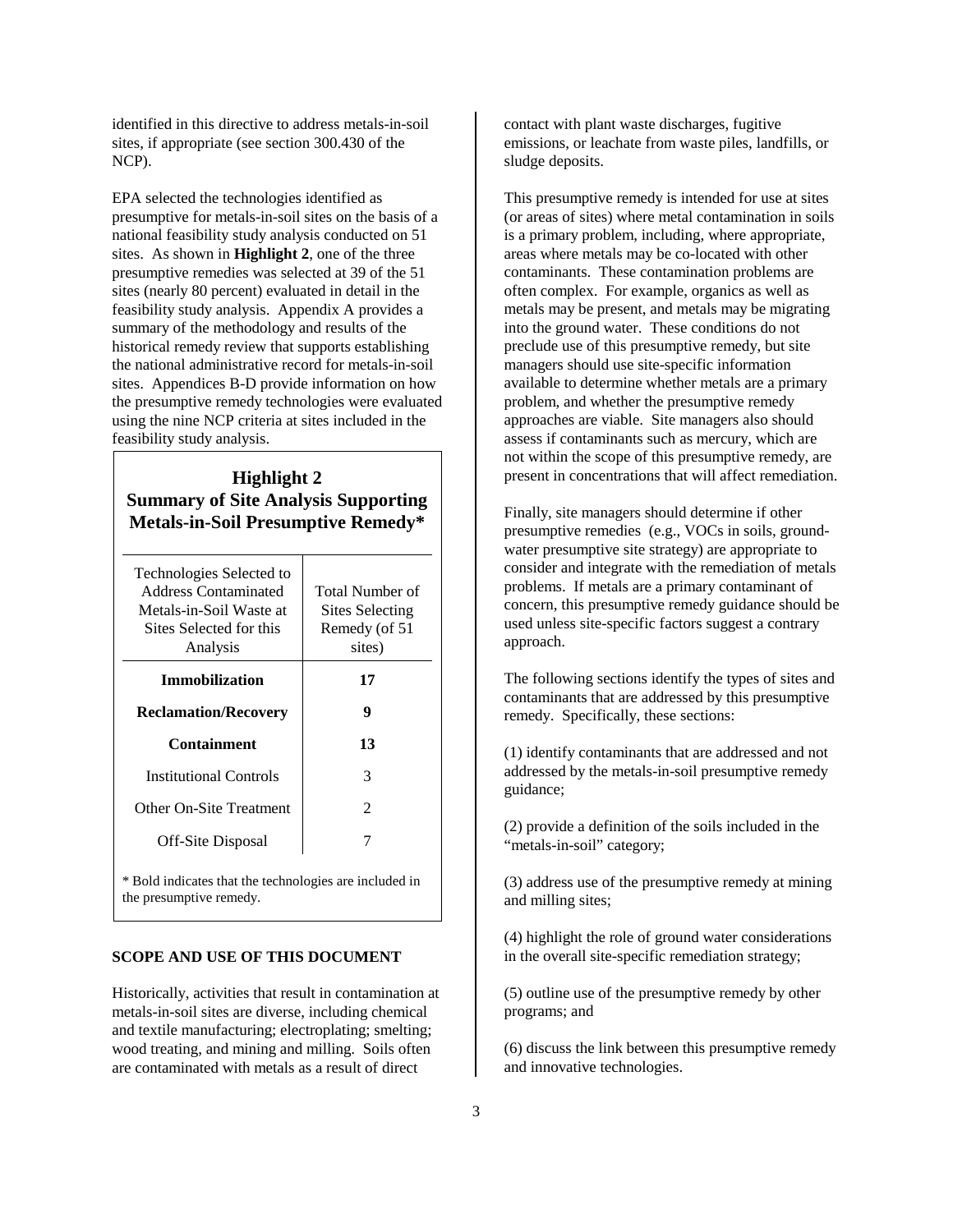**Contaminants at Metals-in-Soil Sites.** This presumptive remedy is directed at sites or areas of sites that primarily contain metals in soil or related media (e.g., sludges and excavated sediments containing metals that are amenable to treatment, consistent with the definition that follows). The contaminants within the scope of this directive and the frequency with which they were found at the evaluation sites are listed in **Highlight 3**. This presumptive remedy guidance is applicable to sites with the contaminants or combinations of contaminants in **Highlight 3**, with the exception of mercury, as noted below.

# **Highlight 3 Contaminants Found at Metals-in-Soil Sites Evaluated for this Presumptive Remedy (of 51 sites)**

| Contaminant | Number of Sites Where Found |
|-------------|-----------------------------|
| Lead        | 37                          |
| Arsenic     | 35                          |
| Cadmium     | 26                          |
| Zinc        | 24                          |
| Copper      | 20                          |
| Chromium    | 20                          |
| Mercury     | 15                          |
| Nickel      | 13                          |
| Antimony    | 9                           |
| Manganese   | 9                           |
| Selenium    | 8                           |
| Iron        | 7                           |
| Barium      | 6                           |
| Beryllium   | 5                           |

Note: Numbers represent number of times contaminant was identified as being present in the FSs or RODs used to develop the presumptive remedy, and does not necessarily indicate the contaminant was found in any specific concentration, or was identified as a principal threat waste.

**Mercury.** Because of data limitations in the analysis, management of soils containing concentrations of **mercury** at levels that constitute principal threat wastes is **not** addressed by this presumptive remedy guidance. According to available literature, including work done by EPA's

Office of Research and Development (ORD), soils with mercury at higher concentrations may not be amenable to the technologies that make up the presumptive remedy for other metals. Site-specific consideration of mercury remediation technologies and approaches will be needed where mercury wastes are present at levels constituting a principal threat waste. However, remediation methods for mercury may potentially be combined with presumptive remedy technologies for metals (e.g., pre-treatment of soil for mercury followed by presumptive remedy for metals).

**Definition of Soils and Sediments.** This presumptive remedy is directed at sites with metals in soil. Soils are defined as loose material on the surface and in the subsurface of the earth consisting of mineral grains and organic materials in varying proportions. It also applies to sites with related media that have similar treatment characteristics (e.g., dewatered sludges and sediments).

This presumptive remedy is not necessarily appropriate for all sediments contaminated with metals, in part because in situ sediments often pose additional restoration issues, or because their excavation or treatment must be balanced with the potential for harm to sensitive ecosystems. This presumptive remedy may be appropriate, however, for sediments once they are excavated, dewatered, and determined to be amenable to treatments similar to those described in this document for soils and sludges. Eleven of the 51 sites studied in this analysis treated sediments with one of the three presumptive technologies.

**Use at Mining and Milling Sites**. Thirteen of the 51 sites studied for this presumptive remedy are mining and milling sites. EPA expects that site managers can use this presumptive remedy directive for discrete metals-in-soil problems at mining sites, particularly when the problems resemble those found in more common industrial settings. In many cases, however, unique site features at these often large mining sites (e.g., site size, extent of contamination, nature of metals present, complexities associated with sensitive ecosystems, speciation of metals) may lead a site manager to determine that the presumptive remedy is not practicable to pursue. EPA is studying alternate remediation strategies for mining-related problems.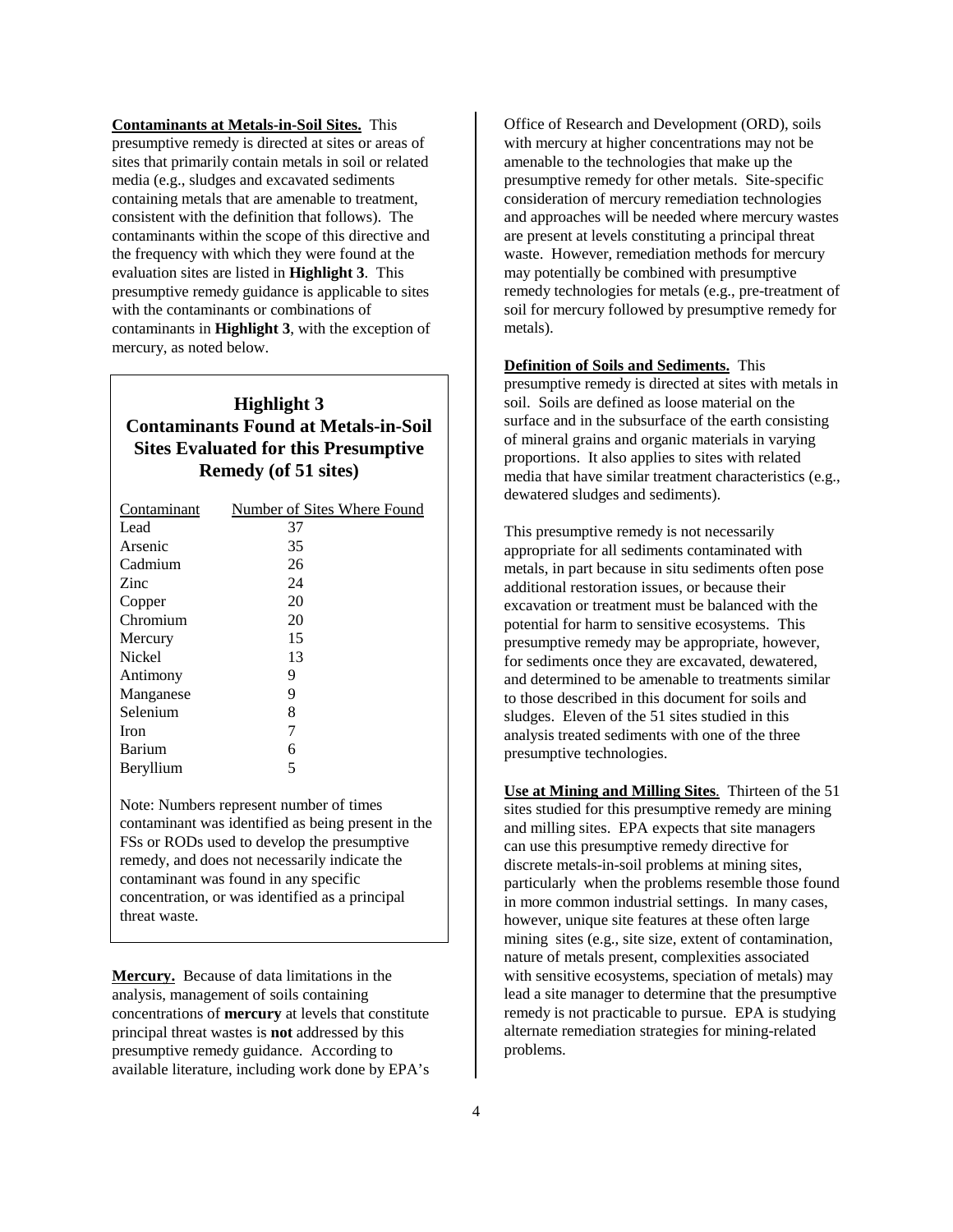**Ground Water Considerations.** Site managers should consider and integrate the remedial actions planned for metals-in-soil with the overall remediation strategy for the site, including other actions that may be needed for source control or for remediation of contaminated ground water. In general, site managers should determine whether the remedy components selected for metals-in-soil (i.e., containment of low-level threat waste and treatment of principal threat waste) will be effective in minimizing further migration of metals to ground water. If site ground water is contaminated and will be restored, minimizing migration of metals to ground water probably will be necessary to allow ground water cleanup levels to be attained. If site ground water is not contaminated, minimizing migration of metals to ground water may be necessary to prevent ground water from becoming contaminated in the future. For further information concerning remediation of contaminated ground water, site managers should consult *Presumptive Remedy Strategy and Ex-Situ Treatment Technologies for Contaminated Ground Water at CERCLA Sites, Final Guidance*, (OSWER Directive 9283.1-12, October 1996).

**Application to Other Programs.** This directive is designed to assist Superfund site managers (i.e., Remedial Project Managers (RPMs) and On-Scene Coordinators (OSCs)) and other personnel in selecting remedies for cleaning up metals in soil. Site managers in other programs, such as the Resource Conservation and Recovery Act (RCRA) corrective action program, or managers conducting state or voluntary remediation in the private sector, should also find the information in this document useful. For example, the information contained in this document could be used to eliminate the need for an alternatives screening step and streamline the detailed analysis of alternatives in the RCRA Corrective Measures Study (CMS), which is analogous to the FS under CERCLA. Federal facility site managers can use this document to expedite decision making for all metals-in-soil sites regardless of the regulatory program to which they are subject.

**Use of Innovative Technologies.** Innovative technologies are generally not identified as presumptive remedies because they have not been used historically with sufficient frequency. Nevertheless, some presumptive remedy categories, such as volatile organic compounds in soil and wood treatment sites, do include innovative technologies based on historic remedy selection and other pertinent considerations. For metals in soil, new technologies currently being developed focus on more effective separation/recovery of metals from soils (such as soil washing, which has been used at several NPL sites and in other countries), composting, and phytoremediation. To the degree that any innovative technologies show promise of performance or cost advantages, EPA will develop supplemental bulletins, or update this presumptive remedy.

As indicated in the *Presumptive Remedy Policies and Procedures* directive (OSWER Directive 9355.0- 47FS)*,* EPA expects to consider using innovative technologies when such technologies offer the potential for comparable or superior treatment performance and implementability, fewer or lesser impacts than other available approaches, or lower costs for similar levels of performance than demonstrated technologies. Specifically, as stated in the *Presumptive Remedies: Policy and Procedures*, OSWER Directive 9355.0-47FS, September, 1993:

> *"The use of the presumptive remedies may tend to reduce the frequency of full evaluation of innovative technologies. However, as indicated previously, the presumptive remedies provide a tool for streamlining the remedy selection process. They do not preclude the consideration of innovative technologies should the technologies be demonstrated to be as effective or superior to the presumptive remedies. Innovative technologies may be evaluated and recommended in addition to the presumptive remedies where these criteria are met.*

*EPA encourages review of the latest Innovative Technologies Semi-Annual Reports [now entitled Treatment Technologies for Site Cleanup: Annual Status Report] or Engineering Bulletins [see http://www.clu-in.org for the latest information on treatment technologies] for the up-to-date information on the potential effectiveness and applicability of various innovative technologies. Site managers are strongly encouraged to involve the siteexpert team to determine whether unusual*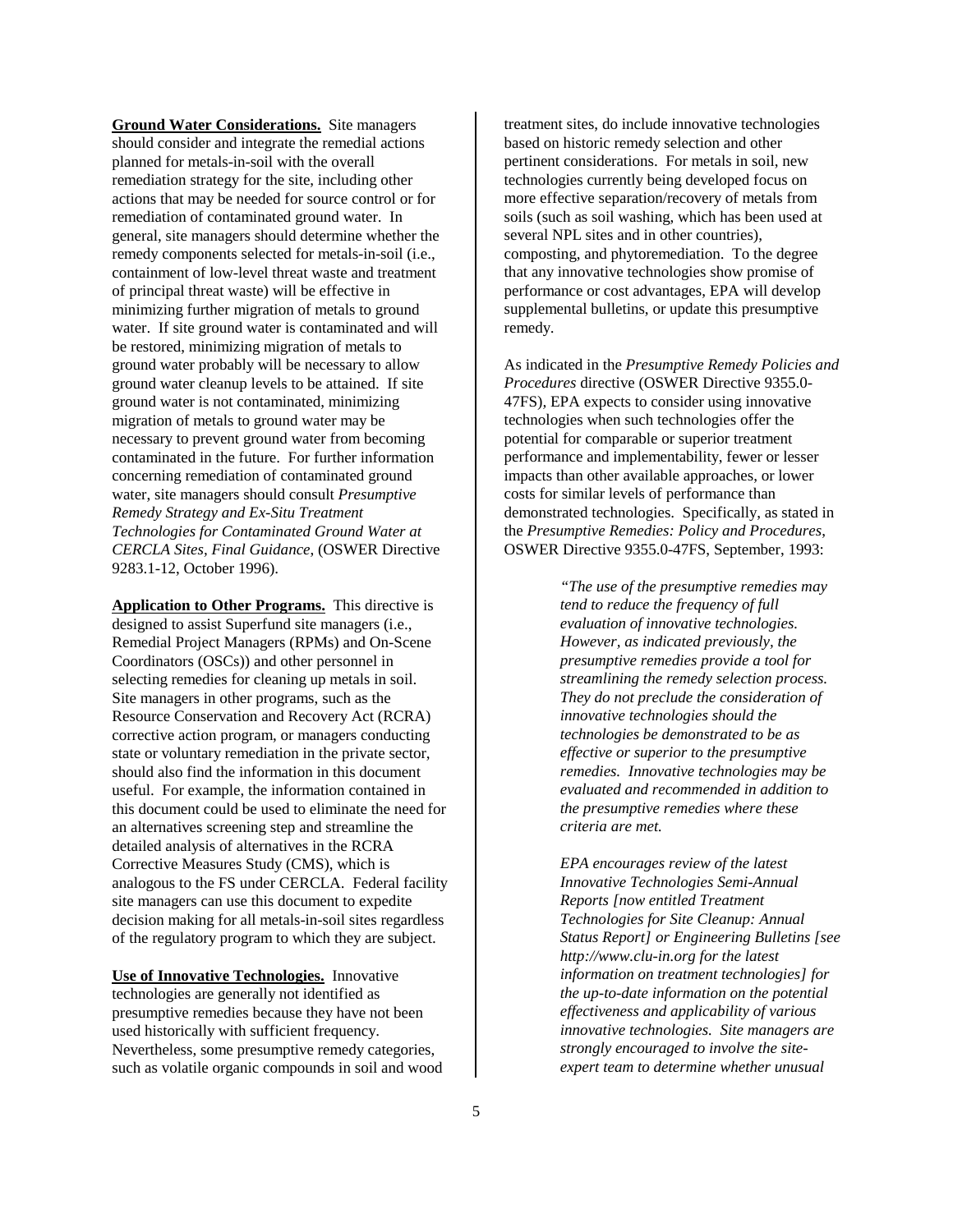*circumstances exist to consider a nonpresumptive remedy based on site-specific conditions, and/or community, state, and PRP concerns, or the availability of a potentially promising innovative technology."*

#### **THE PRESUMPTIVE REMEDY PROCESS FOR METALS-IN-SOIL SITES**

When developing a strategy for implementing this presumptive remedy for metals in soil, site managers should be aware of three objectives that data collection in the RI/FS needs to support. The technologies included in this presumptive remedy are categorized according to the nature of the metal wastes found at the site, i.e., whether or not the wastes are **principal threat wastes**. Therefore, the first objective at a metals-in-soil site is to make an early determination as to whether any **source** material wastes are considered principal threat wastes based on their toxicity or mobility (see **Highlight 4**).

As discussed on page 8, this determination is based on waste characteristics (e.g., mobility and concentrations), degree of risk, or other site-specific factors.

Once the determination has been made that principal threat waste is present at a site, the **second** objective is to decide whether the waste present at the site is well-suited for recovery/reclamation. This determination is based on the waste characteristics and technical factors identified on page 8. For example, reclamation/recovery is usually well-suited for situations with high concentrations of valuable or easily volatilized material. Data will be needed to answer the question of whether reclamation/recovery is a viable alternative, or whether it should be eliminated from further consideration. If reclamation/recovery is not well-suited, immobilization is the other available presumptive remedy treatment technology for principal threat wastes at metals-in-soil sites.

# **Highlight 4 Description of Principal and Low-Level Threat Wastes**

Identification of principal threat and low-level threat wastes should occur, on a site-specific basis, when characterizing **source** materials. "Source material" is defined as material that includes or contains hazardous substances, pollutants, or contaminants that act as a reservoir for migration of contamination to ground water, surface water or air, or act as a source for direct exposure. Contaminated soil, sediments, and sludges can all be classified as source materials.

**Principal threat wastes** are source materials considered to be highly toxic or highly mobile that generally cannot be reliably contained or would present a significant risk to human health or the environment should exposure occur. Examples include surface soil or subsurface soil containing high concentrations of contaminants of concern that are (or potentially are) mobile due to wind entrainment, volatilization, surface runoff, or sub-surface transport; and highly-toxic source material, such as soils containing significant concentrations of highly toxic materials. No "threshold level" of toxicity/risk has been established to equate to "principal threat." However, where toxicity and mobility of source material combine to pose a potential risk of  $10^{-3}$  or greater, generally treatment alternatives **should be evaluated**.

**Low-level threat wastes** generally include contaminated source material of low to moderate toxicity, such as surface soil containing contaminants of concern that generally are relatively immobile to air or ground water (i.e., non-liquid, low volatility, low leachability contaminants such as high molecular weight compounds) in the specific environmental setting; and low toxicity source material, such as soil and subsurface soil concentrations not greatly above reference dose levels or that present an excess cancer risk near the acceptable risk range.

For more information, see *A Guide to Principal Threat and Low Level Threat Wastes* (9380.3-06FS, Nov. 1991).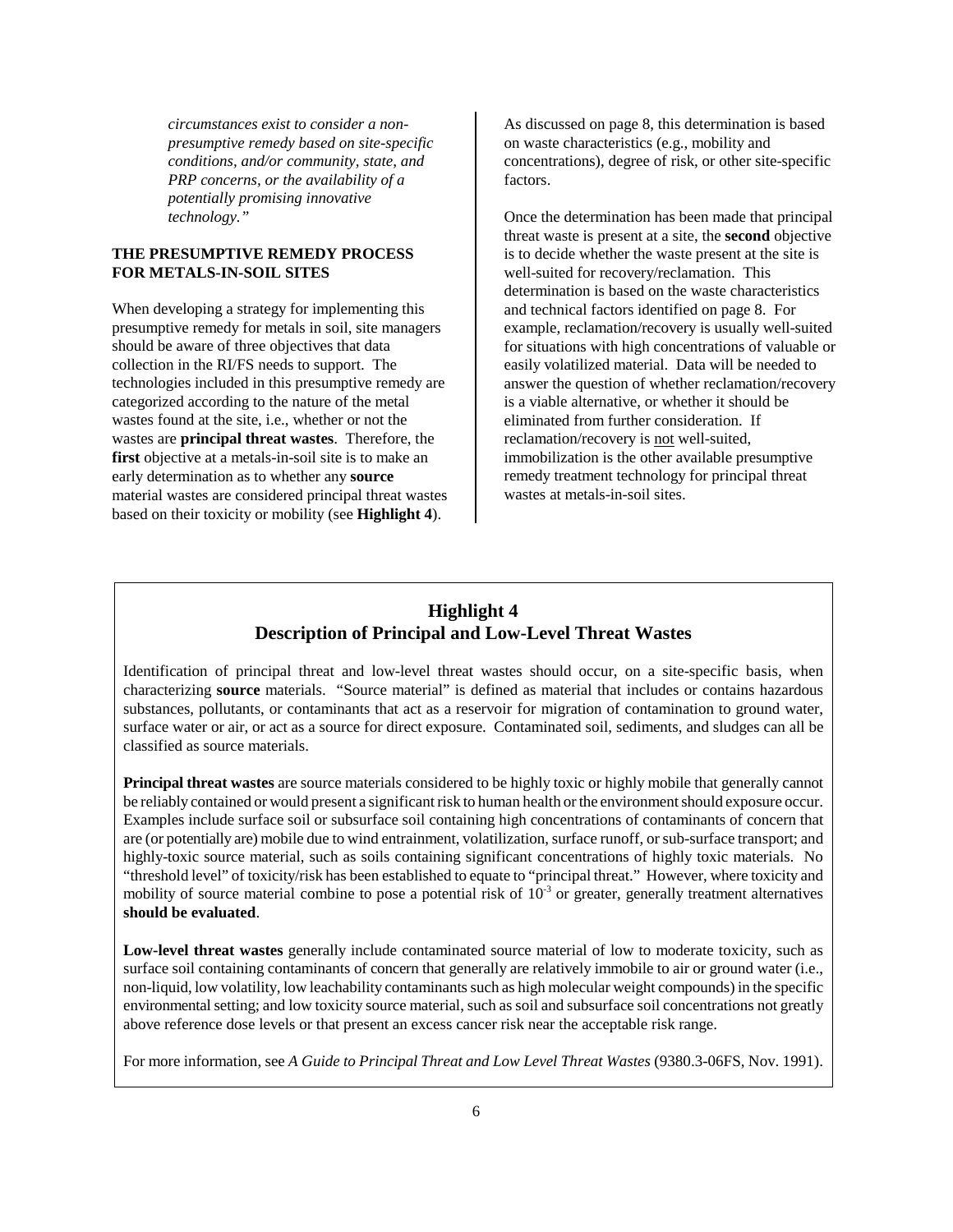The **third** objective to be accomplished at metals-insoil sites is to identify waste handling issues that can be anticipated based on the waste present and the presumptive remedy selected. For example, at many metals-in-soil sites, the land disposal restrictions (LDRs) under RCRA will be applicable or relevant and appropriate requirements (ARARs), and may affect waste handling practices and development of remedial responses (e.g., treatment levels) depending on the presumptive remedy selected. Page 12 provides an explanation of waste handling issues.

The numbered steps provided in **Highlight 5** are explained below and outline the process that site managers should generally follow in:

(1) identifying principal and low-level threat wastes for metals-in-soil sites through site characterization;

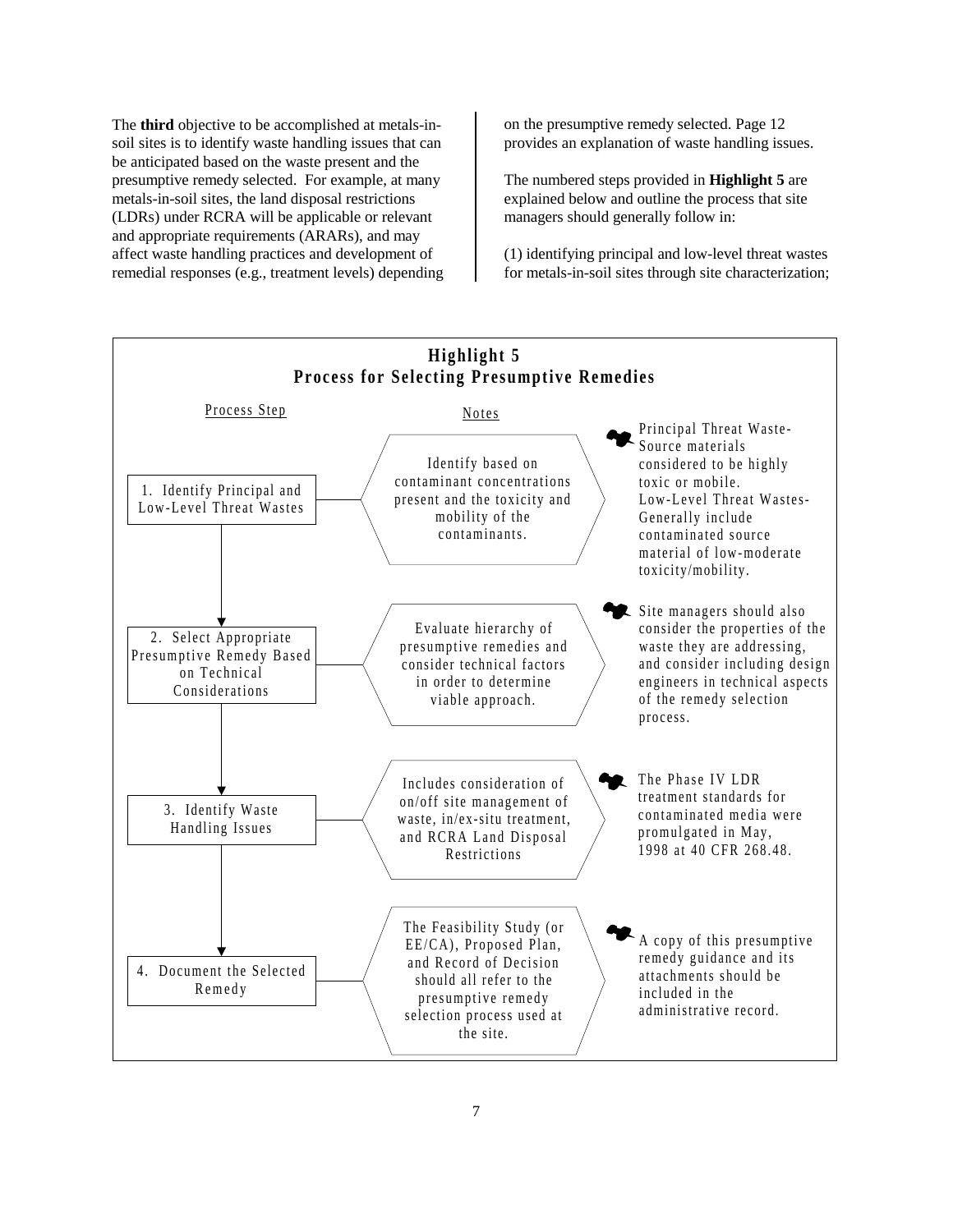(2) selecting the most appropriate presumptive remedy technology for metals-in-soil waste based on technical considerations;

(3) considering waste handling issues such as the land disposal restrictions, and

(4) documenting in the FS, Proposed Plan, and ROD how the presumptive remedy process was used to select the remedy.

 As with any presumptive remedy, early involvement of the PRP, State, and community stakeholders is a fundamental part of the process, where the intent is to streamline the response selection process. Starting at scoping, site managers should elicit stakeholder input about the presumptive remedy process. If the public expresses strong opposition to the presumptive remedy under consideration, site managers may need to include non-presumptive remedy options in the evaluation. In this case, site managers may evaluate alternative technologies along with the presumptive remedy. Technology evaluation and screening information must be developed and included in the site Administrative Record for the alternative technologies.

#### **1. Identify Principal and Low-Level Threat**

**Wastes**. During this step, the site manager characterizes the nature and extent of the contamination problem, and determines whether wastes should be characterized as principal threat waste and/or low-level threat waste (**Highlight 4**).

Principal threat wastes generally should be addressed through treatment-oriented remedies, unless impracticable, while engineering controls, such as containment, generally are the preferred remedial approach for low-level threat wastes. Any remedy selected for a metals-in-soil site should be consistent with reasonably anticipated future land uses, where possible. Therefore, early identification of reasonably anticipated future land uses will help in the determination of whether a presumptive remedy is appropriate and which of the technologies best meets future land uses. For example, containment of metals in soil in place may be inconsistent with a residential future land use. Future land uses also are part of the judgments needed to conduct a baseline risk assessment, which in turn may help determine whether or not principal threat waste and/or low-level risk waste is present at a site. Site managers should

consult EPA's guidance on land use in the Superfund remedy selection process (See *Land Use in the CERCLA Remedy Selection Process*, OSWER Directive No. 9355.7-04, May 25, 1995). The key to assessing this factor is early and continued interaction with citizens, local governments, and community organizations.

In some cases, metals concentrations will be low enough that a response action is not warranted for portions of a site. Site managers should review the Soil Screening Level Guidance (SSL) (see *Soil Screening Guidance: Users' Guide,* OSWER Directive 9355.4-23, April 1996), other pertinent EPA policies, and risk assessment results to determine if no further action is warranted. By providing information to assist site managers in screening out certain areas containing metals in soil from further study, the SSL guidance streamlines the data collection process and focuses the remedy selection on the metal contaminants of concern at the site. **In residential scenarios, where contaminant concentrations equal or exceed SSLs, further study or investigation, but not necessarily cleanup, generally is warranted.**

**2. Select Appropriate Presumptive Remedy Based on Technical Considerations.** For principal threat wastes, this directive offers two technologies for site managers to evaluate, both of which have proven successful in meeting a wide range of remedial objectives. As discussed below, reclamation/recovery is well-suited to certain types of wastes (see also Appendix E). If the waste at the site is amenable to reclamation/recovery, then site managers should consider reclamation/recovery before considering use of immobilization.

Site managers may want to have design engineers participate in the determination of which presumptive remedy alternatives are appropriate for consideration. One advantage of presumptive remedies is that it may be possible to accelerate initiation of the remedial design (and therefore remedial action) by focusing on a limited set of approaches from the beginning; therefore, site managers should focus as early as possible on the design aspects of the selected technology, particularly by identifying what data are needed for design.

**Technical Considerations For the Metals-in-Soil Presumptive Remedy.** There are many technical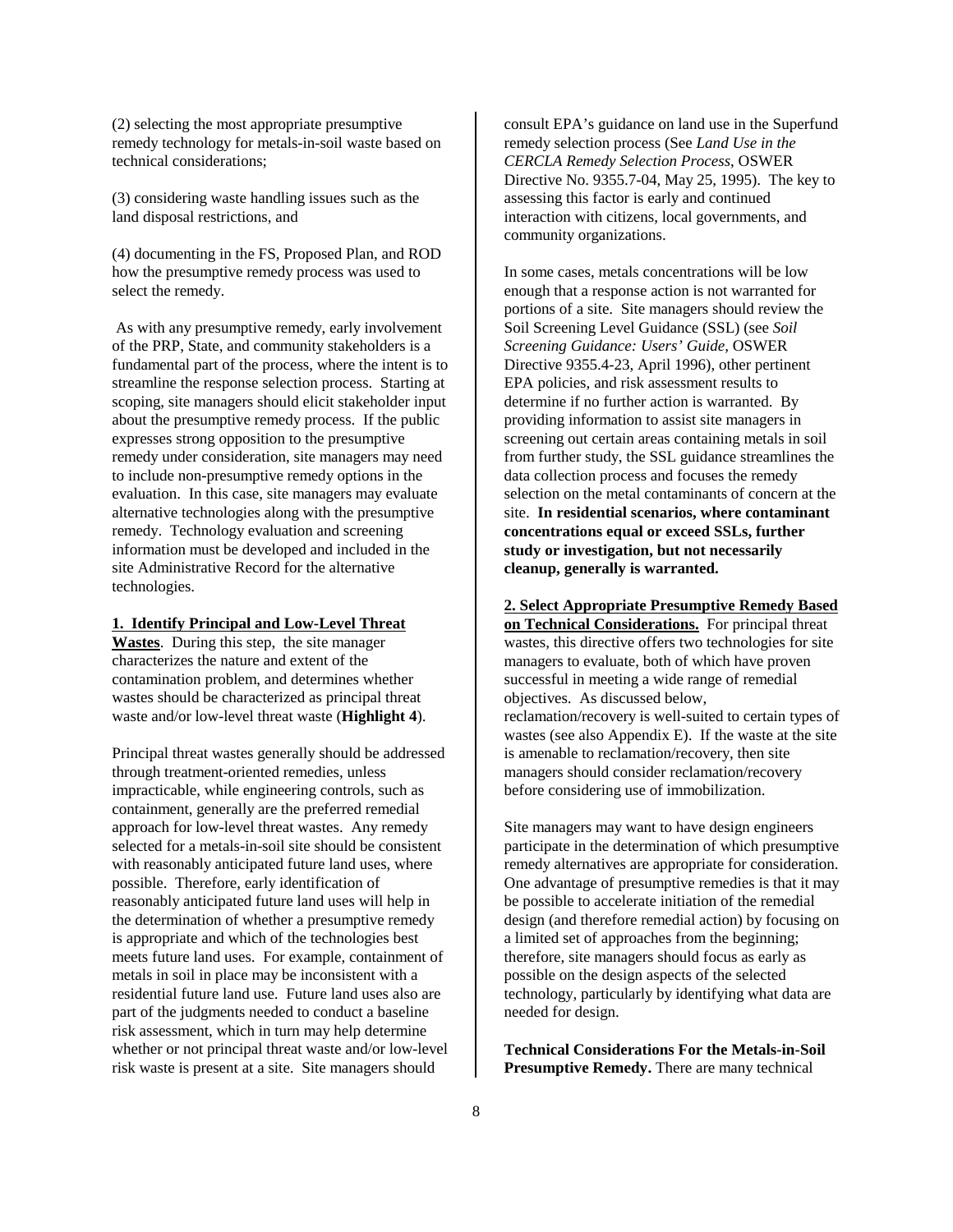# **Highlight 6 Reduction/Separation Technologies (e.g., Soil Washing)**

Reduction/separation technologies (e.g., soil washing) used as part of a treatment train may make a remedy more cost effective by removing metal contaminants from soil; thereby reducing the toxicity, mobility, and volume of waste requiring treatment.

Reduction/separation technologies are ex-situ remediation technologies that use a combination of physical separation and aqueous-based separation unit operations to reduce contaminant volume and concentrations to site-specific remedial goals. Technologies such as soil washing are performed on excavated soils and may involve some or all of the following depending on the contaminant-soil matrix characteristics, cleanup goals, and specific process employed: (1) mechanical screening, (2) crushing, (3) physical processes to liberate weakly bound agglomerates, (4) treatment of coarse-grained soil fraction(s), (5) treatment of fine-grained fraction(s), and (6) management of generated residuals.

considerations that site managers may need to examine when applying the presumptive remedy and other aspects of this directive to metals-in-soil sites. When addressing sites contaminated with metals in soil, site managers should consider, on a site-specific basis, the use of reduction/separation technologies in conjunction with the identified presumptive remedies, when appropriate. **Highlight 6** and Appendix D provide additional information on remediation technologies, and Appendix E identifies data requirements to help determine the applicability of presumptive technologies to metals contamination.

#### **Considerations When Selecting Reclamation/**

**Recovery.** Multiple factors may influence the choice to recover or separate metals, such as the economic viability of recovery, vendor availability, posttreatment requirements depending on the metals present; and concentration of the mixture of volatile and nonvolatile metals that require multiple process steps. Reclamation/recovery often is amenable to situations with high concentrations of valuable or

easily volatilized materials. For zinc, lead, cadmium, nickel, and chromium it may be economically viable to recover metals from large volumes of waste with high concentrations at 5-20%. In addition, proven technology exists for recovering material containing greater than 40% lead.

Reclamation/recovery may be appropriate for sites with lower metal concentrations if the metals easily reduce and vaporize (e.g., mercury) or are particularly economically valuable (e.g., gold). Lower concentrations of metals typically are processed by hydrometallurgical methods. Due to economies of scale, reclamation/recovery technologies generally work best for a continuous feed of large volumes of metals.

A limited range of suitable particle sizes is associated with reclamation/recovery. Large clumps or debris tend to slow heat transfer and require removal prior to treatment. Fine particles tend to become entrained in gas flows that increase the dust generated. Moisture also has a negative effect on the process by increasing energy requirements and causing materialhandling problems. Thus, free moisture should not be present during the process. Higher temperatures for processing are preferred as the treatment requires the ability to transfer heat into the matrix. Nitrates, sulfur compounds, phosphates, and halides may form corrosive gases, nonvolatile sulfides, and volatile metal species that may impede effective treatment.

Reclamation/recovery often is not practicable for projects that lack economic viability (i.e., the cost of implementing the technology significantly outweighs revenues generated by the resale/re-use of recovered materials); however, if the total costs of reclamation/ recovery are comparable with other protective alternatives, then reclamation/recovery should still be considered. For more information, see *Contaminants and Remedial Options at Selected Metal-Contaminated Sites* (EPA/540/R-95/512, July 1995).

#### **Considerations When Selecting Immobilization.**

Immobilization satisfies CERCLA's preference for treatment of principal threat wastes, is generally effective for metals, and is a commercially available and demonstrated technology. Immobilization works well for particular oxidation states of arsenic and chromium. When addressing lead and cadmium, immobilization may be more effective when a single metal is present.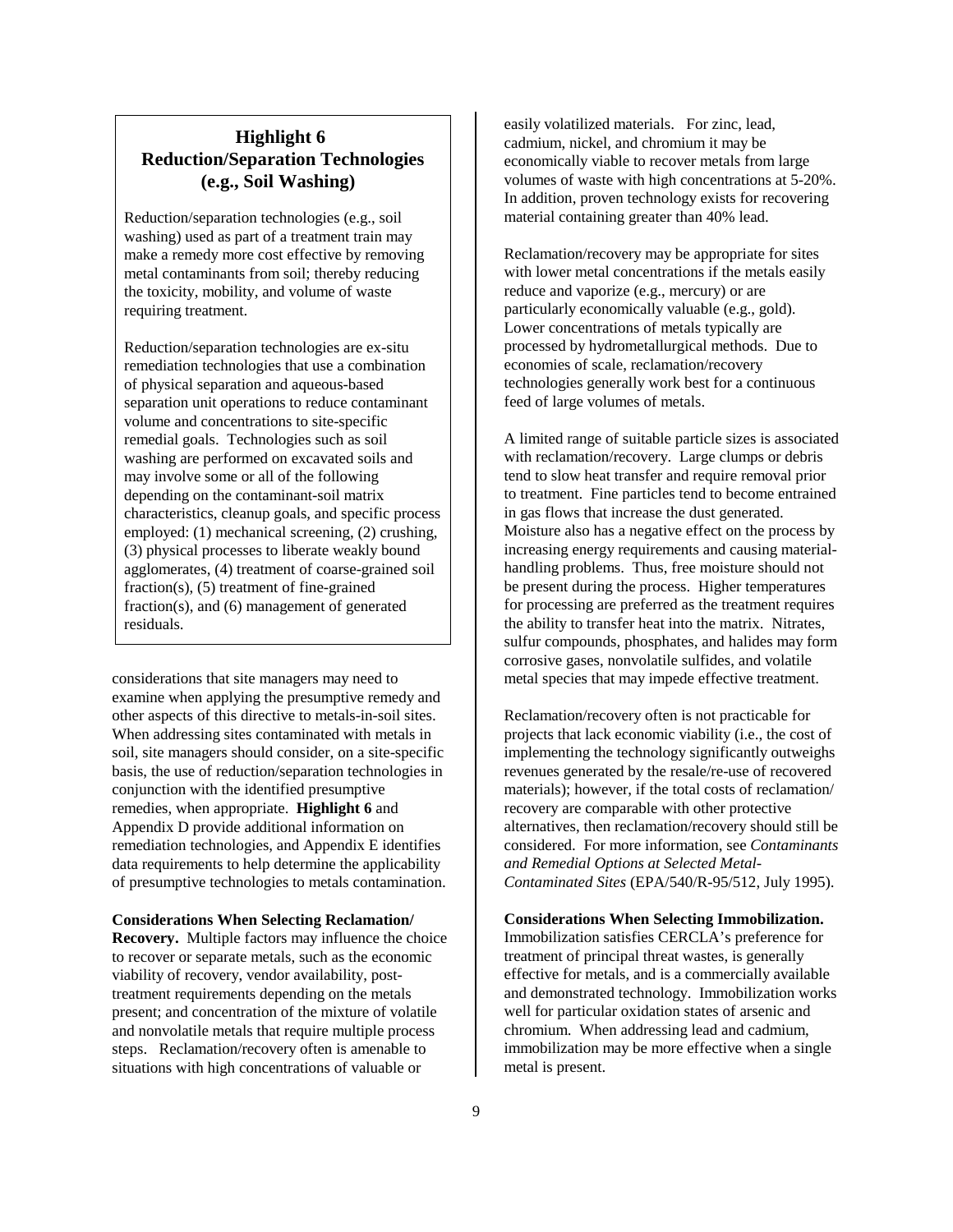The effectiveness of immobilization treatment, however, is dependent on several factors. First, identifying a suitable reagent (e.g., fly ash, Portland cement) may be difficult. Without a reagent that has the ability to mix with waste uniformly and thoroughly, contamination may not be significantly reduced. Second, it may be difficult to identify a reagent that simultaneously reduces the mobility of multiple contaminants. Third, the presence of organics may interfere with the bonding of wastes with reagents.

Other contaminants can present additional problems. For example, VOCs may vaporize during the process. (If VOCs are present in high concentrations, they should be addressed prior to treatment.) Contaminants such as oil, grease, phenol, soluble salts of some metals, cyanide, and sulfate may inhibit proper bonding of reagent with waste; retard setting of treated material; and/or reduce durability, bearing strength, and leach resistance of the final product.

If a site manager chooses to use immobilization, performance standards should be established in the ROD, which may be based on risk to human health or the environment, or ARARs. For example, if the RCRA Land Disposal Restrictions (LDRs) are ARARs, then specific leaching performance standards and tests may be required to be met. Offsite disposal of RCRA hazardous waste will also need to comply with RCRA LDRs. Disposal of the immobilized material on-site may also mean that riskbased performance standards need to be set to ensure that the remedy is protective of human health and the environment, and will maintain integrity over time due to such factors as freezing conditions, or load. Risk-based standards should be considered particularly if there is the potential for leaching to ground water or emissions to air. Standards that may need to be set based on disposal on-site include: contaminant leaching level determined based on ground-water modeling or potential air emissions; bearing strength; and freeze-thaw durability. In addition, the NCP preamble states that the Superfund program uses as a guideline for effective treatment the range of 90 to 99 percent reduction in the concentration or mobility of contaminants of concern. (55 FR page 8701, March 8, 1990). Furthermore, site managers should also note that a treatability study is generally recommended before implementing an immobilization remedy. As with other technologies cited in this presumptive remedy,

proper treatment and disposal for the final product is assumed.

As an in-situ treatment, immobilization has been demonstrated to be effective at depths up to 30 feet and may be feasible up to 150 feet. The presence of subsurface barriers, debris, and boulders impedes delivery of the reagent to contaminated soil and impedes the complete and uniform mixing of the reagent with the waste. Further, because the presence of clays and oily sands may limit the effectiveness of in-situ immobilization, these composites can be more effectively treated if ex-situ. For more information, see *Contaminants and Remedial Options at Selected Metal-Contaminated Sites* (EPA/540/R-95/512).

Treatment of Chromium. Although historical analysis shows that immobilization can be effective for treating Cr(VI), other treatment methods, singly or in combination with immobilization, may improve immobilization's effectiveness. For example, reduction of Cr(VI) to principally insoluble Cr(III) reduces many of the mobility and toxicity concerns otherwise present with Cr(VI). However, establishing conditions that maintain irreversibly the Cr(III) and prevent oxidation back to Cr(VI) can be difficult, particularly if the treatment is done in-situ. If treatment takes place ex-situ, maintaining the Cr(III) oxidation state may be easier in the long term. Final disposal units may also require long-term monitoring to ensure that the Cr(III) valence is maintained.

Treatment of Arsenic. Treatment of arsenic may be strongly affected by the species present, reactions with other compounds, and soil and site conditions. Research by EPA's Office of Research and Development, summarized in *Engineering Bulletin: Technology Alternatives for the Remediation of Soils and Sediments Contaminated with Arsenic, Cadmium, Chromium, Mercury, and Lead* (EPA/540/S-97/500, August 1997), shows that most arsenic compounds are strongly sorbed by soils and sediments at pH 4.5 to 5.0 and thus are relatively immobile, but other arsenic compounds in other conditions are much more mobile. Site managers should use caution when selecting immobilization for arsenic due to sensitivity in the effectiveness of treatment in different pH conditions. The Bulletin states that "EPA does not preclude use of [immobilization] for treatment of arsenic (particularly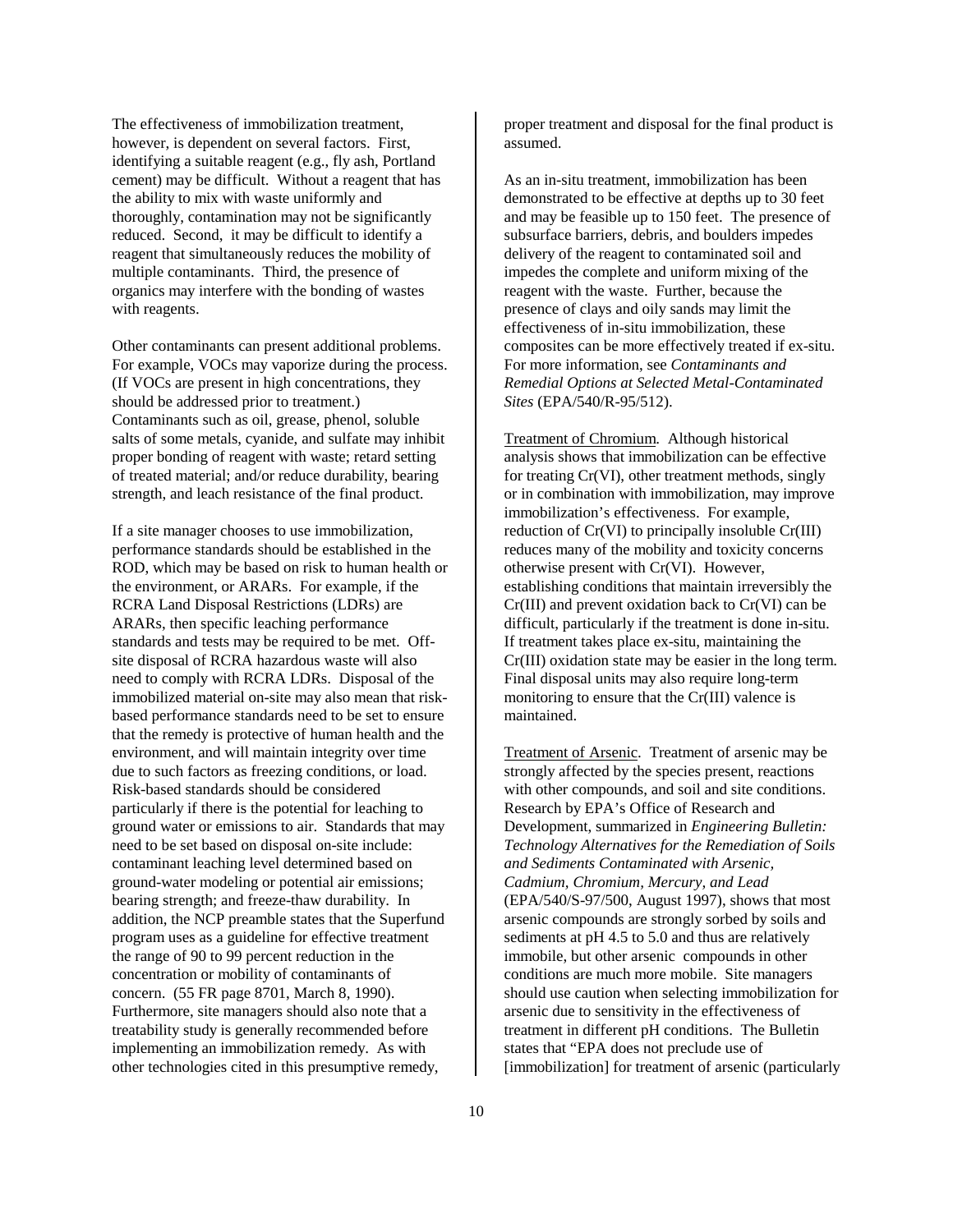inorganic arsenic) wastes, but recommends that its use be determined on a case-by-case basis." This should be accomplished through use of a site-specific treatability study to supplement the administrative record.

#### **Considerations When Selecting Containment of**

**Metals in Soil.** Containment is often a relatively inexpensive, commercially available, and demonstrated technology for remediating metals contamination in soils. Also, containment generally is protective and cost-effective for areas of shallow, wide-spread, and low-level contamination.

Caps and vertical barriers must be designed to conform to any ARARs (unless waived) such as RCRA landfill closure requirements, and/or to address exposure pathways of concern (e.g., dermal exposure). Within these constraints, the type of cap or vertical barrier needed also may be partially dependent upon climate-related factors, including levels of rain and snow fall, and also dependent upon the amount of surface run-on and run-off. Cost and implementability issues may make containment preferable for large areas of contamination.

Containment may not be effective, however, for sites with a high ground-water table or sites located on a floodplain. Furthermore, containment does not involve treatment, nor does it reduce toxicity or waste volume, and generally will restrict future uses of a site.

For more information on containment, see *Contaminants and Remedial Options at Selected Metal-Contaminated Sites* (EPA/540/R-95/512, July 1995).

**Co-Mingled/Located Waste (e.g., organics) and Related Issues.** In many cases, metals contamination will be co-located with other contaminants, such as organics, or it will be found at types of sites for which EPA has already issued a presumptive remedy (e.g., wood treater sites) or other remediation guidance. The presence of other contaminants such as organics does not automatically preclude the use of this directive. Rather, site managers need to determine how to apply this directive and to evaluate whether the presence of certain other contaminants, such as organics in high concentrations, may limit the effectiveness of the identified presumptive remedy technologies. Organics were present in varying

concentrations at 30 of the 51 sites evaluated in the accompanying Feasibility Study Analysis Report, and in 22 of these 30 cases (73 percent), one of the three presumptive technologies was still selected.

Where metals are co-located with other contaminants, site managers should evaluate the following key questions in order to use the information in this presumptive remedy effectively and obtain the intended benefits.

 Can metals problems be addressed separately from other problems co-located at the site (e.g., are they found in discrete geographic locations within the same site)? Are wastes with other contaminants amenable to effective treatment by the presumptive remedy technologies selected? If so, the guidance in this presumptive remedy can be applied without significant modification. Within the Proposed Plan and ROD, site managers should clearly indicate the portion of the site's problems to which this directive is being applied and for what portions a more site-specific analysis of alternatives was conducted.

 If metals problems cannot be considered separately from other problems (or other contaminants lessen a treatment's effectiveness), has EPA issued a presumptive remedy or other remediation guidance that addresses the other problems? For example, if the co-located problem with metals is volatile organic compounds (VOCs) in soils, site managers should consult the existing presumptive remedy for VOCs in soil, and consider whether information from both presumptive remedy documents can be used to select a remedy that addresses the co-located problems. This situation often will require a treatment train using a combination of technologies to meet both risk-based objectives as well as any additional requirements such as those posed by RCRA LDRs. Presumptive remedy benefits (e.g., streamlined screening and analysis of alternatives in the feasibility study) should still be available by relying on the national administrative records available for each presumptive remedy.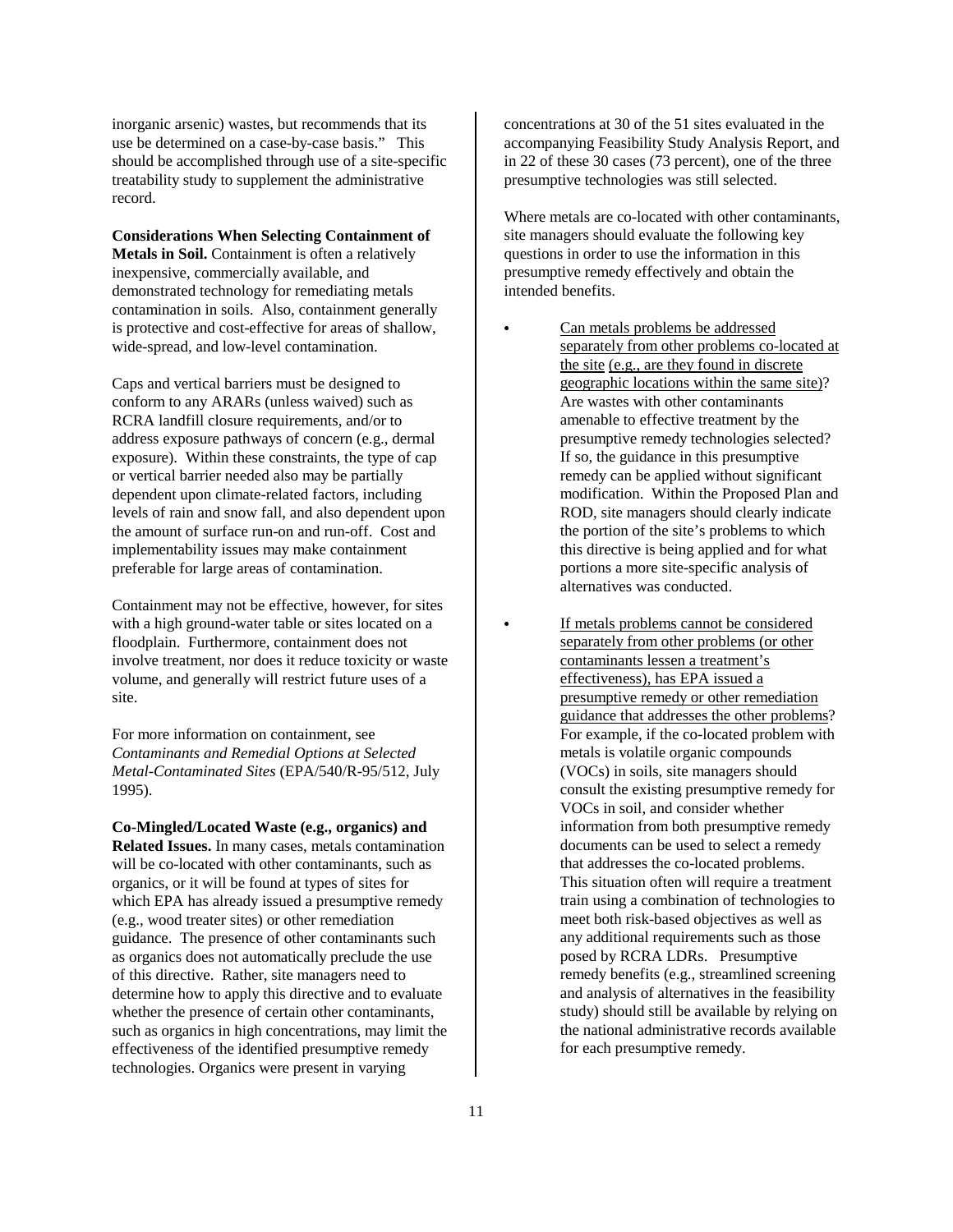In cases where other presumptive remedies already address metals-in-soil problems (e.g., wood treater sites where chromium and arsenic problems are often found), the more site-specific presumptive remedy (in this example, wood treaters) should be followed.

Finally, if other presumptive remedy guidance is not available for the co-located problem, site managers should use this directive to the extent possible to select a remedy that complies with CERCLA and the NCP. Consultation with stakeholders, internal counsel, and technical experts will be important in finalizing the remediation action decision.

**3. Identify Waste Handling Issues.** Several

interrelated issues often arise at metals-in-soil sites that have important impacts on planning the implementation of the presumptive remedy outlined in this directive. These issues include on-site vs. offsite management of wastes, in-situ vs. ex-situ treatment of the wastes, and compliance with a variety of RCRA requirements, including land disposal restrictions (LDRs).

**On/Off-Site Management of Metals-in-Soil Waste.**

 Analysis of the 51 Records of Decision evaluated for this directive indicate that management of metals-insoil waste can occur on and/or off site. If off-site management of the wastes is selected, which may be appropriate in certain cases on a site-specific basis, treatment to applicable RCRA and other standards often will be required. Site managers also must comply with the provisions of the Off-Site rule (see 40 CFR 300.440) in selecting a facility to manage the wastes. This selection includes evaluating the compliance status of the receiving facility and conducting appropriate waste characterization during a remedial investigation to meet the receiving facility's waste acceptance criteria. (On-site management may also trigger the RCRA land disposal restriction standards if the materials contain a RCRA waste, and it is placed outside the area of contamination.) This presumptive remedy directive does not preclude reclamation/recovery, immobilization, or containment from taking place either on- or off-site.

**In/Ex-Situ Treatment.** None of the 51 sites evaluated for this directive had in-situ treatment of the metals-in-soil waste. However, in-situ treatment is often an effective option for managing metals-insoil waste, particularly when this option is used in

conjunction with containment options. Both in- and ex-situ immobilization are included as options for implementing the presumptive remedy in the scope of this directive.

Key factors to evaluate in determining whether in- or ex-situ treatment of metals-in-soil waste should occur include: (1) the effectiveness of the treatment option; (2) the long-term impact on land use of the option selected; (3) the availability and implementability of ex-situ management, particularly if off-site options are preferred; and (4) the ability to meet ARARs (see RCRA Land Disposal Restriction discussion below).

**RCRA Land Disposal Restrictions.** Many metal wastes found at Superfund sites will be hazardous under the Resource Conservation and Recovery Act (RCRA). Depending on the source of these wastes, the contaminant types and concentrations, and the remedy selected, these wastes often may be subject to RCRA Subtitle C regulations, such as the treatment standards under the land disposal restrictions (LDRs), as an ARAR. In addition, State hazardous waste regulatory programs also may have requirements that must be met as ARARs. The following are the key RCRA and hazardous waste management issues that site managers must evaluate when using this directive:

> Determine if the soil is or contains a RCRA hazardous waste and, if it is a hazardous waste, determine the waste code(s). If the soil is a RCRA characteristic waste or if the soil contains a listed RCRA waste, certain RCRA requirements may apply when carrying out this presumptive remedy. The RCRA waste codes determine the specific RCRA requirements that will apply, including the universal treatment standards (UTSs) under LDRs. In addition, LDRs require waste characterization to determine the presence of any underlying hazardous constituents reasonably expected to be present, which also may be subject to the UTSs contained in 40 CFR 268.48 for soil, and 40 CFR 268.45 for debris.

 Evaluate whether placement occurs. LDRs are triggered when restricted RCRA hazardous wastes are "placed" or "land disposed" (i.e., placed in a landfill, surface impoundment, waste pile, injection well,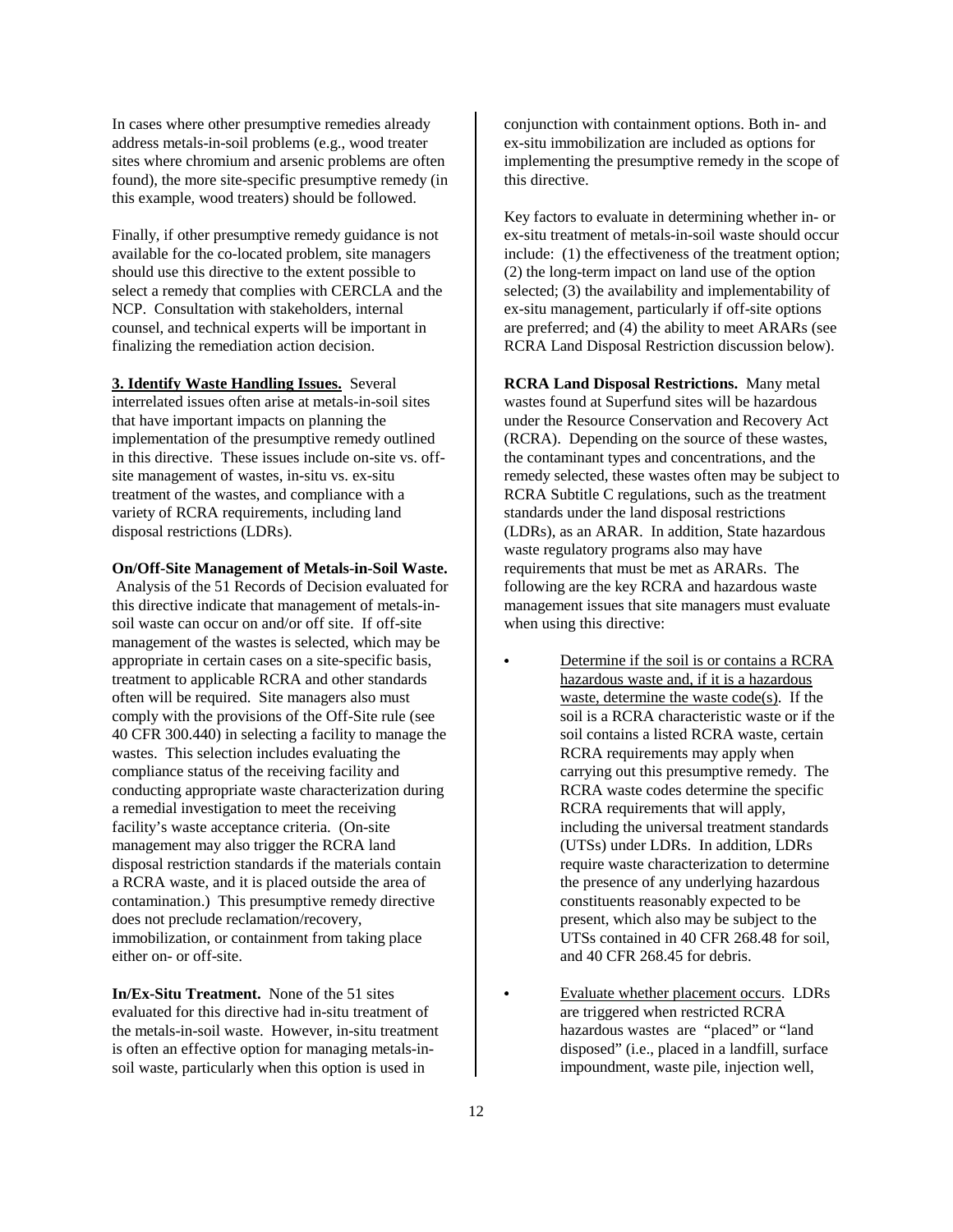land treatment facility, salt dome formation, salt bed formation, or underground mine or cave (see RCRA section 3004(k)) or other units where waste is placed on the land). Determining the waste codes will be especially important when remediation occurs ex-situ or off-site because wastes managed in these ways often are considered to be "placed" or "land disposed." Wastes treated in-situ, or consolidated within an area of contamination, or an LDR-exempt unit (such as a corrective action management unit, described below) may not trigger LDR requirements because they are not "placed" during the implementation of the remedy; however, in some cases, waste managed on-site may trigger the LDR standards.

 If LDRs are triggered, evaluate compliance options. A variety of options are available to comply with the LDR standards. Under current policy, the preferred approach to complying with LDRs is treatment to the contaminated media standards (see 40 CFR 268.49). EPA promulgated the final LDR treatment standards for soil in May 1998. Prior to this ruling, soil that contained listed hazardous waste or exhibited a characteristic of hazardous waste was prohibited from land disposal unless it had been treated to meet the treatment standards promulgated for pure industrial hazardous waste; in other words, the same treatment standards that applied to a pure, industrial hazardous waste also applied to soil contaminated with that waste.

EPA chose to develop soil treatment standards that can be achieved using a variety of non-combustion treatment technologies that achieve substantial reductions in concentration or mobility of hazardous constituents. The final rule requires all hazardous contaminated soil, including soil contaminated by listed hazardous waste, to be treated for each underlying hazardous constituent reasonably expected to be present when such constituents are initially found at concentrations greater than ten times the universal treatment standard. The treatment

standards promulgated in this rule may be applied to any contaminated soil that is restricted from land disposal, including but not limited to soil contaminated by metal and mineral processing wastes (refer to the memorandum entitled *Management of Remediation Waste Under RCRA*, distributed October 14, 1998 (EP530-F-98- 026).

Other LDR compliance options also continue to exist. For example, under current regulations, "remediation wastes" can be managed in corrective action management units (CAMUs) or temporary units and not be subject to LDR requirements. In addition, a unit receiving LDR-restricted waste can receive a nomigration variance and not have to meet LDR treatment standards. Another compliance option is the site-specific treatability variance for contaminated soil and debris. This variance may still be used if the LDR standard cannot be met (although the LDR standard for soil is no longer considered to be presumptively inappropriate (see 63 FR 28,621, May 26, 1998). The variance does not remove the requirement to treat restricted soil and debris wastes; rather the variance establishes alternate treatment levels based on data from actual treatment of soil. This option may be appropriate to pursue when materials will be managed ex-situ on site and may not meet the LDR requirements for all underlying hazardous constituents.

• Evaluate other RCRA regulations that could interact with the LDRs. RCRA regulations other than the LDRs can apply when implementing the metals-in-soil presumptive remedy. For example, where RCRA hazardous wastes are contained on-site, RCRA closure requirements may be ARARs. EPA has issued a wide variety of policy guidance on complying with these and other RCRA requirements.

## **4. Document the Selected Remedy.** When implementing this presumptive remedy, a general explanation of how the presumptive remedy process affects remedy selection should appear in the FS,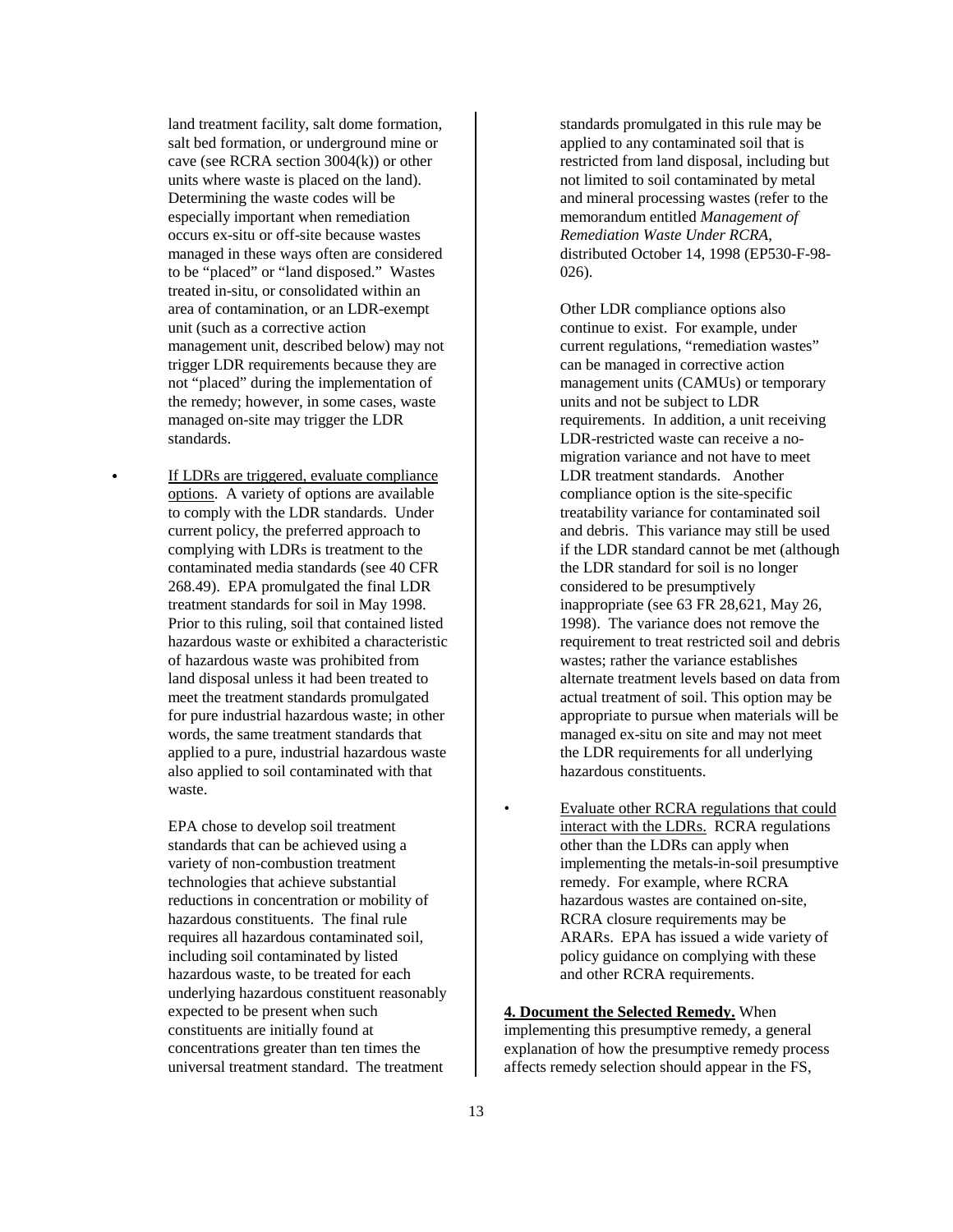Proposed Plan, and ROD, along with a discussion of any site-specific factors that significantly affected selection of the remedy. The following sections provide a brief summary of the type of information that should be included. For additional information, refer to the *Guidance on Preparing Superfund Remedial Decision Documents*, (EPA 540-R-98-031) (expected final date is 1999).

In addition, a copy of this presumptive remedy guidance and its accompanying attachments should be included in the Administrative Record for the site. These materials will assist in supporting the selection of the presumptive remedy and will

# **Highlight 7 Required Elements of the Administrative Record for Presumptive Remedy Sites**

In order to meet the Administrative Record requirements for presumptive remedies, the sitespecific Administrative Record should include the following\*:

- 1) Relevant OSWER generic presumptive remedy documents;
- 2) A "bridging" memorandum or other documentation which shows whether the presumptive remedy fits the site;
- 3) A site-specific analysis discussing how the presumptive remedy fits under the three site-specific remedy selection criteria (ARAR compliance, state acceptance, and community acceptance);
- 4) EPA's written responses to comments which pertain to EPA's decisions regarding the use of presumptive remedies;
- 5) A site-specific response to any comments regarding new technology; and
- 6) A notice in the Administrative Record file index regarding the availability of the data upon which any presumptive remedy is based.

\* summarized from memo, *Presumptive Remedies and NCP Compliance*, from Costello and Wyeth to CERCLA Branch chiefs, June 14, 1995.

constitute the initial screening step of the FS or EE/CA and support the streamlining of the detailed analysis portion of the FS or EE/CA. The sitespecific administrative record should be prepared and contain the elements outlined in **Highlight 7**. More information about administrative record requirements in general can be found in *Presumptive Remedies and NCP Compliance* (memo from Costello and Wyeth to CERCLA Branch Chiefs June 14, 1995).

**The Feasibility Study.** The FS should explain that the nationwide Feasibility Study Analysis report, prepared in support of this presumptive remedy, substitutes for the site-specific technology identification and screening steps of the FS. For sites with principal threat wastes that will be treated, if reclamation/recovery was found to be well-suited for the waste, consideration of additional treatment technologies generally is not necessary. In this case, the FS should only include the reclamation/recovery alternative(s) and the no action alternative for the principal threat waste. The finding that reclamation/recovery is not well-suited can be a relatively simple determination based on an evaluation of existing data and the technical considerations provided in this directive; it generally need not entail additional data collection or complex feasibility evaluations. In this case, treatment alternatives considered in the FS for principal threat waste generally will include only those related to immobilization and the no action alternatives. As noted in the June 14, 1995 memo from Costello and Wyeth to CERCLA Branch Chiefs, if outside parties submit comments in support of technologies other than those identified in the FS, then such comments must be adequately addressed.

Feasibility Studies for sites implementing this presumptive remedy likely will contain an array of alternatives that include the presumptive treatment technologies combined with other treatment/containment features, or responses to other site-specific contamination problems. For example, alternatives for a given site could include some or all of the following:

- pre-treatment steps (e.g., reduction/ separation technologies, soil washing) in combination with presumptive remedy treatment technologies;
	- more than one containment option;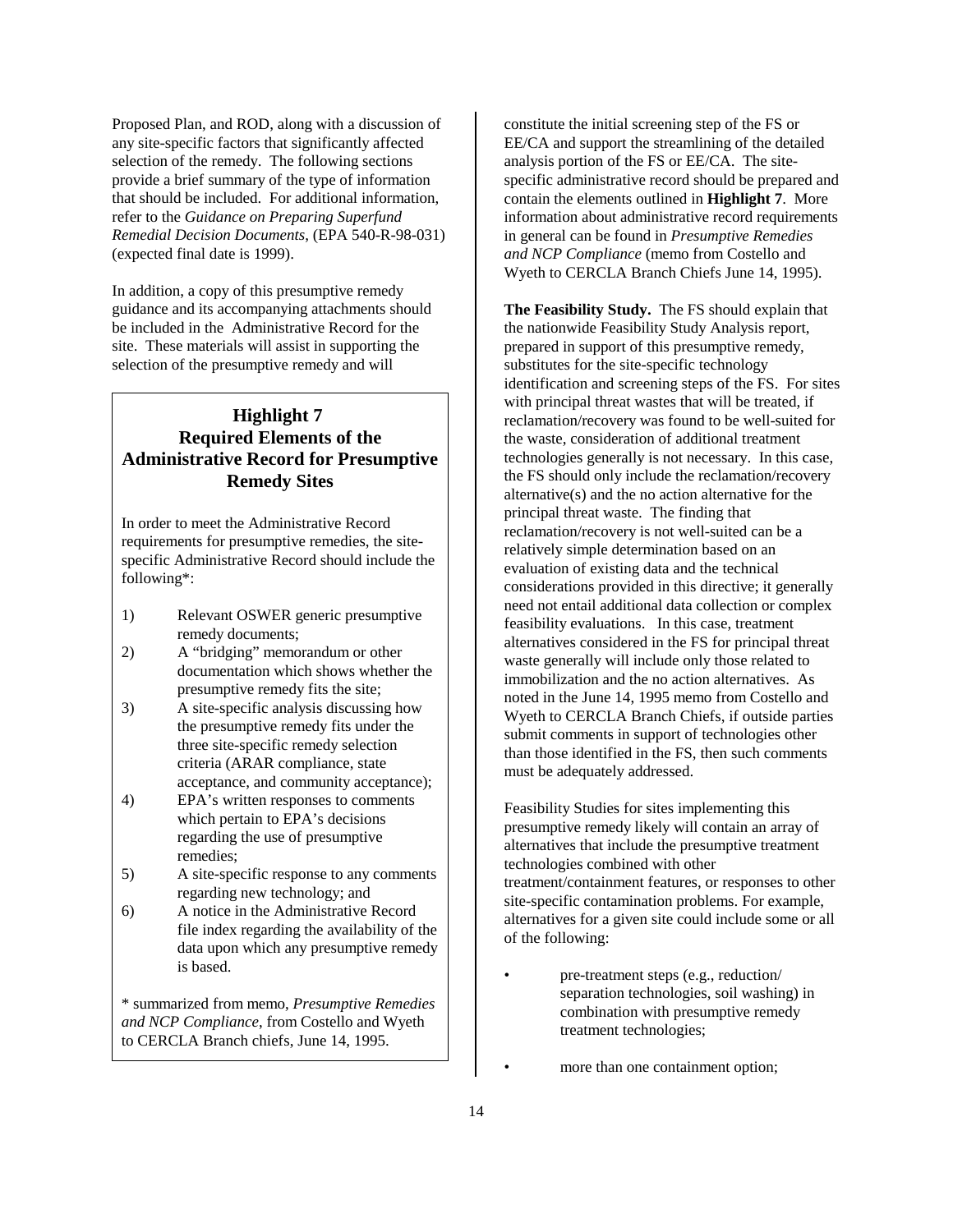- containment of low-level waste in combination with treatment technologies;
- alternatives to address ground-water contamination; and/or
- provisions for institutional controls.

In the FS, site managers must evaluate each of the alternatives being considered against the nine criteria set forth in section 300.430(e)(9) of the NCP. This evaluation is a key component of the Administrative Record. Appendix B provides a generic evaluation of each of the technologies in the presumptive remedy against these criteria (excluding state and community acceptance and state ARARs). After augmenting or modifying them as necessary with

site-specific information, site managers can use these analyses to support final remedy selection.

**The Proposed Plan and ROD**. Certain sections of the Proposed Plan and ROD should clearly describe the presumptive remedy selection process. In general, references to the presumptive remedy should be included in the following sections, as appropriate: Community Participation Section, Scope and Role of Operable Unit or Response Action Section, Site Characteristics Section (if streamlining occurred as a result of presumptive remedy); and Description of Alternatives Section.

**References. Highlight 8** provides a list of EPA policies and documents that may be relevant to consider when applying the presumptive remedy guidance described in this directive.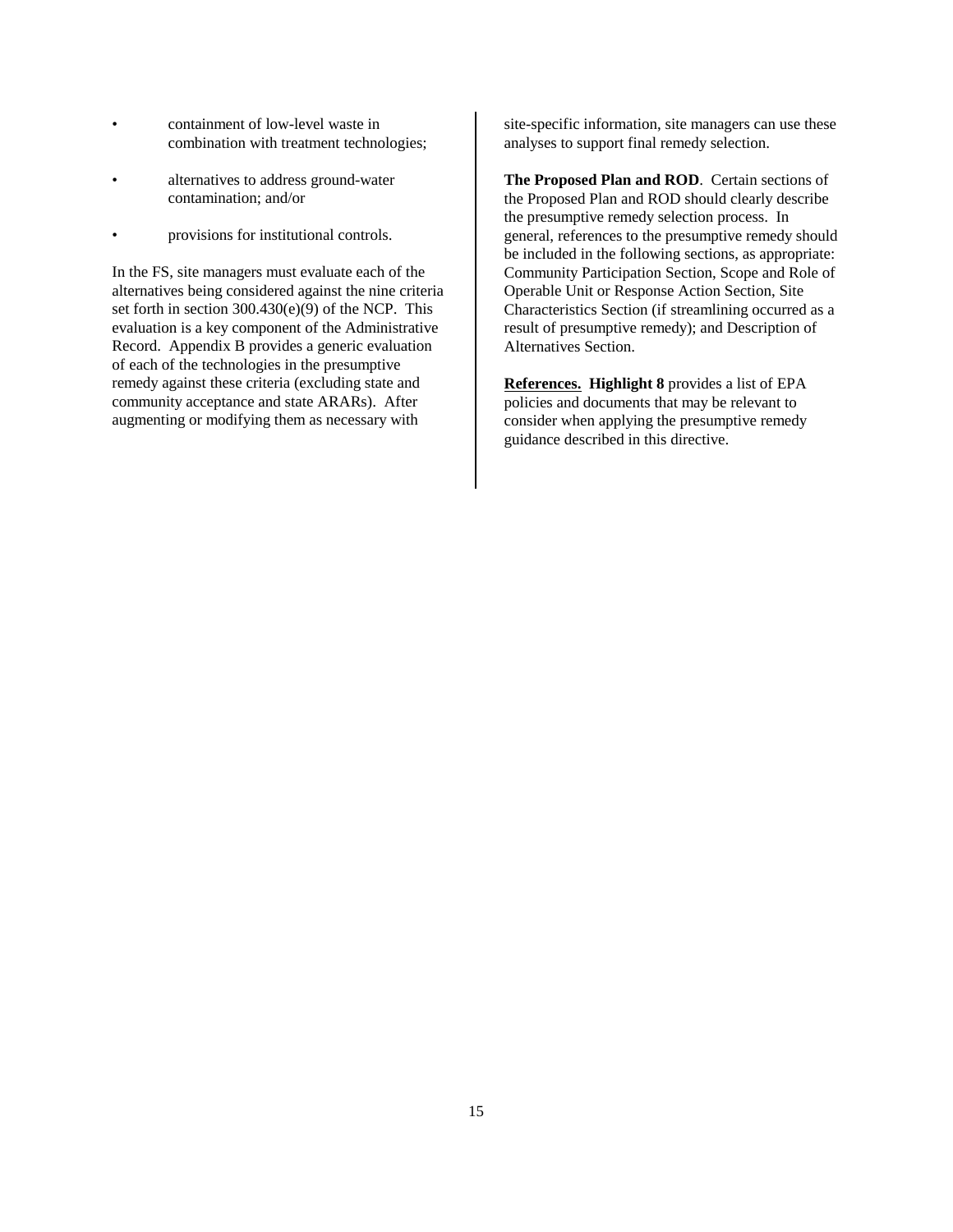# **Highlight 8 Other Relevant EPA Policy and Technical Documents**

*EPA numbers, and OSWER numbers when available, are listed. To obtain copies of a document, call the RCRA/CERCLA hotline at 1-800-424-9346. Documents can be ordered using either an EPA number or an OSWER number.*

- 1. U.S. EPA, *Groundwater Issue, Behavior of Metals in Soils*, by Joan E. McLean and Bert E. Bledsoe. EPA 540/S-92/018, October, 1992.
- 2. U.S. EPA, *A Guide to Principal Threat and Low Level Threat Wastes,* OSWER 9380.3-06FS, November 1991.
- 3. U.S. EPA, *Presumptive Remedies: Site Characterization and Technology Selection for CERCLA Sites with Volatile Organic Compounds in Soils*. OSWER 9355.0-48 FS, EPA/540-F-93-048, September, 1993.
- 4. U.S. EPA, *Presumptive Remedy for CERCLA Municipal Landfill Sites*. OSWER 9355.0-49FS, EPA/540-F-93-035, September, 1993.
- 5. U.S. EPA, "Feasibility Study Analysis and Administrative Record for Presumptive Remedies" memorandum from David A. Bennett, September, 1994.
- 6. U.S. EPA, *Feasibility Study Analysis for CERCLA Sites With Volatile Organic Compounds in Soil*, August, 1994. OSWER 9356.0.01, EPA 540/R/94/080.
- 7. U.S. *EPA, Groundwater Issue, Natural Attenuation of Hexavalent Chromium in Groundwater and Soils*, by Carl D. Palmer and Robert W. Puls. EPA/540/S-94/505, October, 1994.
- 8. *U.S. EPA, Engineering Bulletin, Selection of Control Technologies for Remediation of Soil Contaminated with Arsenic, Cadmium, Chromium, Lead, or Mercury,* EPA/540/S-97/500, March 1997.
- 9. U.S. EPA, *Contaminants and Remedial Options at Selected Metal-Contaminated Sites*. EPA/540/R-95/512, July, 1995.
- 10. U.S. EPA, "Land Use in the CERCLA Remedy Selection Process," OSWER Directive 9355.7-04, May, 1995**.**
- 11. U.S. EPA, *Presumptive Remedies and NCP Compliance* memorandum from James E. Costello and George B. Wyeth, June 14, 1995.
- 12. U.S. EPA, *Technology Screening Guide for Radioactively Contaminated Sites*, EPA/402/R-96/017, November, 1996.
- 13. U.S. EPA, *Presumptive Remedies for Soils, Sediments, and Sludges at Wood Treater Sites*. EPA/540/R-95/128, December, 1995. OSWER 9200.5-162.
- 14. U.S. EPA, *Soil Screening Guidance: User's Guide*. OSWER 9355.4-23, EPA/540/R-96/018, July, 1996.
- 15. U.S. EPA, *Stabilization/Solidification Technology for Mixed Wastes*. February, 1996.
- 16. U.S. EPA, *Presumptive Response Strategy and Ex-Situ Treatment Technologies for Contaminated Ground Water at CERCLA Sites*. OSWER 9283.1-12, EPA/540/R-96/023, October, 1996.
- 17. U.S. EPA, *Presumptive Remedies: Policy and Procedures*, September, 1993, OSWER 9355.0-47 FS.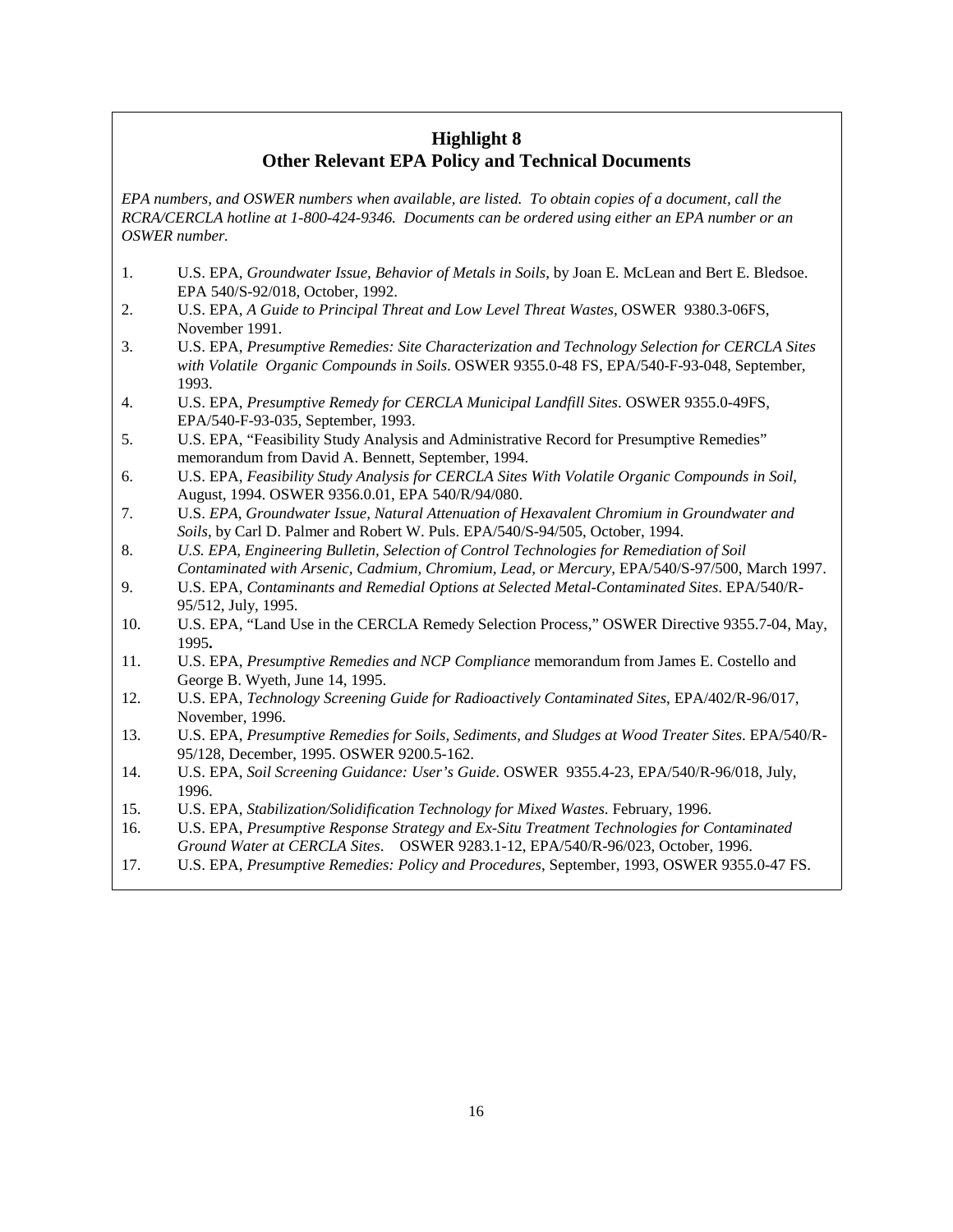# **APPENDIX A TECHNICAL BASIS FOR PRESUMPTIVE REMEDIES**

This Appendix summarizes the analyses that EPA conducted on Feasibility Study (FS) and Record of Decision (ROD) data from Superfund metals sites that led to reclamation/recovery, immobilization, and containment in place as the presumptive technologies for metals sites with contaminated soil. EPA conducted the following activities:

- Identified all metals-in-soil sites (270) and analyzed in detail a subset (51) of Feasibility Studies and Records of Decision for metals-in-soil sites to determine what technologies were selected and the circumstances of their selection;
- Reviewed EPA and other policies and technical literature associated with the metals found at Superfund sites and technologies for remediating metals, including information about any emerging technologies that might be appropriate for use in the future;
- Evaluated EPA and other policies and requirements for implementing remedies for metals, such as best demonstrated available technologies established under RCRA land disposal restrictions; and
- Reviewed the results of the analysis to determine if the technologies selected based on analyzing either historical patterns or emerging issues should be modified based on technical judgment.

Of the documents identified in Exhibit 4, EPA relied significantly on the following in this process:

- *Presumptive Remedies: Policies and Procedures* (EPA540-F-93-047, September 1993);
- *Contaminants and Remedial Options at Selected Metal-Contaminated Sites* (EPA 540-R-95-512, July 1995)

#### **Identification of the Universe of Metals Sites**

EPA started by reviewing abstracts and databases of all Superfund Records of Decision from 1988 to 1994. This group was screened to identify sites that had metals as a primary contaminant of concern (i.e., metals were identified as a risk driver or a contaminant for which active management would be required). Approximately 270 sites were identified in this category. From this set of 270 sites, EPA used expert judgment and analytical tests to select a representative sample of 51 sites for detailed analysis. This subset is consistent with EPA policy guidelines that between 10 and 20 percent of sites require review when evaluating a presumptive remedy (*Presumptive Remedies: Policy and Procedures*, September 1993, EPA 540-F-93-047). In addition, EPA also evaluated in detail metalcontaminated sites at which "no action" or "institutional controls" only were selected as the remedy. These sites were used to determine under what circumstances, if any, limited remediation of metal contaminated sites was warranted. Detailed discussion of the methodology for site selection is available in two working papers included in the national Administrative Record for this presumptive remedy.

From the sample of 51 sites, EPA reviewed in detail the data in the documents prepared during the remedy selection process. These data were used to identify the technologies selected and to identify site circumstances that led to the selection of one remedy rather than others. Types of data evaluated included information related to site conditions (e.g., type of site, waste units present), contaminant characteristics (e.g., species, mobility), waste characteristics (e.g., volume, physical relationship to ground water), and the remedial alternatives accepted and rejected (e.g., cost, analysis against the NCP screening and detailed analysis criteria). A complete list of data gathered for each site and sample site report compiled is shown in the Feasibility Study Analysis Report.

Based on the data collected, EPA analyzed several variables in detail: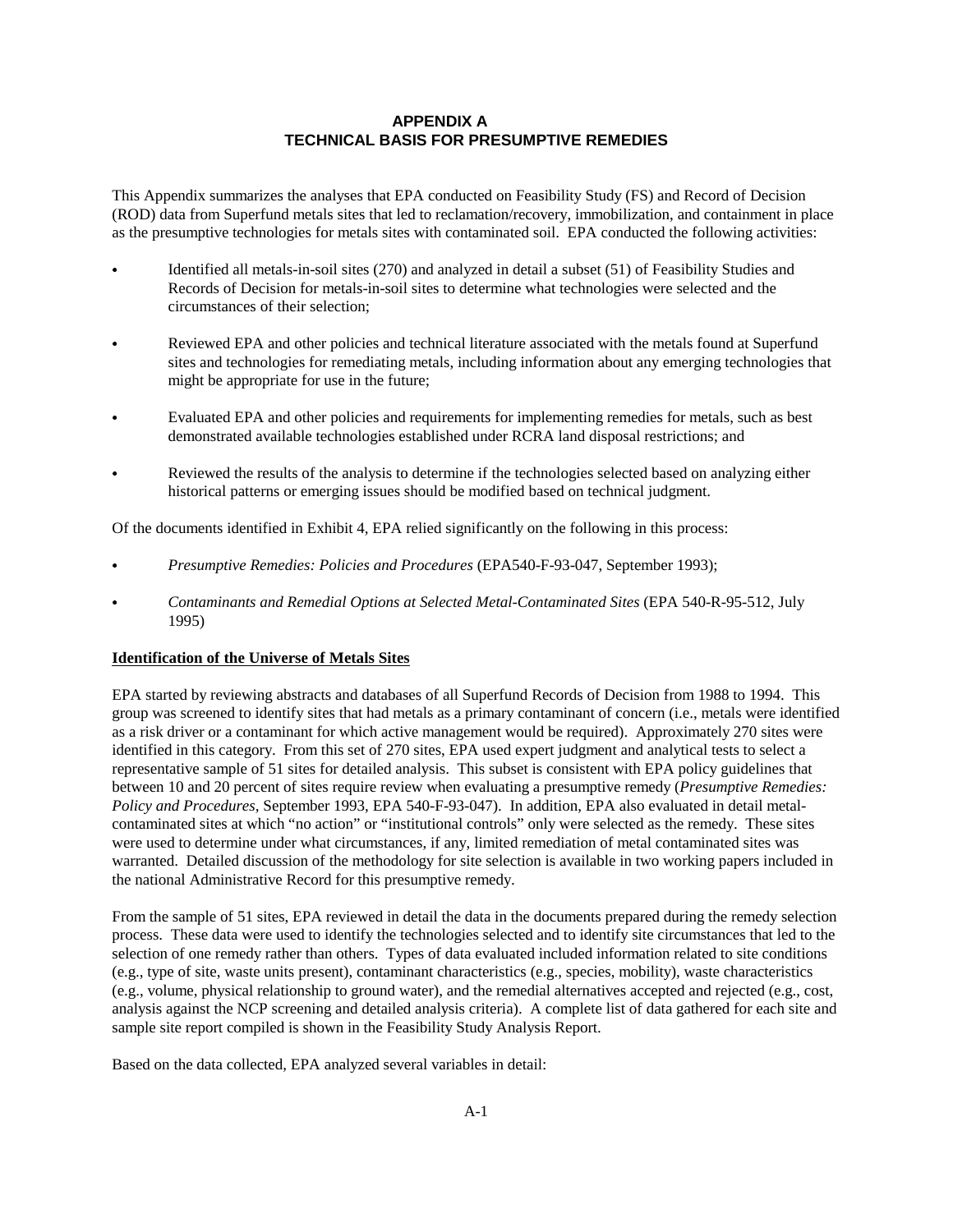- Frequency of selection of the preferred remedial alternative;
- Rationale for selection of the preferred remedial alternative; and
- Rationale for rejection of other alternatives proposed in initial lists of potential remedies but either screened out or not selected after the detailed analysis of alternatives.

EPA also evaluated how combinations of site factors affected the pattern of remedy selection. For example, EPA tried to discern whether mobility of metals or the presence of ground-water contamination affected the pattern of remedy selection and led to explanatory patterns of remedy selection. If factors strongly suggest a preference for a specific remedy, EPA intended to incorporate this information into this guidance on how to obtain the maximum benefits from this presumptive remedy.

# **Frequency of Technology Selection for Metals Sites**

Exhibit A-1 presents the distribution of remedial technologies selected at the 51 metals-in-soil sites evaluated. It demonstrates that the three presumptive technologies were selected more often (39 out of the 51 sites, or approximately 80% of the time) than the other applicable technologies. Immobilization was the remedy selected more often than any other technology (17 of the 51 sites, or approximately 33% of the time). Exhibit A-1 also summarizes how a variety of factors (e.g., site characteristics, contaminant characteristics, risk exposure pathways, volume of materials, land use) affected, if at all, selection of technologies. These factors may provide site managers and other users with important information about the characteristics that have historically led to using the techniques indicated as part of the presumptive remedy.

Exhibit A-2 summarizes the results of the screening analysis for all technologies considered for the 51 metals-in-soil sites studied. It shows the number of times a technology passed screening in the feasibility study (i.e., was considered in more detail in the detailed analysis of alternatives), the number of times it was screened out, and the reason given for the screening out. Exhibit A-3 provides a similar summary for the detailed analysis of alternatives phase.

Exhibit A-4 summarizes the characteristics of each of the technologies not selected as the presumptive remedy against the seven Detailed Analysis criteria. This table provides site managers with part of the rationale necessary to eliminate these technologies from further consideration.

**Review of Technical Literature**. Substantial literature exists on the characteristics of metals in soil and the technologies that are effective in remediating these contaminants in accordance with Superfund statutory and regulatory concepts. EPA relied significantly on this literature for two purposes in this analysis:

- To identify the key characteristics of metals that affect remediation, both to ensure that they were evaluated during the presumptive remedy process as well as to supplement and support the pattern of remedy selection that was identified; and
- To identify specific circumstances under which technologies have been successful in remediating different metals-in-soil problems.

EPA reviewed the relevant work of the Office of Research and Development (ORD) and other offices and agencies to ensure that the presumptive remedy developed was consistent with policy considerations and the technical advantages and limitations identified through past applications and scientific research. In general, the technical literature supports the presumptive technologies selected and indicates the types of site-specific circumstances that exist when presumptive technologies both are and are not appropriate. In some cases, the literature also identified emerging trends in metals-in-soil remediation that were incorporated into this directive.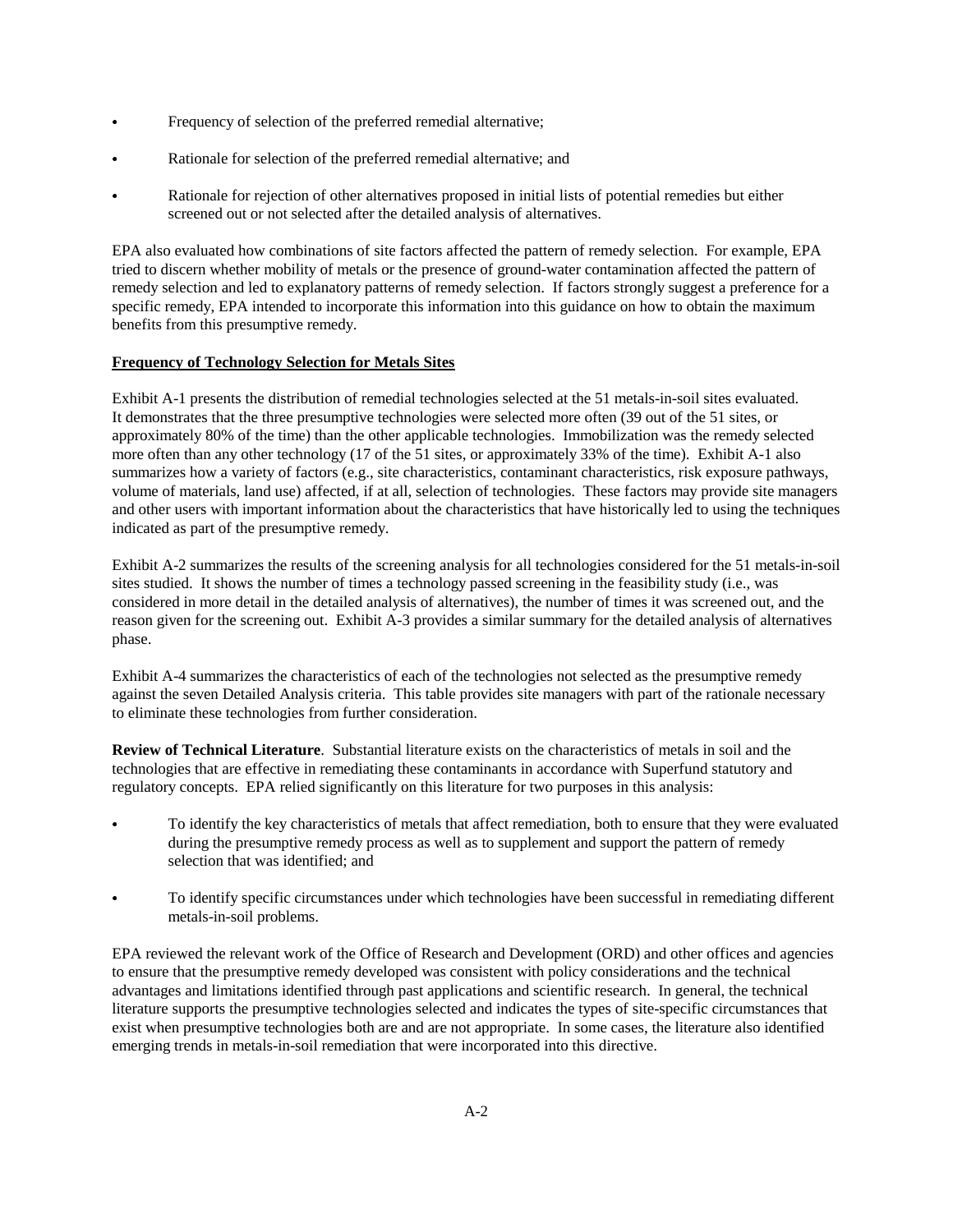Appendix B evaluates the selected presumptive technologies against the appropriate NCP criteria. Appendices C and D summarize the findings of the technical literature. Appendix E summarizes the data requirements generally needed to select the technologies included as part of the presumptive remedy.

**Review of EPA policies**. EPA has established policies and made technical and regulatory decisions under Superfund and other programs that affect the selection of a presumptive remedy for metals-in-soil contamination. For example, EPA has established which technologies under the RCRA land disposal restrictions (LDR) program are the best demonstrated available technologies (BDAT) and, therefore, are the basis for setting treatment standards. These policies have important impacts for metals such as mercury and arsenic, for which BDAT is generally not the solidification and stabilization approach typically applicable and most commonly used for other metals when treatment is selected.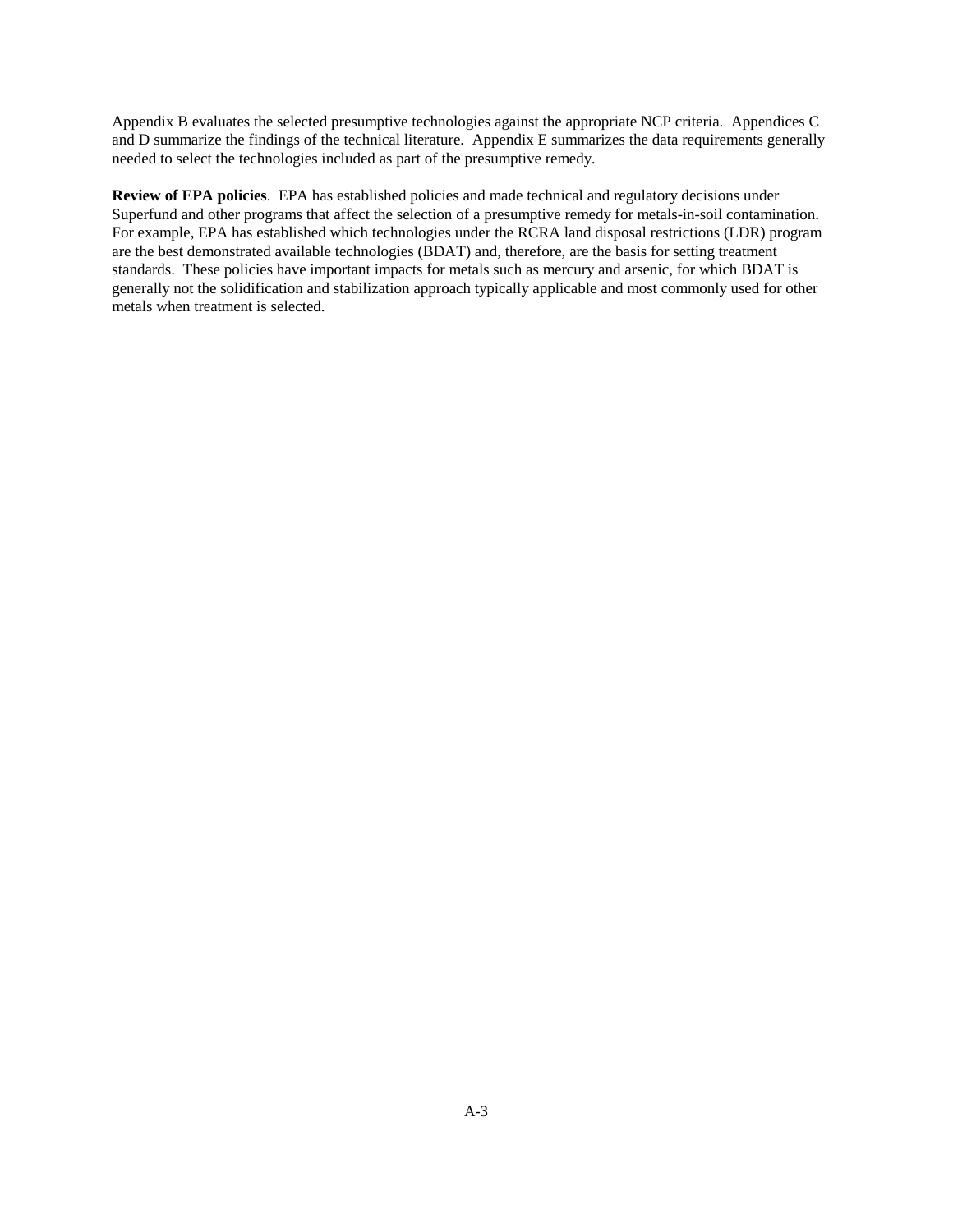| Site or<br>Contamination<br>Problem<br>Characteristic |            | Remedy Selected (percentage of sites) |             |                                                     |                                |                            |                      |  |  |  |  |  |
|-------------------------------------------------------|------------|---------------------------------------|-------------|-----------------------------------------------------|--------------------------------|----------------------------|----------------------|--|--|--|--|--|
|                                                       | Recovery   | Immobilization                        | Containment | Presumptive<br><b>Remedy</b><br><b>Technologies</b> | Institutional<br>Controls Only | Other On-site<br>Treatment | Off-site<br>Disposal |  |  |  |  |  |
| All Sites (51)                                        | $16\%$ (8) | 33% (17)                              | 29% (15)    | 78% (40)                                            | $6\%$ (3)                      | $4\%$ (2)                  | 14% (7)              |  |  |  |  |  |
| Anionic metal<br>drives remedy<br>selection $(12)$    | 25% (3)    | $34\%$ (4)                            | $25\%$ (3)  | $84\% (10)$                                         | $\overline{0}$                 | $8\%(1)$                   | $8\%$ (1)            |  |  |  |  |  |
| Cationic metal<br>drives remedy<br>selection $(21)$   | 24% (5)    | $29\%$ (6)                            | 19% (4)     | $72\%$ (15)                                         | $9\% (2)$                      | $5\%$ (1)                  | $14\%$ (3)           |  |  |  |  |  |
| Organics present<br>(30)                              | $13\%$ (4) | 43% (13)                              | $17\%$ (5)  | $73\% (22)$                                         | $10\%$ (3)                     | $4\%$ (1)                  | $13\%$ (4)           |  |  |  |  |  |
| Organics NOT<br>present $(21)$                        | 24% (5)    | $19\%$ (4)                            | 38% (8)     | $81\%$ (17)                                         | $\overline{0}$                 | $5\%$ (1)                  | $14\%$ (3)           |  |  |  |  |  |
| Contaminants<br>Migrating to<br>Groundwater (25)      | $16\%$ (4) | $32\%$ (8)                            | $24\%$ (6)  | $72\%$ (18)                                         | $8\%$ (2)                      | $4\%$ (1)                  | $16\%$ (4)           |  |  |  |  |  |
| Contaminants<br>NOT Migrating to<br>Groundwater (26)  | $19\%$ (5) | 34% (9)                               | 27% (7)     | $80\% (21)$                                         | $4\%$ (1)                      | $4\%$ (1)                  | $12\%$ (3)           |  |  |  |  |  |

# **EXHIBIT A-1: REMEDIES SELECTED AND SITE CHARACTERISTICS AT METALS SITES (51 SITES EVALUATED FOR METALS-IN-SOILS SITES)**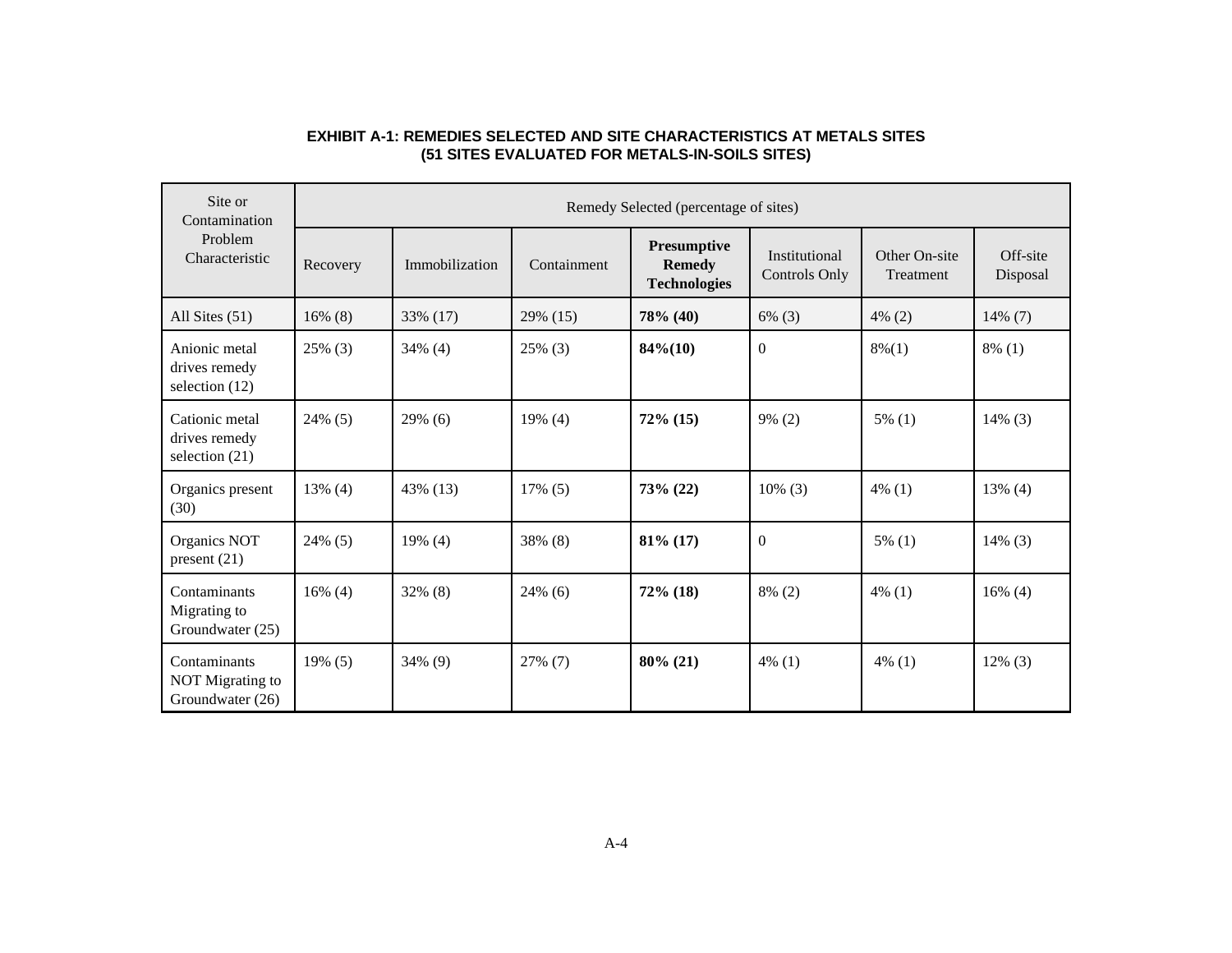# **EXHIBIT A-1: REMEDIES SELECTED AND SITE CHARACTERISTICS AT METALS SITES (51 SITES EVALUATED FOR METALS-IN-SOILS SITES) (continued)**

| Site or<br>Contamination<br>Problem<br>Characteristic                                               |            | Remedy Selected (percentage of sites) |             |                                                     |                                       |                            |                      |  |  |  |  |
|-----------------------------------------------------------------------------------------------------|------------|---------------------------------------|-------------|-----------------------------------------------------|---------------------------------------|----------------------------|----------------------|--|--|--|--|
|                                                                                                     | Recovery   | Immobilization                        | Containment | Presumptive<br><b>Remedy</b><br><b>Technologies</b> | Institutional<br><b>Controls Only</b> | Other On-site<br>Treatment | Off-site<br>Disposal |  |  |  |  |
| All Sites (51)                                                                                      | $16\%$ (8) | 33% (17)                              | 29% (15)    | 78% (40)                                            | $6\%$ (3)                             | $4\%$ (2)                  | $14\%$ (7)           |  |  |  |  |
| Contaminants<br>Migrating to<br>Groundwater,<br><b>Current or Future</b><br>Anticipated Use<br>(17) | 18% (3)    | 35% (6)                               | 18% (3)     | $71\%$ (12)                                         | $\boldsymbol{0}$                      | $6\%$ (1)                  | $23\%$ (4)           |  |  |  |  |
| Contaminants<br>Migrating to<br>Groundwater,<br>Anionic metal<br>drives remedy<br>selection (7)     | $14\%$ (1) | 29% (2)                               | 29% (2)     | $72\%$ (5)                                          | $\overline{0}$                        | $14\%$ (1)                 | $14\%$ (1)           |  |  |  |  |
| Contaminants<br>Migrating to<br>Groundwater,<br>Cationic metal<br>drives remedy<br>selection (8)    | $25\%$ (2) | 38% (3)                               | $\Omega$    | $63\%$ (5)                                          | 25% (2)                               | $\Omega$                   | $12\%$ (1)           |  |  |  |  |
| <b>Direct Contact</b><br>Pathway (45)                                                               | 18% (8)    | 35% (16)                              | 27% (12)    | 80% (36)                                            | $7\%$ (3)                             | $\overline{0}$             | $13\%$ (6)           |  |  |  |  |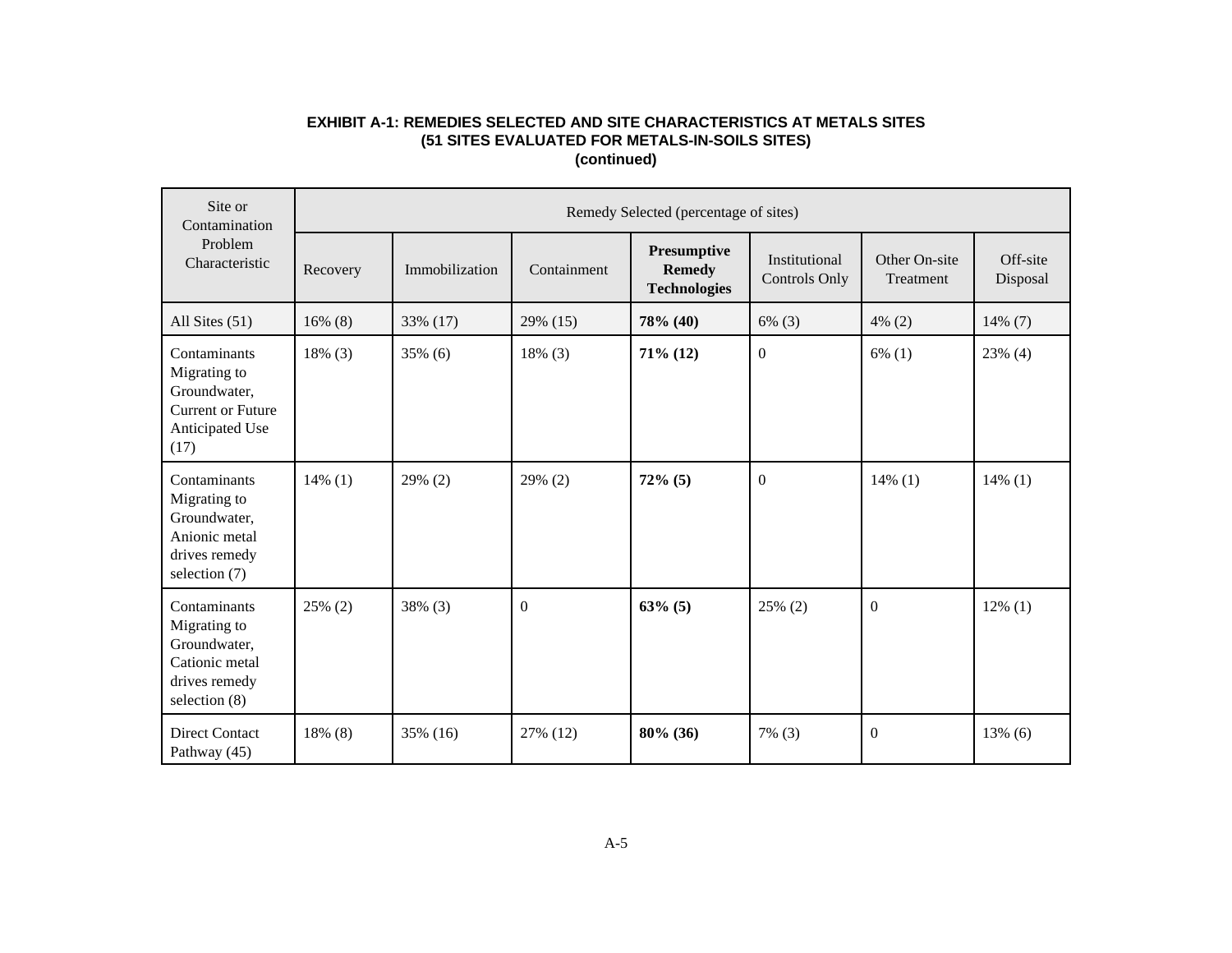# **EXHIBIT A-1: REMEDIES SELECTED AND SITE CHARACTERISTICS AT METALS SITES (51 SITES EVALUATED FOR METALS-IN-SOILS SITES) (continued)**

| Site or<br>Contamination<br>Problem<br>Characteristic                                                |            | Remedy Selected (percentage of sites) |             |                                                     |                                       |                            |                      |  |  |  |  |  |
|------------------------------------------------------------------------------------------------------|------------|---------------------------------------|-------------|-----------------------------------------------------|---------------------------------------|----------------------------|----------------------|--|--|--|--|--|
|                                                                                                      | Recovery   | Immobilization                        | Containment | Presumptive<br><b>Remedy</b><br><b>Technologies</b> | Institutional<br><b>Controls Only</b> | Other On-site<br>Treatment | Off-site<br>Disposal |  |  |  |  |  |
| All Sites (51)                                                                                       | $16\%$ (8) | 33% (17)                              | 29% (15)    | 78% (40)                                            | $6\%$ (3)                             | $4\%$ (2)                  | $14\%$ (7)           |  |  |  |  |  |
| NO Direct<br><b>Contact Pathway</b><br>(6)                                                           | $17\%$ (1) | $17\%$ (1)                            | $17\%$ (1)  | $51\%$ (3)                                          | $\boldsymbol{0}$                      | 33% (2)                    | $16\%$ (1)           |  |  |  |  |  |
| <b>Direct Contact</b><br>Pathway, Anionic<br><b>Metal Drives</b><br><b>Remedy Selection</b><br>(11)  | 27% (3)    | 37% (4)                               | 27% (3)     | $91\%$ (10)                                         | $\mathbf{0}$                          | $\theta$                   | $9\%$ (1)            |  |  |  |  |  |
| <b>Direct Contact</b><br>Pathway, Cationic<br><b>Metal Drives</b><br><b>Remedy Selection</b><br>(18) | $22\%$ (4) | 28% (5)                               | $22\%$ (4)  | $72\%$ (13)                                         | $11\%$ (2)                            | $\theta$                   | $17\%$ (3)           |  |  |  |  |  |
| Inhalation<br>Pathway (16)                                                                           | $19\%$ (3) | $19\%$ (3)                            | 43% (7)     | $81\%$ (13)                                         | $\boldsymbol{0}$                      | $\theta$                   | $19\%$ (3)           |  |  |  |  |  |
| Inhalation<br>Pathway, anionic<br>metals present<br>(13)                                             | $23\%$ (3) | $23\%$ (3)                            | 39% (5)     | 85% (11)                                            | $\mathbf{0}$                          | $\theta$                   | 15% (2)              |  |  |  |  |  |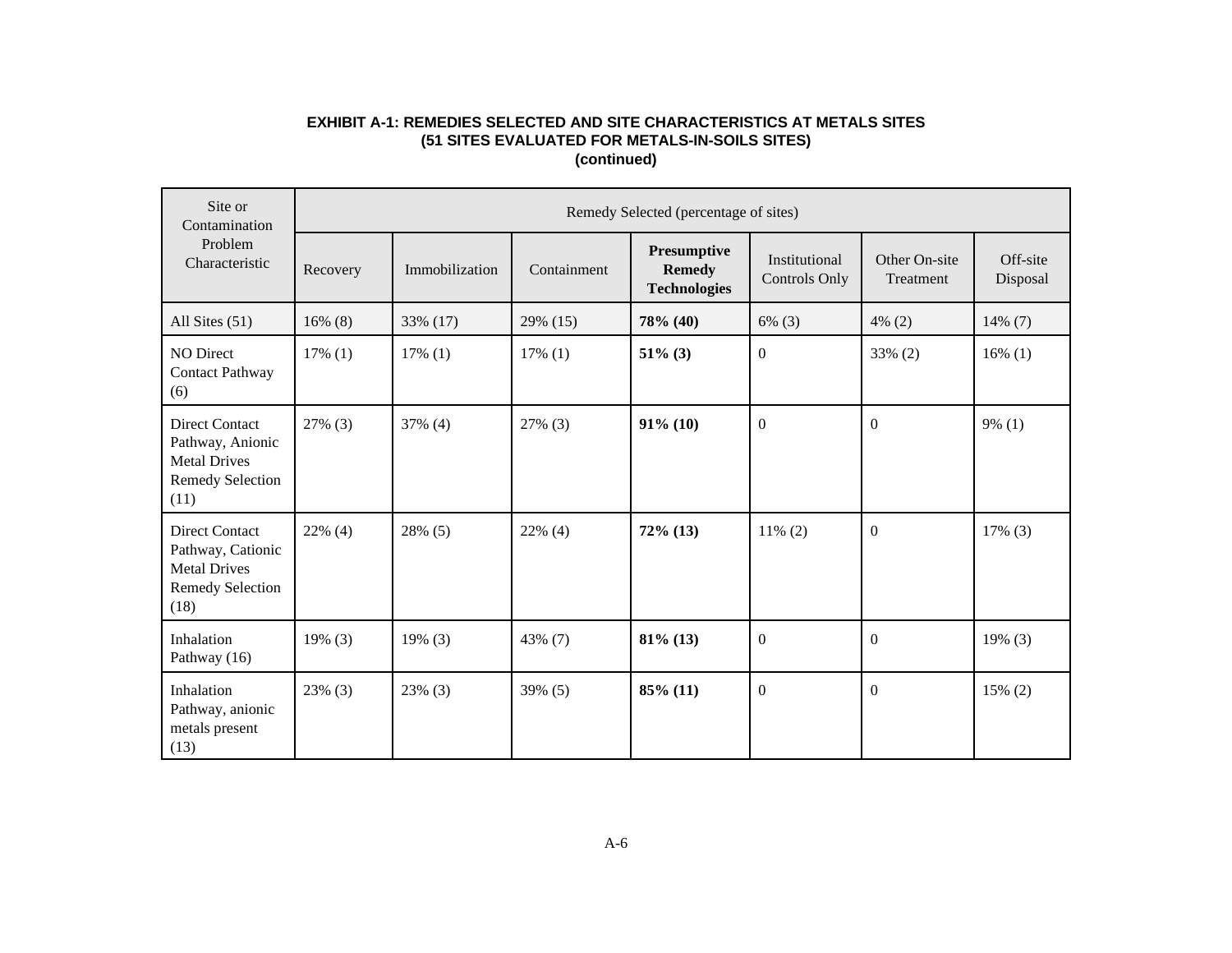# **EXHIBIT A-1: REMEDIES SELECTED AND SITE CHARACTERISTICS AT METALS SITES (51 SITES EVALUATED FOR METALS-IN-SOILS SITES) (continued)**

| Site or<br>Contamination                                                      |            | Remedy Selected (percentage of sites) |             |                                                     |                                       |                            |                      |  |  |  |  |
|-------------------------------------------------------------------------------|------------|---------------------------------------|-------------|-----------------------------------------------------|---------------------------------------|----------------------------|----------------------|--|--|--|--|
| Problem<br>Characteristic                                                     | Recovery   | Immobilization                        | Containment | Presumptive<br><b>Remedy</b><br><b>Technologies</b> | Institutional<br><b>Controls Only</b> | Other On-site<br>Treatment | Off-site<br>Disposal |  |  |  |  |
| All Sites $(51)$                                                              | $16\%$ (8) | 33% (17)                              | 29% (15)    | 78% (40)                                            | $6\%$ (3)                             | $4\%$ (2)                  | $14\%$ (7)           |  |  |  |  |
| Volume to be<br>treated $<$ 200,000<br>cy(42)                                 | $19\%$ (8) | 33% (14)                              | 22% (9)     | 74% (31)                                            | $7\%$ (3)                             | $5\%$ (2)                  | $14\%$ (6)           |  |  |  |  |
| Volume to be<br>treated $>200,000$<br>cy(8)                                   | $13\%$ (1) | 25% (2)                               | 50% (4)     | $88\%$ (7)                                          | $\boldsymbol{0}$                      | $\Omega$                   | $12\%$ (1)           |  |  |  |  |
| Residential land<br>use scenario<br>assumed for risk<br>assessment (29)       | $17\%$ (5) | $31\%$ (9)                            | 28% (8)     | $76\% (22)$                                         | $7\%$ (2)                             | $3\%$ (1)                  | $14\%$ (4)           |  |  |  |  |
| Non-residential<br>land use scenario<br>assumed for risk<br>assessment $(19)$ | $21\%$ (4) | 37% (7)                               | $21\%$ (4)  | 79% (15)                                            | $5\%$ (1)                             | $5\%$ (1)                  | $11\% (2)$           |  |  |  |  |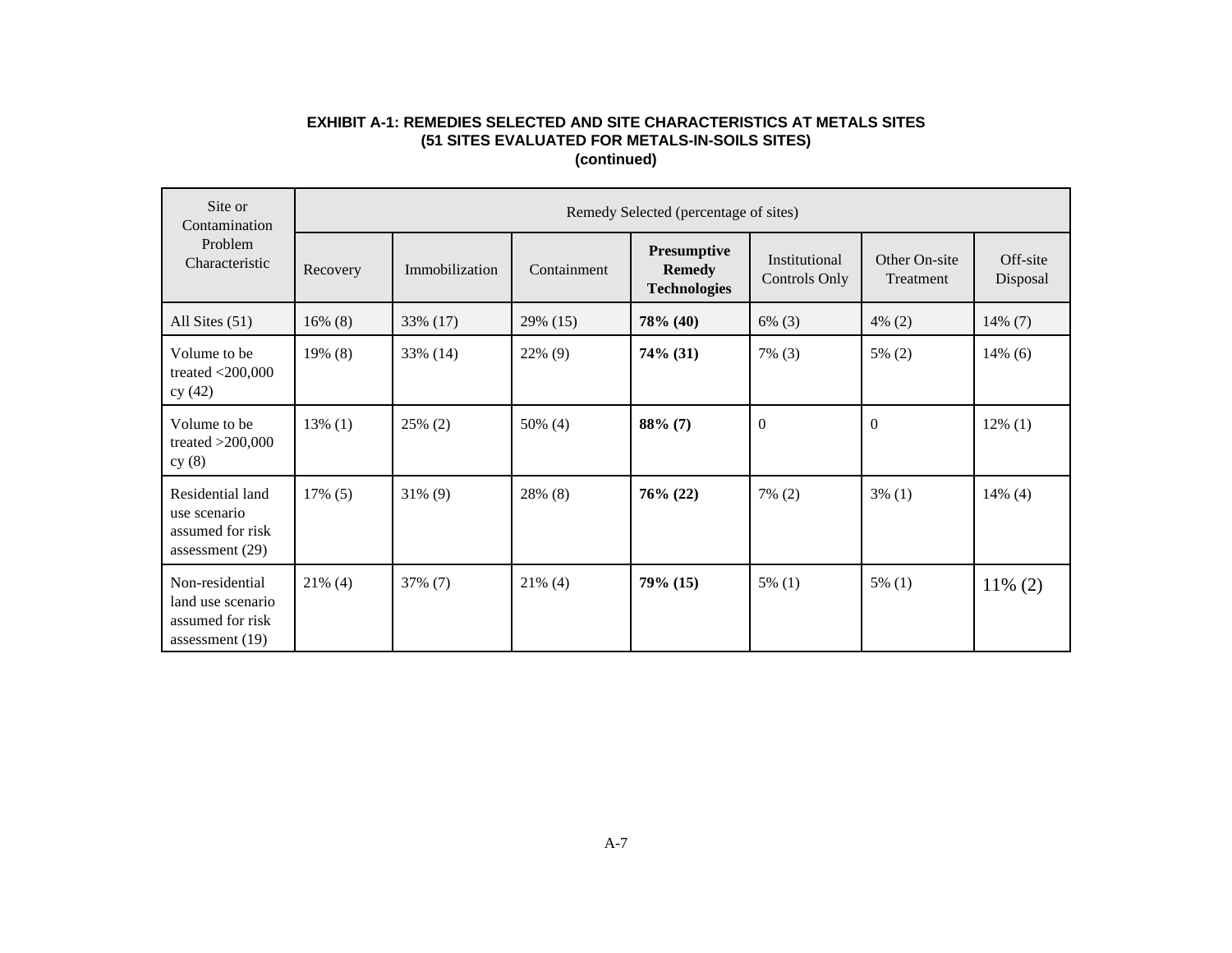|                                 | # FSS                             | # FSS                      | REASON FOR REJECTION DURING PRELIMINARY SCREENING |                  |                  |  |  |
|---------------------------------|-----------------------------------|----------------------------|---------------------------------------------------|------------------|------------------|--|--|
| Technology                      | Technology<br>Passed<br>Screening | Technology<br>Screened Out | Cost                                              | Effectiveness    | Implementability |  |  |
|                                 |                                   |                            | <b>Recovery</b>                                   |                  |                  |  |  |
| Leaching                        | 3                                 | 5                          |                                                   | $\mathfrak{Z}$   |                  |  |  |
| Lead recovery <sup>1</sup>      | 7                                 | $\boldsymbol{0}$           | $\boldsymbol{0}$                                  | $\boldsymbol{0}$ | $\boldsymbol{0}$ |  |  |
| Metallurgical Treatment         | $\boldsymbol{0}$                  | 1                          |                                                   | $\boldsymbol{0}$ | $\boldsymbol{0}$ |  |  |
| Hydrometallurgical<br>Treatment | $\overline{2}$                    | 3                          | $\boldsymbol{0}$                                  | 1                | $\overline{2}$   |  |  |
|                                 |                                   |                            | Immobilization                                    |                  |                  |  |  |
| Solidification/stabilization    | 32                                | $\tau$                     |                                                   | 1                | $\sqrt{5}$       |  |  |
|                                 |                                   |                            | <b>Containment</b>                                |                  |                  |  |  |
| Capping                         | 32                                | 5                          |                                                   | $\mathbf{1}$     | $\mathfrak{Z}$   |  |  |
| <b>Barrier Walls</b>            | $\boldsymbol{0}$                  | 3                          | $\boldsymbol{0}$                                  | $\mathbf{1}$     | $\sqrt{2}$       |  |  |
| <b>No Action</b>                |                                   |                            |                                                   |                  |                  |  |  |
| No Action                       | 51                                | $\mathbf{0}$               | $\mathbf{0}$                                      | $\boldsymbol{0}$ | $\mathbf{0}$     |  |  |

# **EXHIBIT A-2: SUMMARY OF INITIAL SCREENING PHASE AGAINST NCP SCREENING CRITERIA FOR METALS-IN-SOILS SITES**

<sup>&</sup>lt;sup>1</sup>The numbers for this technology include one ROD specifying a reclamation facility as the means for recovery.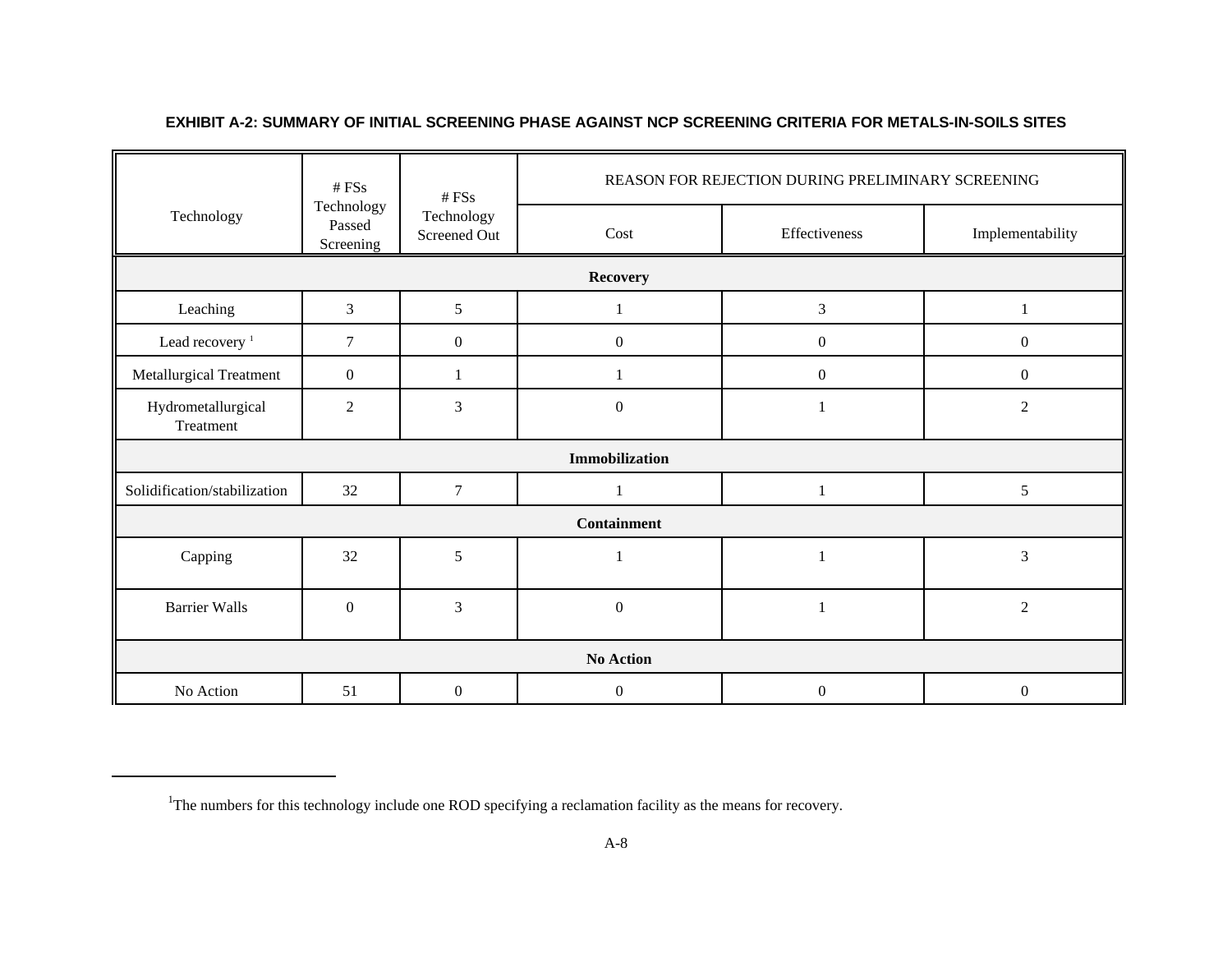|                                                | # $FSs$                           | # $FSs$                    |                        | REASON FOR REJECTION DURING PRELIMINARY SCREENING |                  |  |  |  |  |
|------------------------------------------------|-----------------------------------|----------------------------|------------------------|---------------------------------------------------|------------------|--|--|--|--|
| Technology                                     | Technology<br>Passed<br>Screening | Technology<br>Screened Out | Cost                   | Effectiveness                                     | Implementability |  |  |  |  |
| <b>Institutional Controls</b>                  |                                   |                            |                        |                                                   |                  |  |  |  |  |
| <b>Institutional controls</b>                  | 9                                 |                            |                        |                                                   | 0                |  |  |  |  |
|                                                |                                   |                            | <b>Other Treatment</b> |                                                   |                  |  |  |  |  |
| Excavation & Off-site<br>Disposal <sup>2</sup> | 15                                | 3                          |                        | 0                                                 |                  |  |  |  |  |
| Neutralization                                 | ◠                                 | ◠                          | $\Omega$               | $\mathcal{D}_{\mathcal{L}}$                       | $\Omega$         |  |  |  |  |
| Soil washing/flushing                          |                                   | 11                         | 0                      |                                                   | 6                |  |  |  |  |
| Vitrification                                  |                                   | 14                         |                        |                                                   | q                |  |  |  |  |

**EXHIBIT A-2: SUMMARY OF INITIAL SCREENING PHASE AGAINST NCP SCREENING CRITERIA FOR METALS-IN-SOILS SITES (continued)**

 ${}^{2}$ Excavation and off-site disposal would most likely include treatment, but specific treatment(s) were not identified in ROD.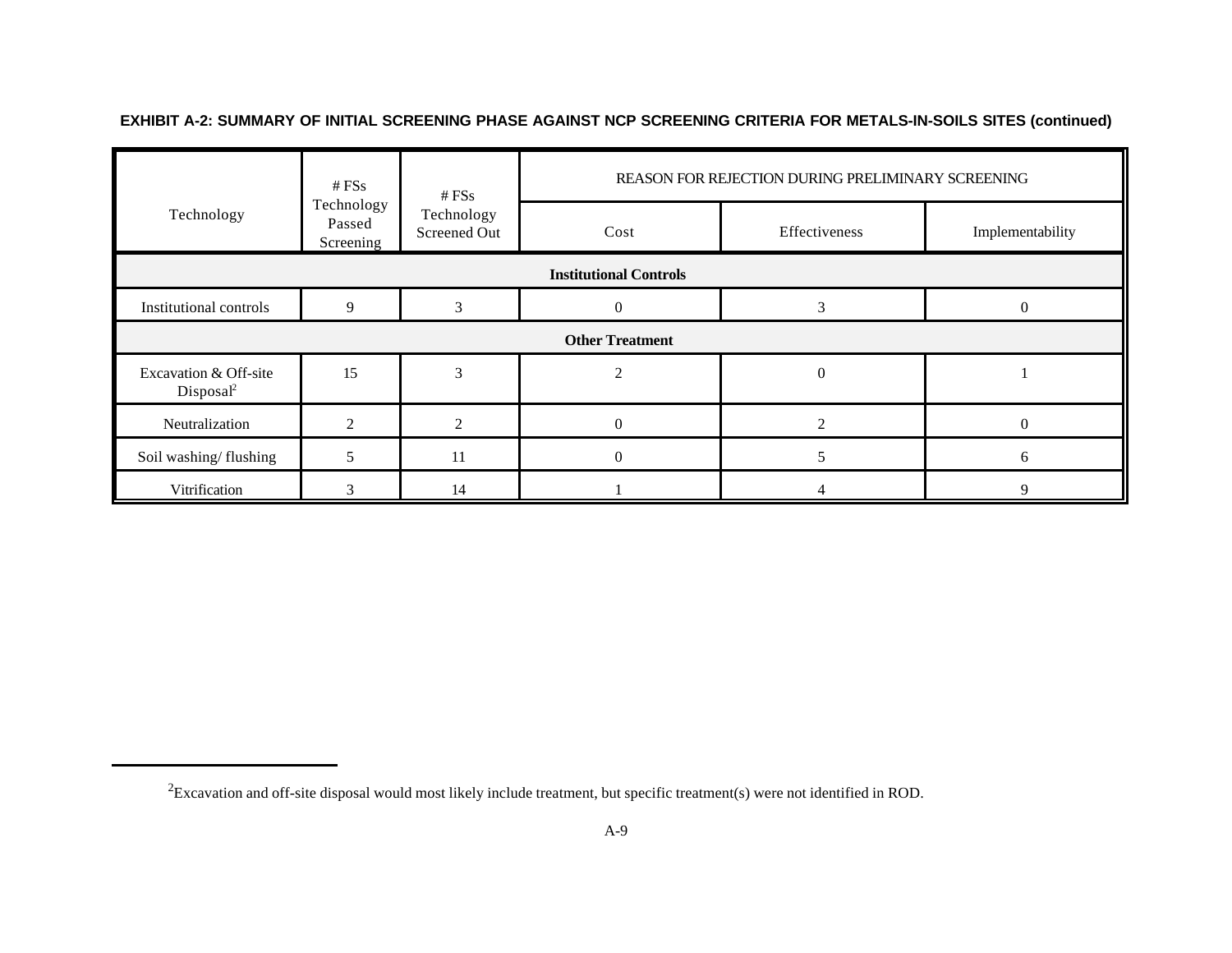|                                  |                                            |                                    | REASON FOR REJECTION DURING DETAILED ANALYSIS |                                    |                                                |                            |                             |                  |                  |  |
|----------------------------------|--------------------------------------------|------------------------------------|-----------------------------------------------|------------------------------------|------------------------------------------------|----------------------------|-----------------------------|------------------|------------------|--|
| Technology                       | # FSs<br>Technology<br>Passed<br>Screening | $#$ RODs<br>Technology<br>Rejected | Overall<br>Protection                         | Compliance<br>with<br><b>ARARs</b> | Reduction<br>of Toxicity<br>Mobility<br>Volume | Long-term<br>Effectiveness | Short-term<br>Effectiveness | Cost             | Implementability |  |
|                                  |                                            |                                    |                                               |                                    |                                                |                            |                             |                  |                  |  |
| <b>Recovery</b>                  |                                            |                                    |                                               |                                    |                                                |                            |                             |                  |                  |  |
| Leaching                         | $\mathfrak{Z}$                             | $\mathfrak{Z}$                     | $\overline{0}$                                | $\overline{0}$                     | $\overline{0}$                                 | $\boldsymbol{0}$           | $\boldsymbol{0}$            | 1                | $\overline{2}$   |  |
| Lead recovery <sup>3</sup>       | $\tau$                                     | $\boldsymbol{0}$                   | $\boldsymbol{0}$                              | $\boldsymbol{0}$                   | $\overline{0}$                                 | $\mathbf{0}$               | $\overline{0}$              | $\overline{0}$   | $\mathbf{0}$     |  |
| Metallurgical<br>Treatment       | $\boldsymbol{0}$                           | $\mathbf{0}$                       | $\Omega$                                      | $\Omega$                           | $\theta$                                       | $\boldsymbol{0}$           | $\boldsymbol{0}$            | $\Omega$         | $\mathbf{0}$     |  |
| Hydrometallurgical<br>Treatment  | $\overline{2}$                             | $\mathbf{1}$                       | $\boldsymbol{0}$                              | $\mathbf{0}$                       | $\mathbf{0}$                                   | $\mathbf{0}$               | $\boldsymbol{0}$            | $\overline{0}$   | 1                |  |
|                                  |                                            |                                    |                                               |                                    |                                                |                            |                             |                  |                  |  |
|                                  |                                            |                                    |                                               | <b>Immobilization</b>              |                                                |                            |                             |                  |                  |  |
| Solidification/<br>Stabilization | 32                                         | 15                                 | $\Omega$                                      | $\mathbf{1}$                       | 2                                              | $\mathbf{1}$               | $\overline{c}$              | 5                | $\overline{4}$   |  |
|                                  |                                            |                                    |                                               |                                    |                                                |                            |                             |                  |                  |  |
|                                  |                                            |                                    |                                               | <b>Containment</b>                 |                                                |                            |                             |                  |                  |  |
| Capping                          | 32                                         | 17                                 | $\overline{2}$                                | $\mathbf{1}$                       | $\overline{4}$                                 | 6                          | $\mathbf{1}$                |                  | $\overline{2}$   |  |
| <b>Barrier Walls</b>             | $\boldsymbol{0}$                           | $\boldsymbol{0}$                   | $\boldsymbol{0}$                              | $\boldsymbol{0}$                   | $\boldsymbol{0}$                               | $\boldsymbol{0}$           | $\boldsymbol{0}$            | $\boldsymbol{0}$ | $\boldsymbol{0}$ |  |

# **EXHIBIT A-3: SUMMARY OF DETAILED ANALYSIS PHASE AGAINST NCP CRITERIA FOR METALS-IN-SOILS SITES**

<sup>&</sup>lt;sup>3</sup>The numbers for this technology include one ROD specifying a reclamation facility as the means for recovery.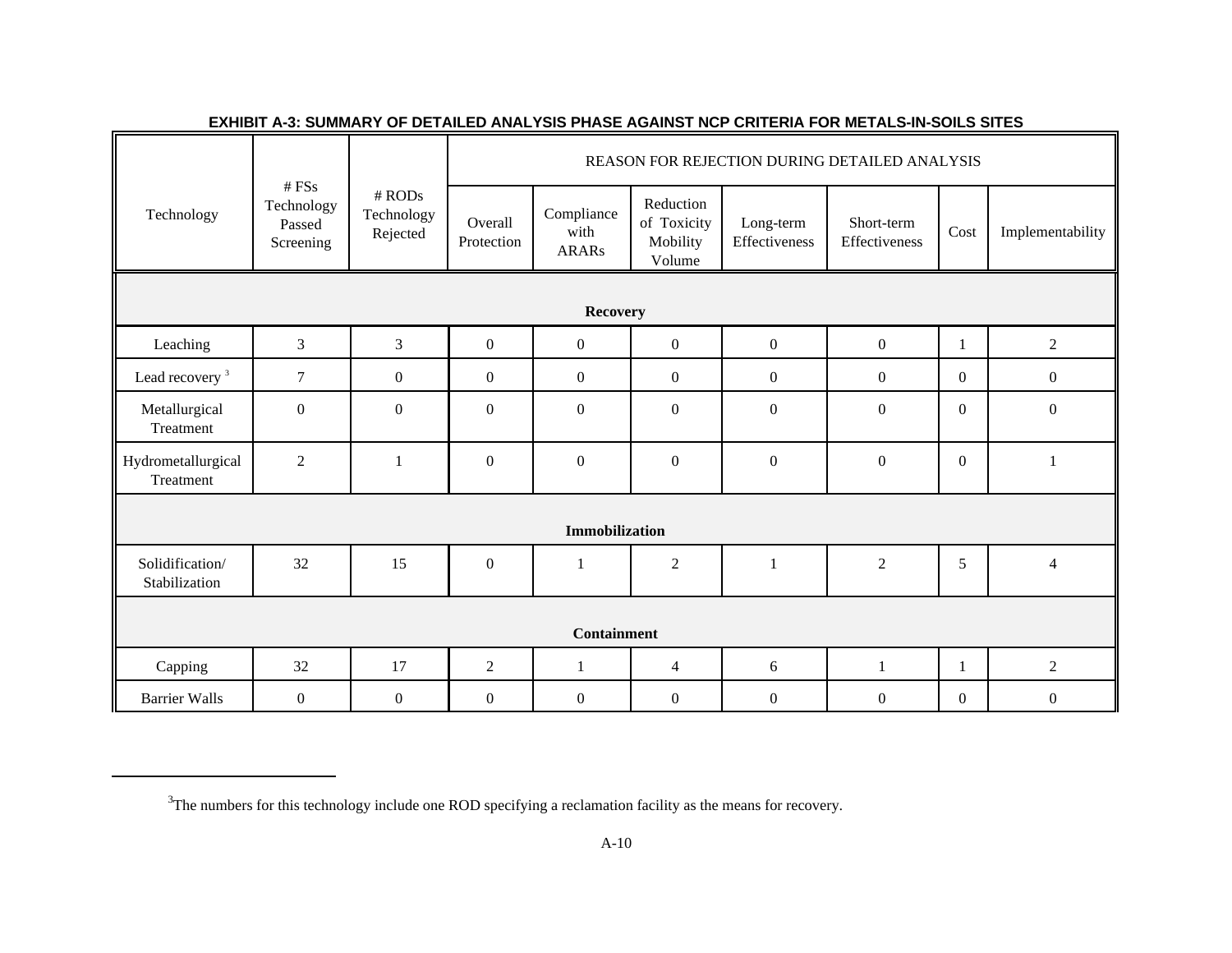# **EXHIBIT A-3: SUMMARY OF DETAILED ANALYSIS PHASE AGAINST NCP CRITERIA FOR METALS-IN-SOILS SITES (continued)**

|                                                 |                                            |                                    |                       |                                    |                                                |                            | REASON FOR REJECTION DURING DETAILED ANALYSIS |                  |                  |  |
|-------------------------------------------------|--------------------------------------------|------------------------------------|-----------------------|------------------------------------|------------------------------------------------|----------------------------|-----------------------------------------------|------------------|------------------|--|
| Technology                                      | # FSs<br>Technology<br>Passed<br>Screening | $#$ RODs<br>Technology<br>Rejected | Overall<br>Protection | Compliance<br>with<br><b>ARARs</b> | Reduction<br>of Toxicity<br>Mobility<br>Volume | Long-term<br>Effectiveness | Short-term<br>Effectiveness                   | Cost             | Implementability |  |
|                                                 |                                            |                                    |                       |                                    |                                                |                            |                                               |                  |                  |  |
|                                                 |                                            |                                    |                       | <b>No Action</b>                   |                                                |                            |                                               |                  |                  |  |
| No Action                                       | 51                                         | 51                                 | 21                    | 17                                 | 3                                              | 9                          | $\mathbf{1}$                                  | $\mathbf{0}$     | $\boldsymbol{0}$ |  |
|                                                 |                                            |                                    |                       |                                    |                                                |                            |                                               |                  |                  |  |
|                                                 |                                            |                                    |                       | <b>Institutional Controls</b>      |                                                |                            |                                               |                  |                  |  |
| Institutional<br>Controls                       | 9                                          | 6                                  | $\overline{2}$        | $\overline{2}$                     | $\mathbf{1}$                                   | 1                          | $\mathbf{0}$                                  | $\boldsymbol{0}$ | $\boldsymbol{0}$ |  |
|                                                 |                                            |                                    |                       |                                    |                                                |                            |                                               |                  |                  |  |
|                                                 |                                            |                                    |                       | <b>Other Treatment</b>             |                                                |                            |                                               |                  |                  |  |
| Excavation & Off-<br>Site Disposal <sup>4</sup> | 15                                         | 9                                  | $\overline{0}$        |                                    | $\overline{c}$                                 | $\boldsymbol{0}$           | $\boldsymbol{0}$                              | $\overline{4}$   | $\overline{2}$   |  |
| Neutralization                                  | $\overline{2}$                             | $\mathbf{1}$                       | $\boldsymbol{0}$      | $\mathbf{0}$                       | $\overline{0}$                                 | $\boldsymbol{0}$           | $\boldsymbol{0}$                              | $\mathbf{1}$     | $\boldsymbol{0}$ |  |
| Soil washing/<br>flushing                       | 5                                          | $\overline{4}$                     | $\mathbf{0}$          | $\theta$                           | $\theta$                                       | $\mathbf{0}$               | $\overline{\mathbf{1}}$                       |                  | $\overline{2}$   |  |
| Vitrification                                   | 3                                          | 3                                  | $\overline{0}$        | $\mathbf{0}$                       | $\overline{0}$                                 |                            | $\boldsymbol{0}$                              | $\mathbf{0}$     | $\overline{2}$   |  |

Excavation and off-site disposal would most likely include treatment, but specific treatment(s) were not identified in ROD. <sup>4</sup>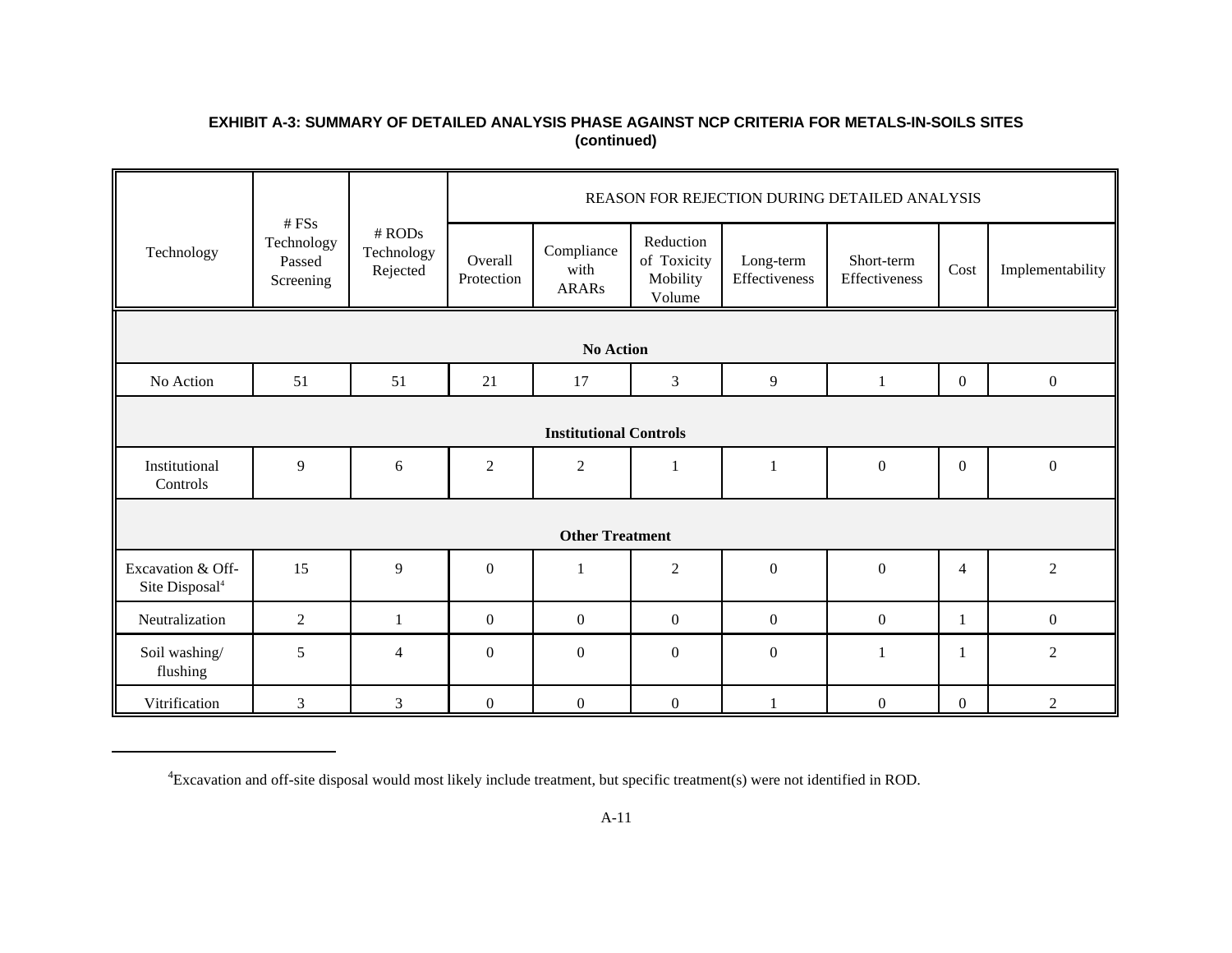# **EXHIBIT A-4: EVALUATION OF NON-PRESUMPTIVE REMEDY TECHNOLOGIES AGAINST SEVEN NCP DETAILED ANALYSIS CRITERIA:<sup>1</sup>**

# **EXCAVATION AND OFF-SITE REMOVAL OF WASTES FOR APPROPRIATE DISPOSAL**

|                                                                                                                                                          | <b>CRITERIA</b>                                                                                                     |                                                                                                                                       |                                                                                                                        |                                                                                                                                                                                                               |                                                                                                                                                                                              |                                                                                                                       |  |  |  |  |  |
|----------------------------------------------------------------------------------------------------------------------------------------------------------|---------------------------------------------------------------------------------------------------------------------|---------------------------------------------------------------------------------------------------------------------------------------|------------------------------------------------------------------------------------------------------------------------|---------------------------------------------------------------------------------------------------------------------------------------------------------------------------------------------------------------|----------------------------------------------------------------------------------------------------------------------------------------------------------------------------------------------|-----------------------------------------------------------------------------------------------------------------------|--|--|--|--|--|
| Overall<br><b>Protection of</b><br><b>Human Health</b><br>and the<br><b>Environment</b>                                                                  | Compliance<br>with ARARs                                                                                            | <b>Long-Term</b><br><b>Effectiveness</b>                                                                                              | <b>Reduction of</b><br>Toxicity,<br><b>Mobility</b> , or<br><b>Volume</b><br><b>Through</b><br><b>Treatment</b>        | <b>Short-Term</b><br><b>Effectiveness</b>                                                                                                                                                                     | Implementability                                                                                                                                                                             | $\text{Cost}^2$                                                                                                       |  |  |  |  |  |
| Protectiveness<br>achieved by offsite<br>removal and proper<br>disposal of<br>contaminated soil<br>(e.g., RCRA<br>disposal of<br>hazardous<br>materials) | If RCRA waste,<br>requires<br>compliance with<br><b>RCRA</b><br>transportation and<br>land disposal<br>restrictions | High long-term<br>effectiveness for<br>site; protective-<br>ness at disposal<br>site dependent<br>on offsite<br>management<br>choices | Disposal reduces<br>mobility;<br>reduction of<br>toxicity and<br>volume depends<br>on offsite<br>management<br>choices | Requires<br>standard<br>precautions<br>necessary to<br>protect worker<br>and resident<br>safety and<br>environment<br>Special measures<br>may be required<br>to protect<br>residents during<br>transportation | Easily implementable<br>given facility with<br>adequate capacity for<br>waste type, located<br>within reasonable<br>distance of site<br>Uses standard<br>construction equipment<br>and labor | Reasonable for small<br>to medium volumes<br>of contaminated soil<br>May be cost-<br>prohibitive for large<br>volumes |  |  |  |  |  |

<sup>1</sup> Bold denotes major reasons, in terms of frequency cited in Feasibility Study Analysis Report, the remedy does not meet NCP criteria.

<sup>2</sup> Actual cost of a remediation technology is highly site-specific and dependent upon target cleanup levels of contaminants, soil characteristics, and the design and operation of the remediation technology used.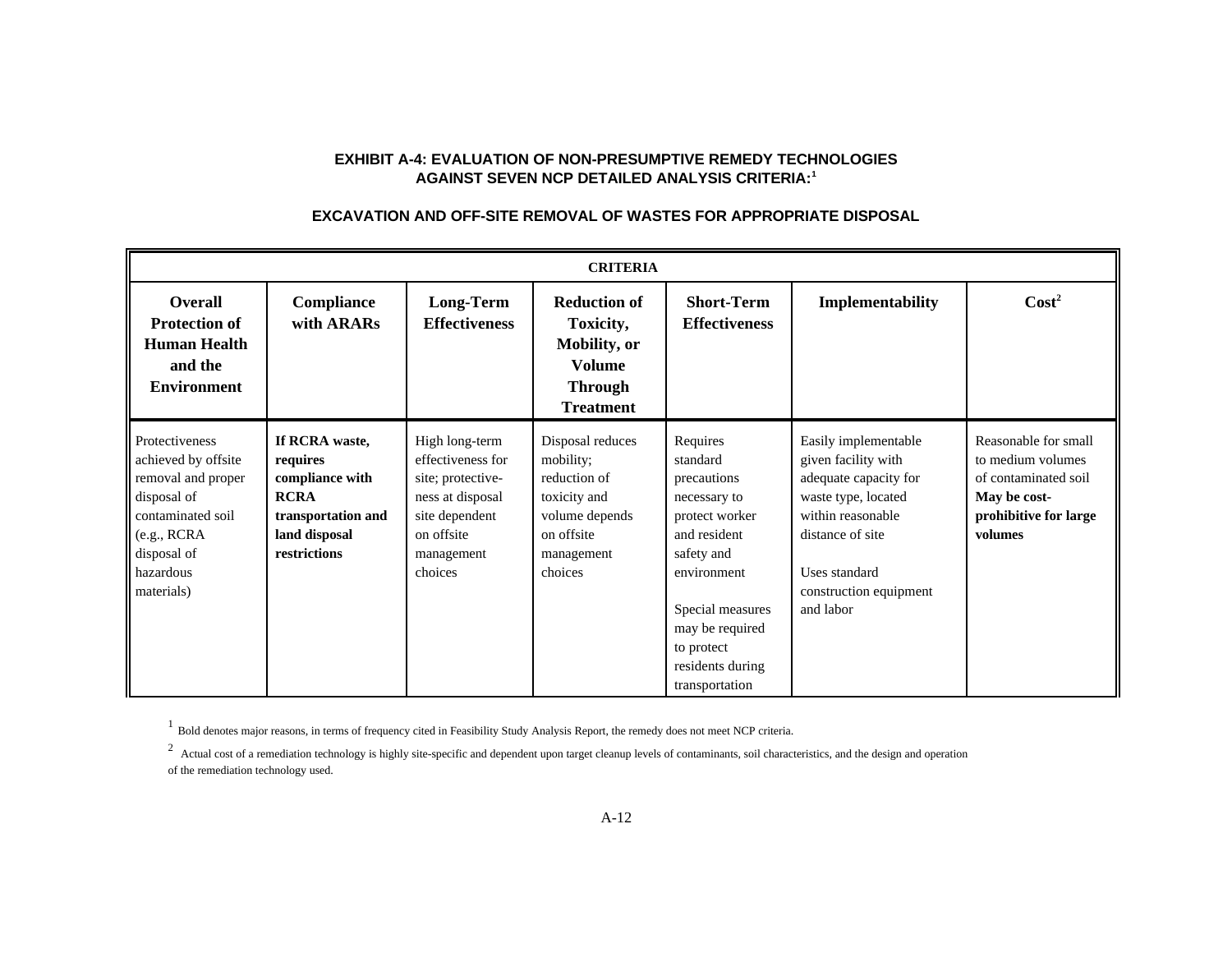## **EXHIBIT A-4: EVALUATION OF NON-PRESUMPTIVE REMEDY TECHNOLOGIES AGAINST SEVEN NCP DETAILED ANALYSIS CRITERIA:<sup>1</sup> (continued)**

### **SOIL WASHING/FLUSHING**

|                                                                                                                                                                                                       |                                                                                                                                                                                                                                                 |                                                                                                                                                                                                   | <b>CRITERIA</b>                                                                                                                                                                                                                                |                                                                                                                                                                                                                                                                                                                                                                                           |                                                                                                                                                                                                                                                                                                                                                                                                                                                                        |                                                                                                                                                             |
|-------------------------------------------------------------------------------------------------------------------------------------------------------------------------------------------------------|-------------------------------------------------------------------------------------------------------------------------------------------------------------------------------------------------------------------------------------------------|---------------------------------------------------------------------------------------------------------------------------------------------------------------------------------------------------|------------------------------------------------------------------------------------------------------------------------------------------------------------------------------------------------------------------------------------------------|-------------------------------------------------------------------------------------------------------------------------------------------------------------------------------------------------------------------------------------------------------------------------------------------------------------------------------------------------------------------------------------------|------------------------------------------------------------------------------------------------------------------------------------------------------------------------------------------------------------------------------------------------------------------------------------------------------------------------------------------------------------------------------------------------------------------------------------------------------------------------|-------------------------------------------------------------------------------------------------------------------------------------------------------------|
| <b>Overall</b><br><b>Protection of</b><br><b>Human Health</b><br>and the<br><b>Environment</b>                                                                                                        | <b>Compliance</b><br>with ARARs                                                                                                                                                                                                                 | <b>Long-Term</b><br><b>Effective-</b><br>ness and<br><b>Permanence</b>                                                                                                                            | <b>Reduction</b><br>of<br>Toxicity,<br>Mobility,<br>or Volume<br><b>Through</b><br><b>Treatment</b>                                                                                                                                            | <b>Short-Term</b><br><b>Effectiveness</b>                                                                                                                                                                                                                                                                                                                                                 | Implementability                                                                                                                                                                                                                                                                                                                                                                                                                                                       | Cost <sup>2</sup>                                                                                                                                           |
| Highly effective if<br>high removal<br>efficiencies are<br>attained<br><b>Washing fluid</b><br>which contains<br>high metal<br>concentrations<br>must be treated to<br>achieve complete<br>protection | <b>Excavation</b> (soil<br>washing) may<br>activate action-<br>specific<br><b>ARARs</b><br><b>Must ensure</b><br>that washing<br>solution into<br>soil (flushing)<br>complies with<br>any chemical-<br>or location-<br>specific<br><b>ARARs</b> | When metals<br>successfully<br>removed from<br>soil, eliminates<br>risk associated<br>with contact<br>with soils and<br>contaminant<br>migration off<br>site<br>Provides<br>permanent<br>solution | Permanently<br>reduces<br>toxicity and<br>mobility by<br>removing<br>metals<br>Soil washing<br>concentrates<br>contaminants<br>into much<br>smaller<br>volume<br><b>Process</b><br>must include<br>proper<br>treatment of<br>washing<br>fluids | <b>Injection of the</b><br>washing solution<br>into soil (flushing)<br>may be harmful to<br>human health<br>and/or the<br>environment if<br>washing<br>fluids/vapors are<br>not collected and<br>treated properly<br><b>Washing requires</b><br>standard<br>precautions<br>necessary to protect<br>worker and<br>resident safety and<br>environment during<br>excavation and<br>treatment | <b>Applicable to relatively</b><br>narrow range of soil<br>types and contaminant<br>combinations:<br>- Soil with high<br>percentage of small<br>particles (clay, silt, fines)<br>difficult to treat<br>- Most extraction<br>solutions effective only<br>for narrow range of<br>metals and matrix<br>combination<br><b>High removal efficiencies</b><br>can be difficult to achieve<br>or require complex<br>process<br><b>Requires standard</b><br>equipment and labor | Potential to<br>remove<br>marketable<br>metals<br>removed in<br>sufficiently<br>high<br>concentratio<br>ns may<br>partially<br>offset<br>treatment<br>costs |

<sup>1</sup> Bold denotes major reasons, in terms of frequency cited in Feasibility Study Analysis Report, the remedy does not meet NCP criteria.

<sup>2</sup> Actual cost of a remediation technology is highly site-specific and dependent upon target cleanup levels of contaminants, soil characteristics, and the design and operation of the remediation technology used.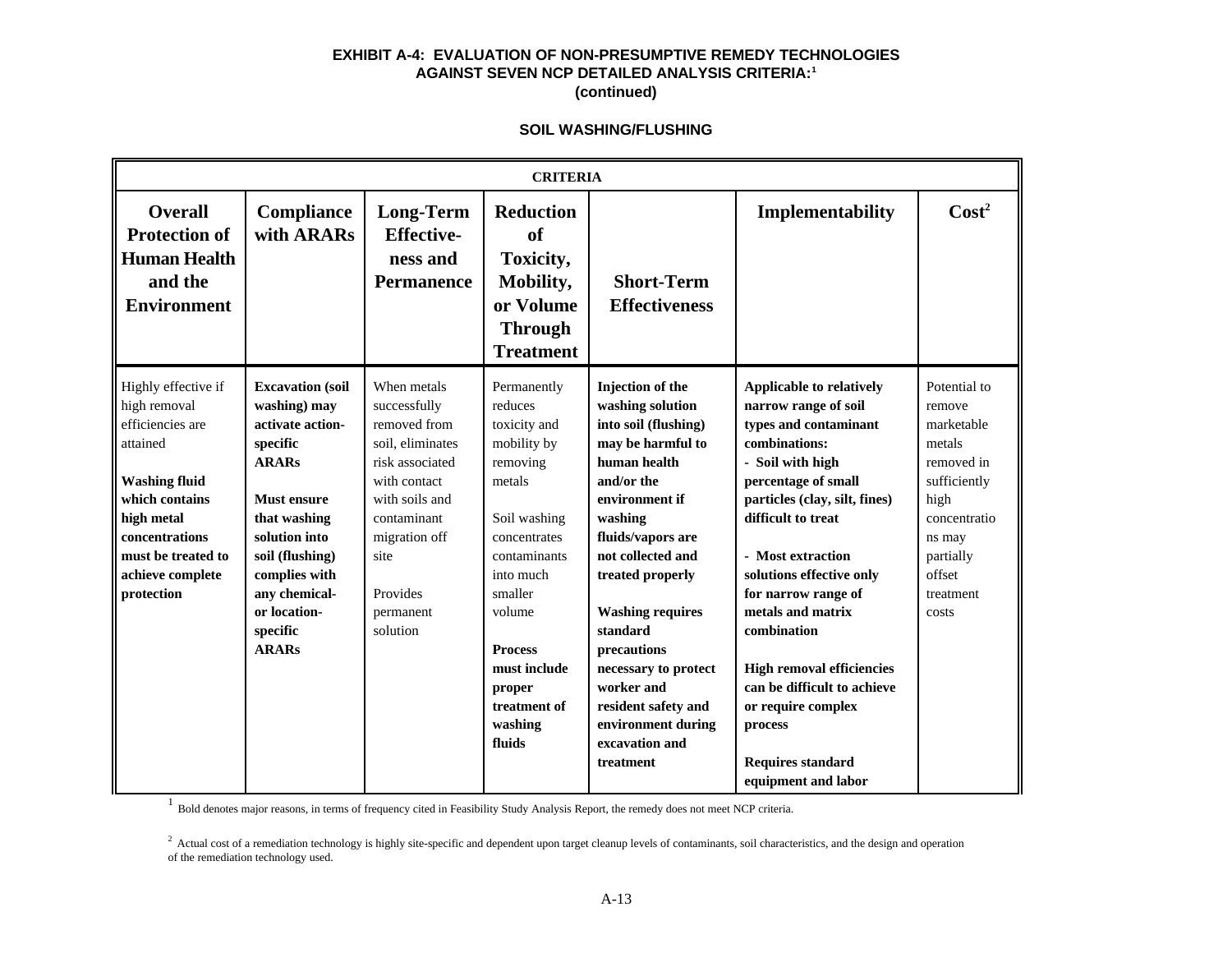## **EXHIBIT A-4: EVALUATION OF NON-PRESUMPTIVE REMEDY TECHNOLOGIES AGAINST SEVEN DETAILED ANALYSIS CRITERIA:<sup>1</sup> (continued)**

#### **VITRIFICATION**

|                                                                                                   | <b>CRITERIA</b>                                                                                                                                                  |                                                                                                                                                                                                                                                                                                                |                                                                                                                                                                                                          |                                                                                                                                                                                                                                                                              |                                                                                                                                                                                                                                                                                                                                                                                                                                                         |                                                                            |  |
|---------------------------------------------------------------------------------------------------|------------------------------------------------------------------------------------------------------------------------------------------------------------------|----------------------------------------------------------------------------------------------------------------------------------------------------------------------------------------------------------------------------------------------------------------------------------------------------------------|----------------------------------------------------------------------------------------------------------------------------------------------------------------------------------------------------------|------------------------------------------------------------------------------------------------------------------------------------------------------------------------------------------------------------------------------------------------------------------------------|---------------------------------------------------------------------------------------------------------------------------------------------------------------------------------------------------------------------------------------------------------------------------------------------------------------------------------------------------------------------------------------------------------------------------------------------------------|----------------------------------------------------------------------------|--|
| <b>Overall</b><br><b>Protection of</b><br><b>Human Health</b><br>and the<br><b>Environment</b>    | Compliance<br>with ARARs                                                                                                                                         | <b>Long-Term</b><br><b>Effectiveness</b><br>and<br>Permanence                                                                                                                                                                                                                                                  | <b>Reduction of</b><br>Toxicity,<br>Mobility, or<br><b>Volume</b><br><b>Through</b><br><b>Treatment</b>                                                                                                  | <b>Short-Term</b><br><b>Effectiveness</b>                                                                                                                                                                                                                                    | Implementability                                                                                                                                                                                                                                                                                                                                                                                                                                        | $\text{Cost}^2$                                                            |  |
| Highly effective if<br>successfully<br>implemented<br>Products have<br>potential reuse<br>options | <b>Generally</b><br>activates<br>action-specific<br><b>ARARs</b><br><b>Generation of</b><br>offgas likely to<br>trigger<br>chemical-<br>specific<br><b>ARARs</b> | If successfully<br>implemented,<br>results in inert<br>solid with low<br>leachability<br>Incorporation of<br>metals into<br>vitrified mass<br>significantly<br>reduces risk<br>associated with<br>contaminated soil<br>and potential for<br>offsite migration<br>Limited data on<br>long-term<br>effectiveness | Immobilizes<br>metals reducing<br>toxicity and<br>mobility<br>Generally<br>reduces volume<br>Some metals<br>must be<br>converted to<br>less volatile<br>form prior to<br>treatment to<br>prevent release | <b>Tends to generate</b><br>significant amounts<br>of offgas which may<br>be harmful to human<br>health and the<br>environment; may<br>require extensive<br>controls, including:<br>respiratory<br>protection, fugitive<br>dust control<br>procedures, and air<br>monitoring | Limited commercial availability<br>Significant offgas production may<br>preclude implementation due to<br>community concern, ARARs;<br>permits for operation may be<br>difficult to obtain<br><b>Requires substantial energy</b><br>source<br>Extensive pilot scale testing<br>required<br>Labor intensive; requires highly<br>skilled personnel, facilities, and<br>equipment<br>Presence of other constituents may<br>impede effective implementation | <b>High cost</b><br>and energy<br>intensive;<br>often cost-<br>prohibitive |  |

<sup>1</sup> Bold denotes major reasons, in terms of frequency cited in Feasibility Study Analysis Report, remedy does not meet NCP criteria.

 $^2$  Actual cost of a remediation technology is highly site-specific and dependent upon target cleanup levels of contaminants, soil characteristics, and the design and operation of the remediation technology used.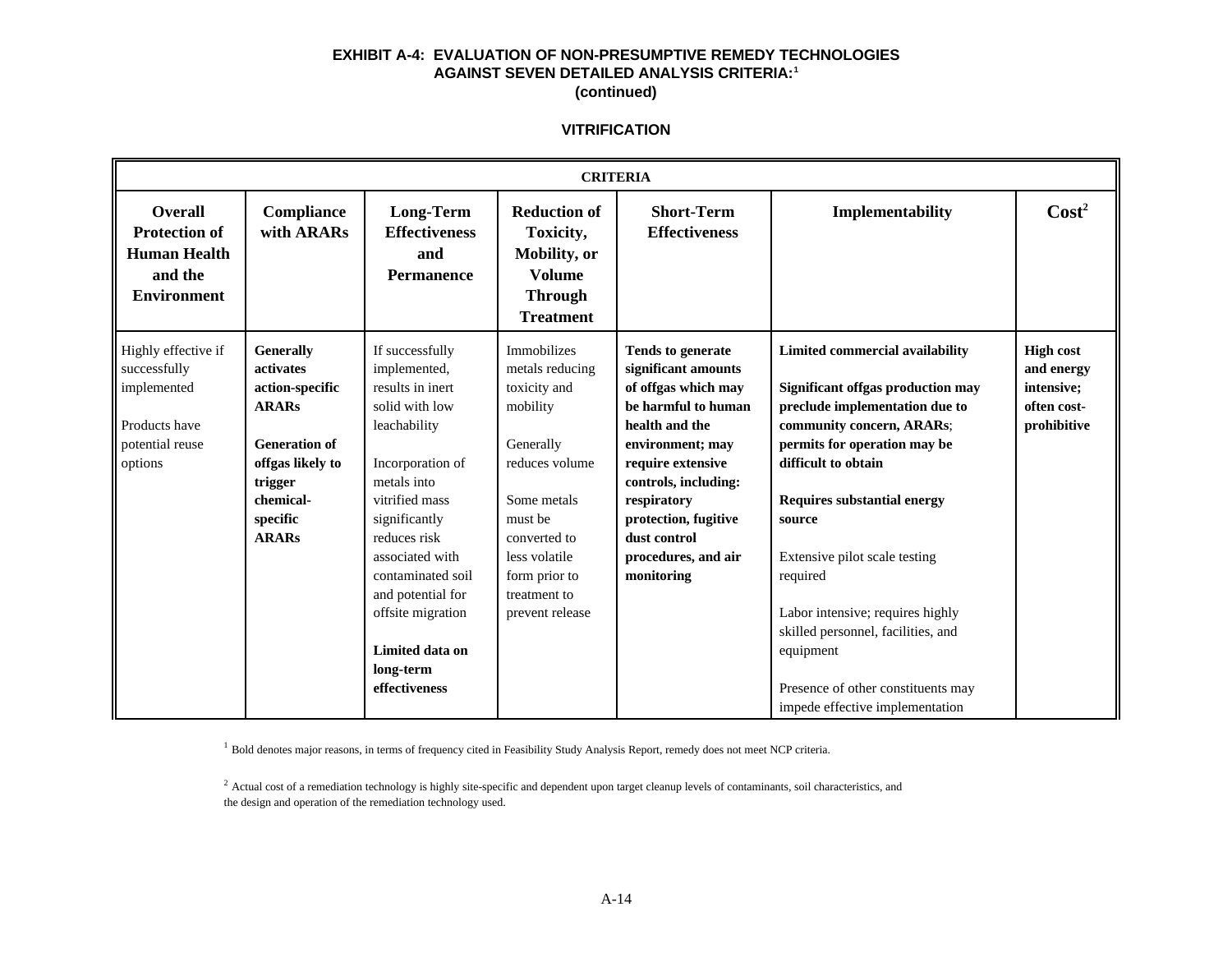# **EXHIBIT A-4: EVALUATION OF NON-PRESUMPTIVE REMEDY TECHNOLOGIES AGAINST SEVEN NCP DETAILED ANALYSIS CRITERIA:<sup>1</sup> (continued)**

# **INSTITUTIONAL CONTROLS**

| <b>CRITERIA</b>                                                                                                                                                                                                                                      |                                                   |                                                                                                                                                                                  |                                                                                                   |                                                                                                          |                    |                                                            |
|------------------------------------------------------------------------------------------------------------------------------------------------------------------------------------------------------------------------------------------------------|---------------------------------------------------|----------------------------------------------------------------------------------------------------------------------------------------------------------------------------------|---------------------------------------------------------------------------------------------------|----------------------------------------------------------------------------------------------------------|--------------------|------------------------------------------------------------|
| <b>Overall Protection of</b><br>Human Health and the<br><b>Environment</b>                                                                                                                                                                           | Compliance<br>with ARARs                          | Long-Term<br><b>Effectiveness</b><br>and<br><b>Permanence</b>                                                                                                                    | <b>Reduction of</b><br><b>Toxicity, Mobility, or</b><br><b>Volume Through</b><br><b>Treatment</b> | <b>Short-Term</b><br><b>Effectiveness</b>                                                                | Implementability   | $\text{Cost}^2$                                            |
| May reduce potential<br>exposure of receptors by<br>restricting access and<br>future land use<br>Does not reduce certain<br>contaminant migration<br>pathways offsite such as<br>leaching to groundwater,<br>fugitive dust, surface<br><b>runoff</b> | May not comply<br>with federal and<br>state ARARs | Provides some<br>level of protection<br>over No Action<br>Does not<br>permanently<br>address<br>contamination<br>problem therefore<br>long-term<br>effectiveness is<br>uncertain | Not considered a<br><i>treatment remedy.</i>                                                      | Does not create any<br>potential risks to<br>human health or the<br>environment during<br>implementation | Easily implemented | Typically the<br>lowest cost<br>remediation<br>alternative |

<sup>1</sup> Bold denotes major reasons, in terms of frequency cited in Feasibility Study Analysis Report, the remedy does not meet NCP criteria.

<sup>2</sup> Actual cost of a remediation technology is highly site-specific and dependent upon target cleanup levels of contaminants, soil characteristics, and the design and operation of the remediation technology used.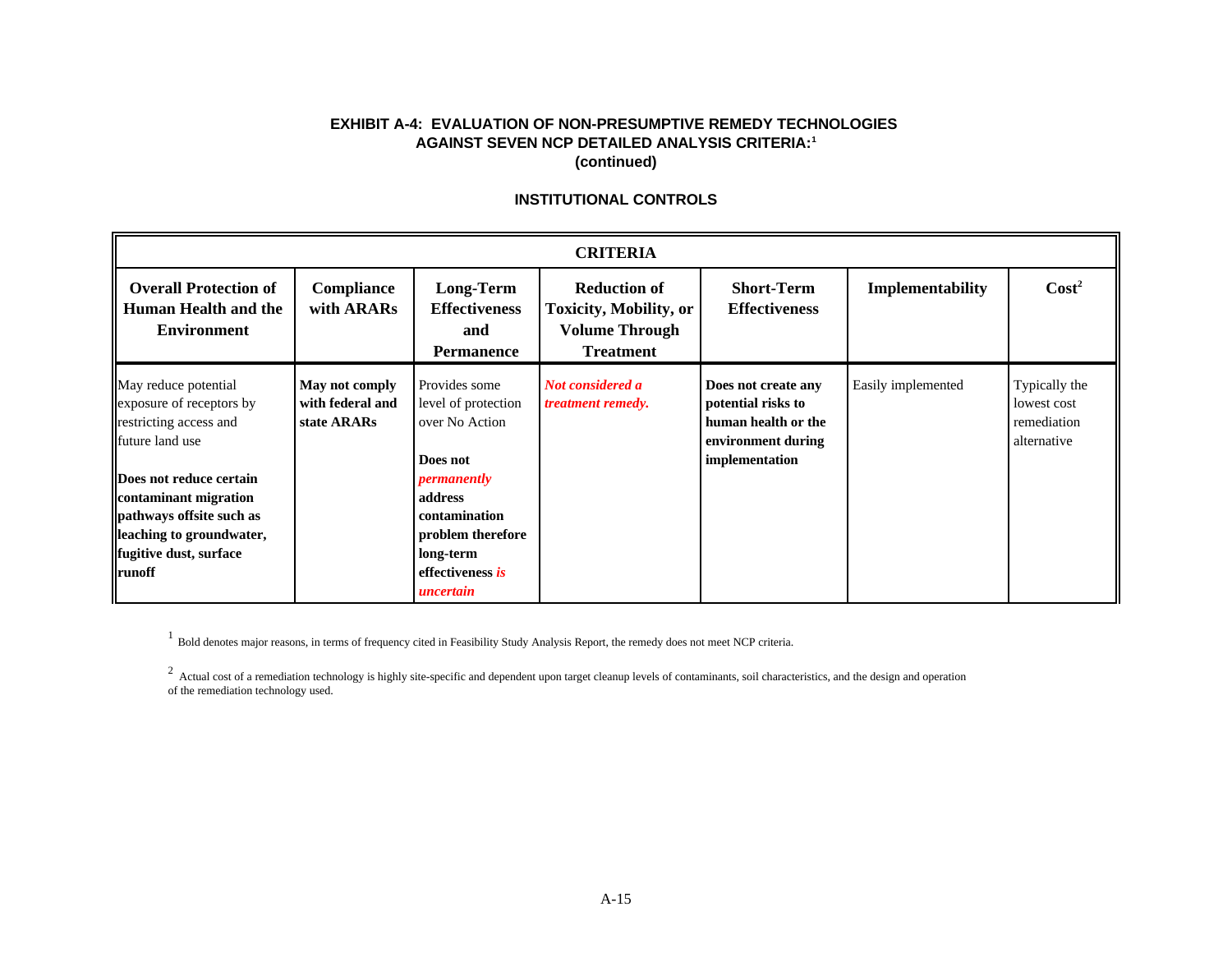## **APPENDIX B EVALUATION OF SELECTION CRITERIA FOR TECHNOLOGIES USED TO TREAT CONTAMINATED SOILS AND RELATED MEDIA AT METALS-IN-SOIL SITES**

# **RECOVERY**

| <b>CRITERIA</b>                                                                                                                       |                                                                                                                                                                                                                                                                                                |                                                                                                                                                                                                                                          |                                                                                                                                                                       |                                                                                                                                                                   |                                                                                                                                                                                                                                                                                                                    |                                                                                                                                                                                                                                     |
|---------------------------------------------------------------------------------------------------------------------------------------|------------------------------------------------------------------------------------------------------------------------------------------------------------------------------------------------------------------------------------------------------------------------------------------------|------------------------------------------------------------------------------------------------------------------------------------------------------------------------------------------------------------------------------------------|-----------------------------------------------------------------------------------------------------------------------------------------------------------------------|-------------------------------------------------------------------------------------------------------------------------------------------------------------------|--------------------------------------------------------------------------------------------------------------------------------------------------------------------------------------------------------------------------------------------------------------------------------------------------------------------|-------------------------------------------------------------------------------------------------------------------------------------------------------------------------------------------------------------------------------------|
| <b>Overall Protection</b><br>of Human Health<br>and the<br><b>Environment</b>                                                         | <b>Compliance with</b><br><b>ARARs</b>                                                                                                                                                                                                                                                         | Long-Term<br><b>Effectiveness</b>                                                                                                                                                                                                        | <b>Reduction of</b><br>Toxicity, Mobility,<br>or Volume<br><b>Through</b><br><b>Treatment</b>                                                                         | <b>Short-Term</b><br><b>Effectiveness</b>                                                                                                                         | Implementability                                                                                                                                                                                                                                                                                                   | $\text{Cost}^1$                                                                                                                                                                                                                     |
| Protectiveness and<br>permanent solution<br>achieved by removing<br>contaminants from<br>soil; also converts<br>metals to useful form | Removing metal<br>contaminants from<br>waste eliminates<br>need to comply with<br>land disposal<br>restrictions for<br>metals only<br>Action-specific<br>ARARs may be<br>activated by use of<br>treatment processes<br>Compliance with<br>ARARs is often met<br>by further waste<br>management | Very high if<br>contaminants<br>successfully<br>removed from<br>soil: risks<br>associated with<br>soil are<br>permanently<br>eliminated or<br>greatly reduced;<br>no continued site<br>monitoring<br>required to ensure<br>effectiveness | Permanently removes<br>majority of<br>contaminants<br>thereby reducing<br>toxicity, mobility,<br>volume; any<br>remaining metals<br>immobilized in slag or<br>residue | Requires standard<br>precautions<br>necessary to<br>protect worker and<br>resident safety and<br>environment<br>Thermal air<br>emissions may<br>require treatment | Based on current<br>knowledge, several<br>metals in various forms<br>can be successfully<br>recovered from soils;<br>however, pilot testing<br>may be required<br>Commercial smelting<br>facilities may not have<br>permits for hazardous<br>waste; requires<br>specialized facilities<br>and highly trained labor | Production of<br>potentially<br>marketable<br>materials<br>potentially<br>mitigates costs<br>associated with<br>treatment:<br>depends on metal<br>concentration,<br>marketability of<br>metal, and the<br>form of metal in<br>waste |

 $<sup>1</sup>$  Actual cost of a remediation technology is highly site-specific and dependent upon target cleanup levels of contaminants, soils characteristics, and the design and operation</sup> of the remediation technology used.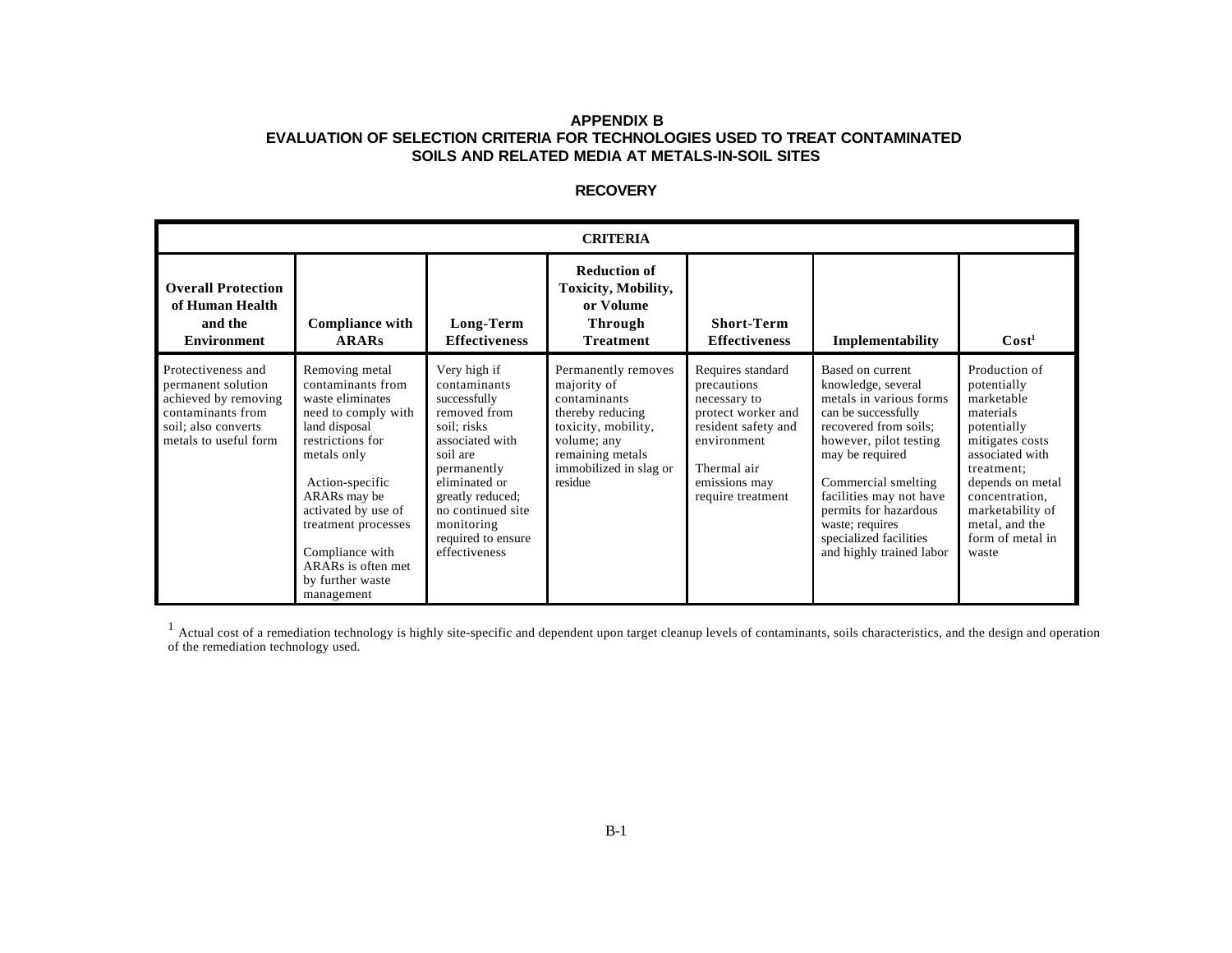### **APPENDIX B EVALUATION OF SELECTION CRITERIA FOR TECHNOLOGIES USED TO TREAT CONTAMINATED SOILS AND RELATED MEDIA AT METALS-IN-SOIL SITES (continued)**

### **IMMOBILIZATION**

|                                                                                   | <b>CRITERIA</b>                                                                                                                                                                                                                                                                              |                                                                                                                                                                 |                                                                                         |                                                                                                                                                                                                          |                                                                                                                                 |                                                                                                                                           |  |
|-----------------------------------------------------------------------------------|----------------------------------------------------------------------------------------------------------------------------------------------------------------------------------------------------------------------------------------------------------------------------------------------|-----------------------------------------------------------------------------------------------------------------------------------------------------------------|-----------------------------------------------------------------------------------------|----------------------------------------------------------------------------------------------------------------------------------------------------------------------------------------------------------|---------------------------------------------------------------------------------------------------------------------------------|-------------------------------------------------------------------------------------------------------------------------------------------|--|
| <b>Overall Protection</b><br>of Human Health<br>and the<br>Environment            | Compliance<br>with ARARs                                                                                                                                                                                                                                                                     | Long-Term<br><b>Effectiveness</b>                                                                                                                               | <b>Reduction of</b><br>Toxicity, Mobility,<br>or Volume Through<br><b>Treatment</b>     | <b>Short-Term</b><br><b>Effectiveness</b>                                                                                                                                                                | Implementability                                                                                                                | Cost <sup>1</sup>                                                                                                                         |  |
| Protectiveness<br>achieved by reducing<br>ability of<br>contaminant to<br>migrate | Excavation,<br>construction, and<br>operation of on-site<br>treatment unit may<br>require compliance<br>with location- and/or<br>action-specific<br><b>ARARs</b><br>Can immobilize<br>metals such that<br>TCLP standards are<br>met, eliminating need<br>to dispose of as<br>hazardous waste | May require<br>maintenance to<br>ensure durability<br>and continued<br>leach-resistance of<br>treated material<br>Data on long-term<br>effectiveness<br>limited | Immobilizes<br>contaminants, but<br>does not reduce<br>toxicity; may increase<br>volume | Requires<br>standard<br>precautions<br>necessary to<br>protect<br>worker and<br>resident safety<br>and<br>environment<br>May pose<br>some short<br>term risks if<br>ex-situ<br>treatment is<br>performed | Widely implemented<br>and reliable<br>Commercially<br>available,<br>demonstrated<br>technology;<br>extensive vendor<br>capacity | Generally, lowest<br>cost treatment<br>alternative<br>because of<br>extensive<br>commercial<br>availability and<br>demonstrated<br>status |  |

 $<sup>1</sup>$  Actual cost of a remediation technology is highly site-specific and dependent upon target cleanup levels of contaminants, soil characteristics, and the design and operation</sup> of the remediation technology used.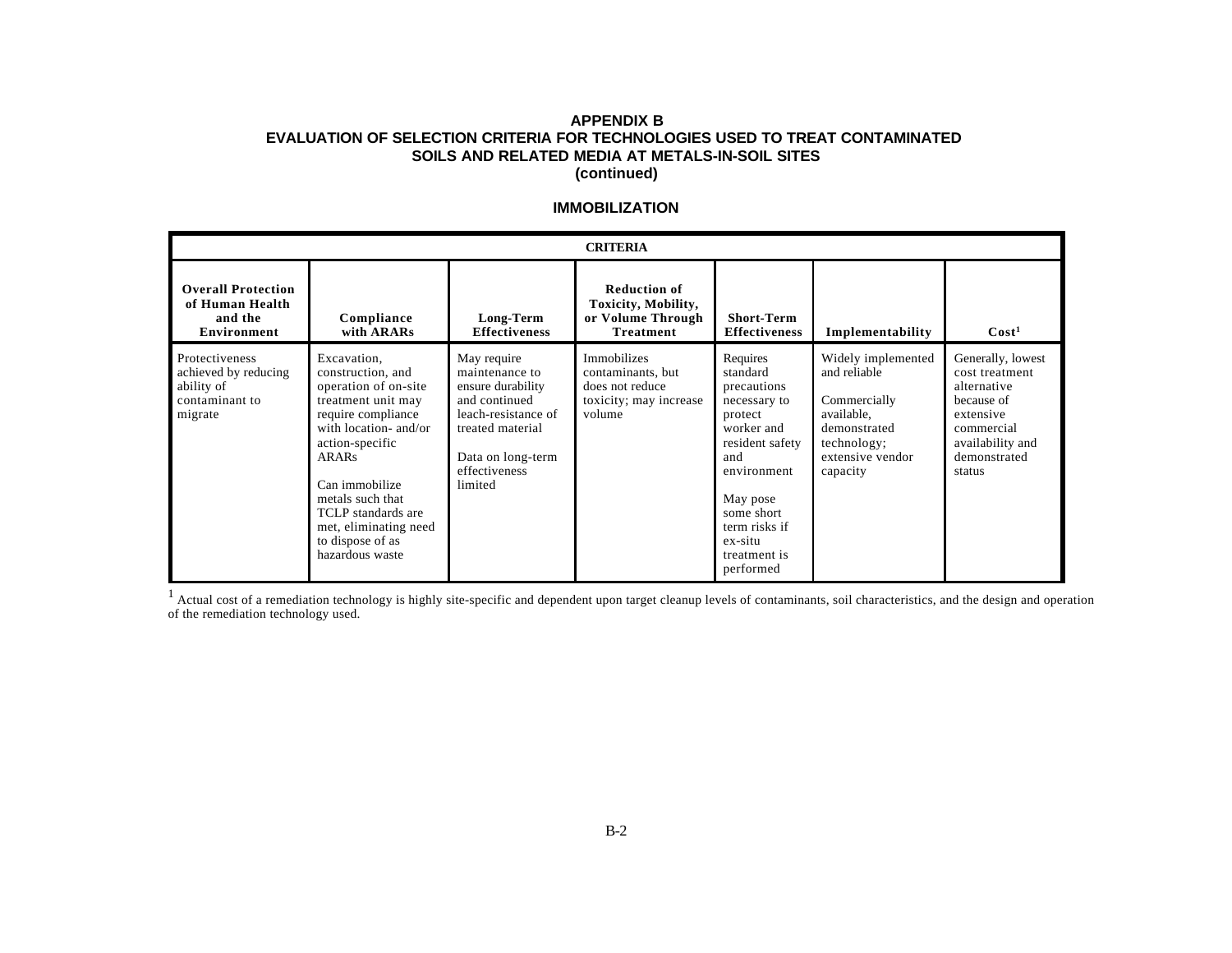### **APPENDIX B EVALUATION OF SELECTION CRITERIA FOR TECHNOLOGIES USED TO TREAT CONTAMINATED SOILS AND RELATED MEDIA AT METALS-IN-SOIL SITES 0(continued)**

|                                                                                                                                                                                                                                                              | <b>CRITERIA</b>                                                      |                                                                                                                                                                                                                |                                                                                               |                                                                                                                       |                                                                                                                                                                |                                                                |  |
|--------------------------------------------------------------------------------------------------------------------------------------------------------------------------------------------------------------------------------------------------------------|----------------------------------------------------------------------|----------------------------------------------------------------------------------------------------------------------------------------------------------------------------------------------------------------|-----------------------------------------------------------------------------------------------|-----------------------------------------------------------------------------------------------------------------------|----------------------------------------------------------------------------------------------------------------------------------------------------------------|----------------------------------------------------------------|--|
| <b>Overall Protection</b><br>of Human Health<br>and the<br>Environment                                                                                                                                                                                       | Compliance<br>with ARARs                                             | Long-Term<br><b>Effectiveness</b>                                                                                                                                                                              | <b>Reduction of</b><br>Toxicity, Mobility,<br>or Volume<br><b>Through</b><br><b>Treatment</b> | <b>Short-Term</b><br><b>Effectiveness</b>                                                                             | Implementability                                                                                                                                               | Cost <sup>1</sup>                                              |  |
| Contaminated<br>material remains<br>onsite but risk of<br>exposure to public<br>significantly reduced<br>through engineered<br>barriers<br>Environment is<br>protected by<br>minimizing migration<br>of contaminants and<br>likelihood of direct<br>exposure | Hazardous waste<br>disposal will require<br>compliance with<br>ARARS | Long-term<br>protection can be<br>ensured through<br>continued<br>maintenance<br>Reduces<br>contaminant<br>release rates, but<br>not considered a<br><i>treatment</i> remedy<br>for principal threat<br>wastes | Not considered a<br><i>treatment remedy.</i>                                                  | Requires<br>standard<br>precautions<br>necessary to<br>protect<br>worker and<br>resident safety<br>and<br>environment | Commercially<br>available,<br>demonstrated<br>technology.<br>Necessary materials<br>easily attainable.<br>Uses standard<br>construction<br>equipment and labor | Generally less<br>expensive than<br>most forms of<br>treatment |  |

# **CONTAINMENT OF METALS IN SOIL IN PLACE**

 $<sup>1</sup>$  Actual cost of remediation technology is highly site-specific and dependent upon target cleanup levels of contaminants, soil characteristics, and the design and operation</sup> of the remediation technology used.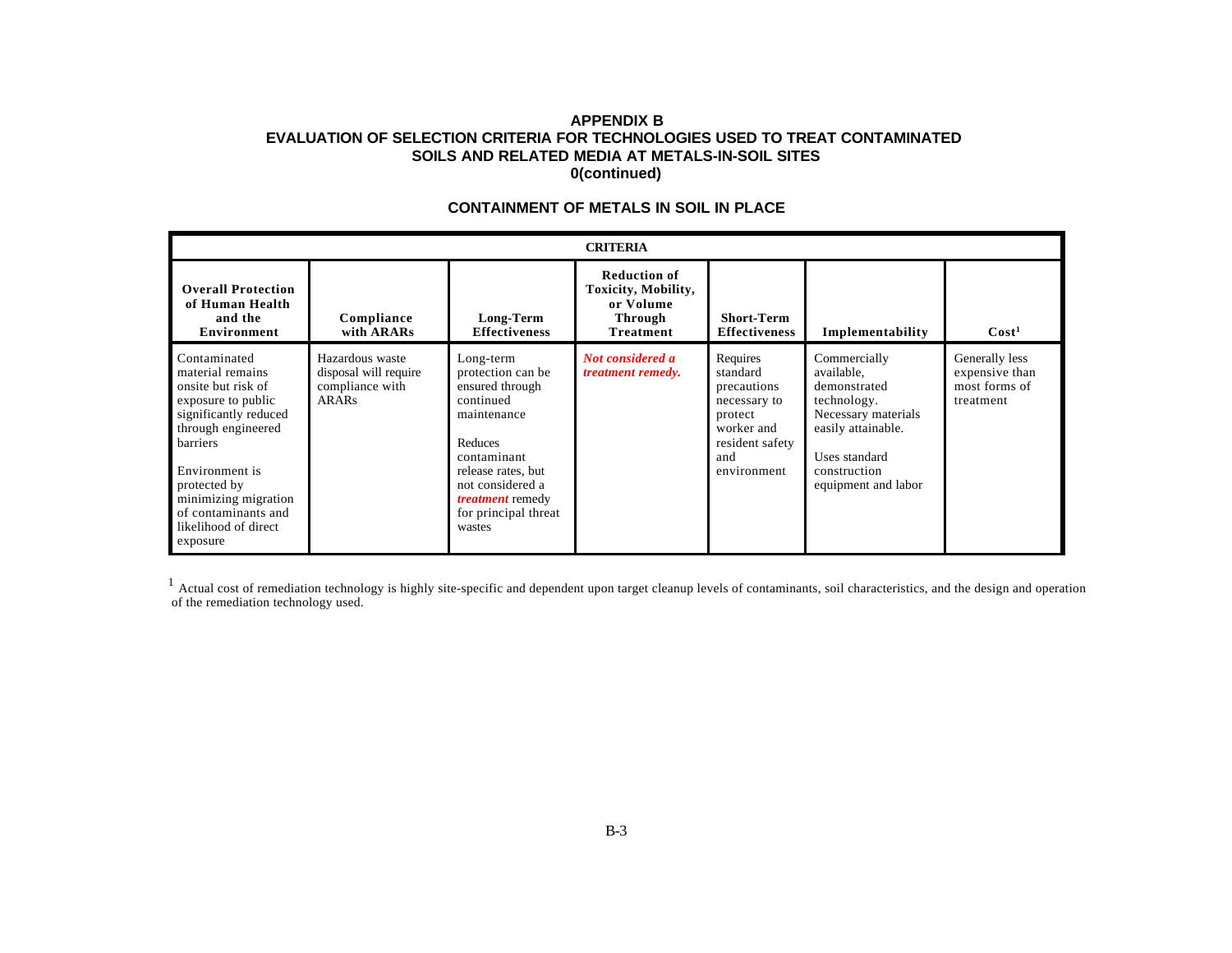| <b>Metal</b> | Physical/Chemical<br><b>Characteristics (including)</b><br>common forms)                                                                                                                                                                                                                                                                                                                                                                                                                                                                                                                         | Mobility, migration information                                                                                                                                                                                                                                                                                                                                                                                                                                                                                                                                                                                                                                                               | <b>Proven Treatment and Technology</b><br>(including BDAT)                                                                                                                            |
|--------------|--------------------------------------------------------------------------------------------------------------------------------------------------------------------------------------------------------------------------------------------------------------------------------------------------------------------------------------------------------------------------------------------------------------------------------------------------------------------------------------------------------------------------------------------------------------------------------------------------|-----------------------------------------------------------------------------------------------------------------------------------------------------------------------------------------------------------------------------------------------------------------------------------------------------------------------------------------------------------------------------------------------------------------------------------------------------------------------------------------------------------------------------------------------------------------------------------------------------------------------------------------------------------------------------------------------|---------------------------------------------------------------------------------------------------------------------------------------------------------------------------------------|
| Arsenic (As) | a semi-metallic element or<br>metalloid which has several<br>allotropic forms<br>commonly found at metal<br>contaminated sites: $As2O3$ and As<br>species which have leached from<br>$As_2O_3$ oxide to $As(V)$ and then<br>sorbed onto Fe-bearing minerals in                                                                                                                                                                                                                                                                                                                                   | leaching distance generally short<br>because of tendency to sorb onto soils<br>and sediments; however soluble forms<br>move easily with water and may be<br>carried long distances via rivers<br>tendency to adsorb onto soils and<br>sediments increases when clays, iron<br>oxides, aluminum hydroxides,                                                                                                                                                                                                                                                                                                                                                                                    | <b>BDAT</b> is vitrification<br>Possible to recover, for sale, through incineration or other thermal processes; not<br>sufficiently economically attractive to be generally available |
|              | manganese compounds, and organic<br>soil<br>materials are present<br>$As(V)$ exhibits anionic behavior in<br>therefore, leaching tendency is higher<br>presence of water; may form<br>insoluble metal arsenates<br>when levels of these minerals are low<br>$As(V)$ less mobile and toxic than<br>presence of ions and organic<br>compounds can increase mobility<br>As(III)<br>because of competitive sorption and<br>solubility of other forms, including<br>formation of organoarsenic<br>organometalloids depends on pH,<br>complexes<br>other soil constituents, presence of<br>water, etc. | Implementation of Solidification/Stabilization<br>EPA does not preclude use of S/S for treatment of As but recommends its use be<br>determined on site by site basis<br>long-term stability is questionable and volume increase may be unacceptable<br>Oxidation of As(III) to As (V) improves effectiveness of this technology; however,<br>effectiveness may still be limited because species that exist as ions difficult to<br>stabilize<br>High concentrations may increase setting time<br>$As(III)$ and $As(V)$ do not form insoluble hydroxides or carbonates; this reaction is<br>mechanism of immobilization for cement-based S/S; thus, this technology is not<br>applicable to As |                                                                                                                                                                                       |

<sup>1</sup>The majority of the information in this table was obtained from *Contaminants and Remedial Options at Selected Metal-Contaminated Sites*, Office of Research and Development (ORD), U.S. EPA, EPA/540/R-95/512, July 1995. This table summarizes the information and does not provide the level of description and analysis that is contained in the ORD document. Site managers employing this presumptive remedy should refer to *Contaminants and Remedial Options at Selected Metal-Contaminated Sites* for more detail on the information presented in this table.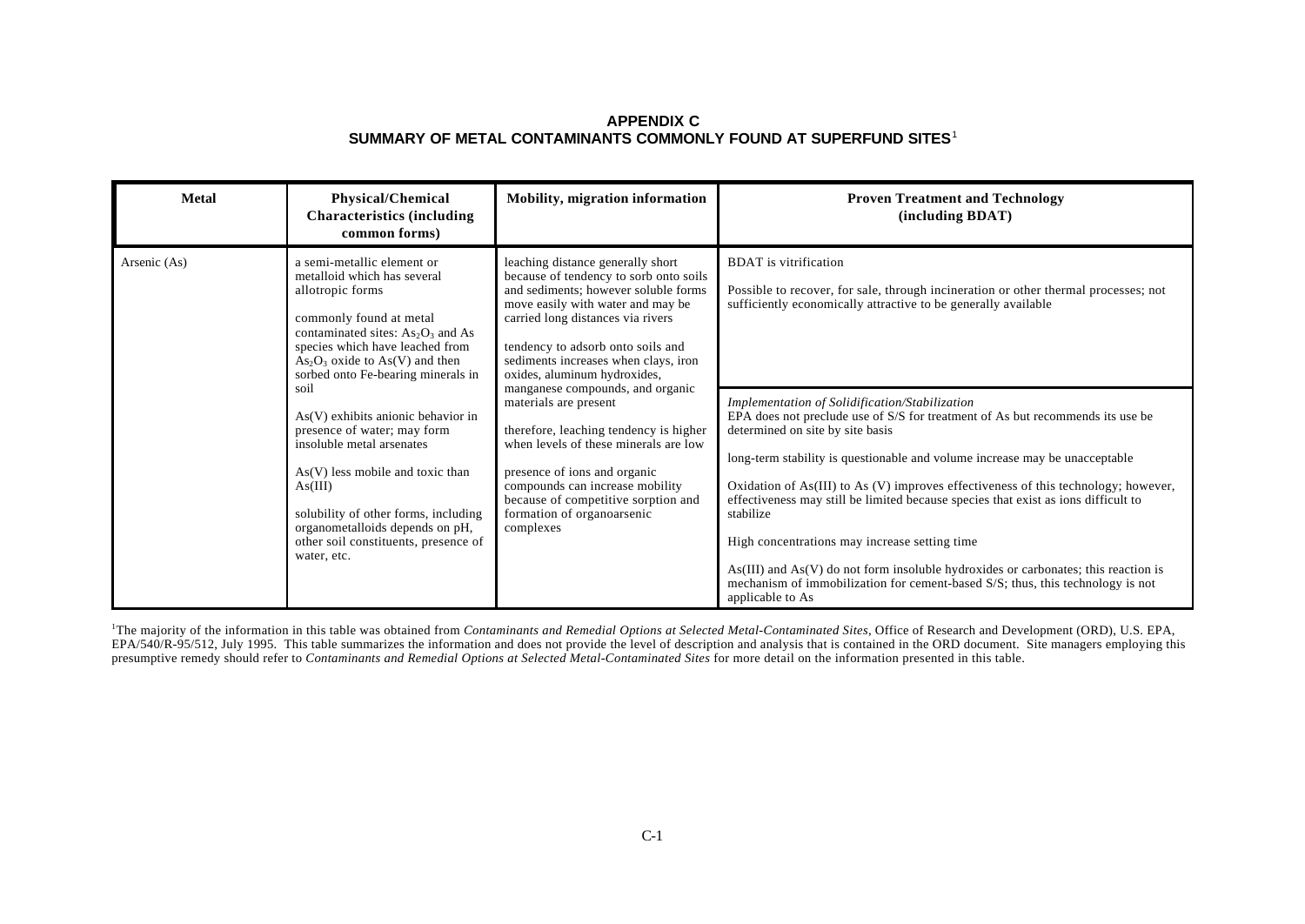| Metal        | Physical/Chemical<br><b>Characteristics (including)</b><br>common forms)                                                                                                                                                                          | Mobility, migration information                                                                                                                                                                                                                           | <b>Proven Treatment and Technology</b><br>(including BDAT)                                                                                                                                                                                                                                                         |
|--------------|---------------------------------------------------------------------------------------------------------------------------------------------------------------------------------------------------------------------------------------------------|-----------------------------------------------------------------------------------------------------------------------------------------------------------------------------------------------------------------------------------------------------------|--------------------------------------------------------------------------------------------------------------------------------------------------------------------------------------------------------------------------------------------------------------------------------------------------------------------|
| Cadmium (Cd) | exists as $Cd^{2+}$ ion, $Cd$ -CN $^{-}$<br>complexes, or $Cd(OH)$ , sludge<br>at most metal-contaminated<br>sites depending on pH and<br>treatment that wastes receive<br>before disposal<br>at low pH occurs as $Cd2+ion or$<br>aqueous sulfate | precipitation and adsorption onto<br>soils and sediments govern<br>transformation and mobility<br>at low pH, Cd is not generally<br>removed from water<br>at lower pH, Cd may be completely<br>removed from water                                         | BDAT for nonwastewater Cd other than batteries is<br>Solidification/Stabilization<br>BDAT for Cd-containing batteries is thermal recovery<br>Recovery is preferred over treatment for wastes with Cd concentrations<br>similar to concentrations in batteries; specific concentration level was not<br>established |
|              | as pH increases, Cd precipitates<br>to form $Cd(OH)$ , and $CdCO3$<br>does not form volatile<br>compounds                                                                                                                                         | adsorption is a function of cation<br>exchange capacity of clay and<br>carbonate minerals, oxides and<br>organic matter<br>sulfate and chloride ions reduce<br>adsorption, primarily due to<br>competitive adsorption; ligands may<br>increase adsorption | Implementation of Solidification/Stabilization<br>Particularly effective if Cd is only contaminant                                                                                                                                                                                                                 |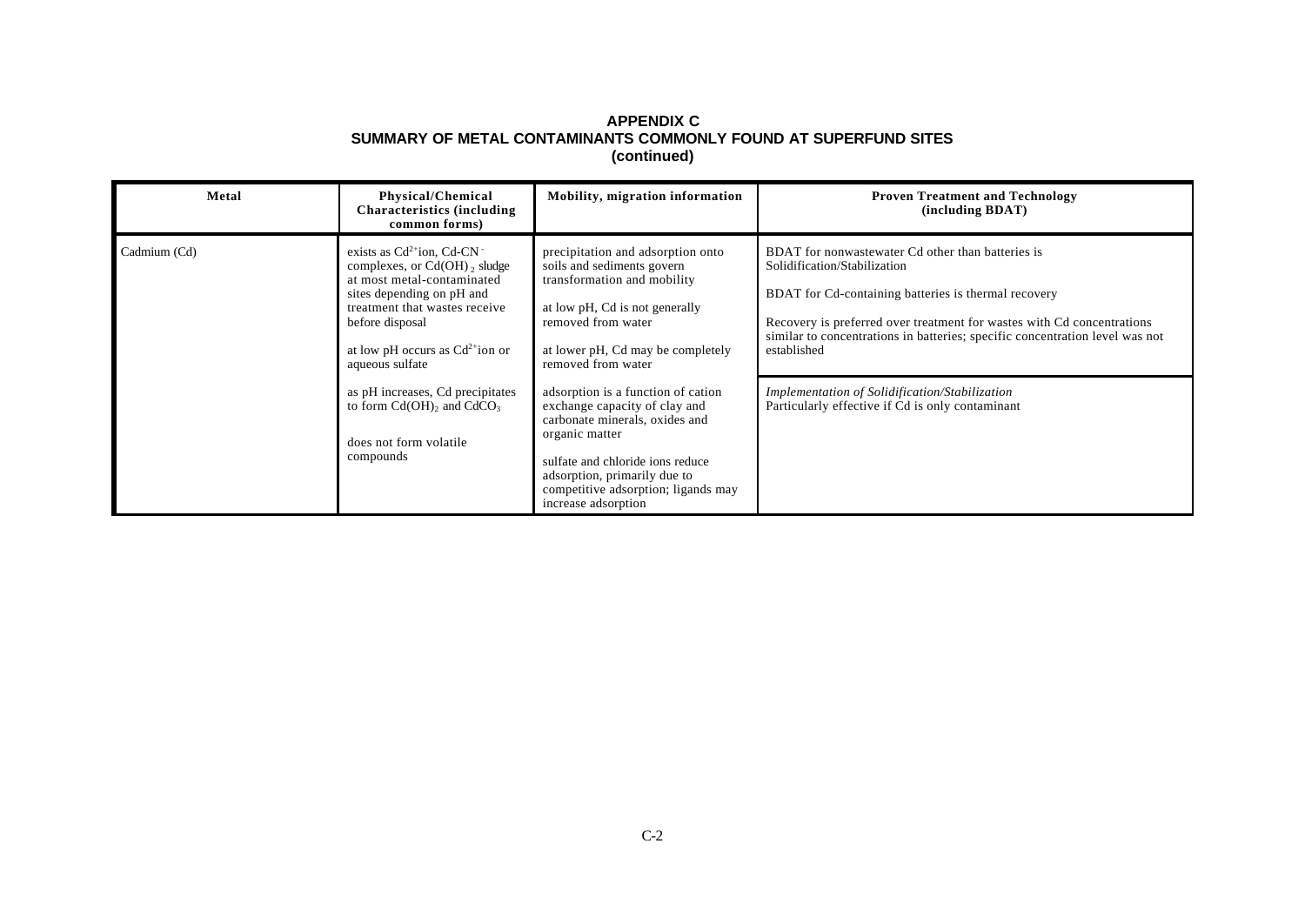| Metal         | <b>Physical/Chemical</b><br><b>Characteristics (including</b><br>common forms)                                                                                                                                                                                                                                                                                                                                                                                                                                                                                                                                                                                                                         | Mobility, migration information                                                                                                                                                                                                                                                                                                                                                                                                                                                                                                                                                                                                                                                                                                                                           | <b>Proven Treatment and Technology</b><br>(including BDAT)                                                                                                                                                                                                                                                                                                                                                                                                                                                  |
|---------------|--------------------------------------------------------------------------------------------------------------------------------------------------------------------------------------------------------------------------------------------------------------------------------------------------------------------------------------------------------------------------------------------------------------------------------------------------------------------------------------------------------------------------------------------------------------------------------------------------------------------------------------------------------------------------------------------------------|---------------------------------------------------------------------------------------------------------------------------------------------------------------------------------------------------------------------------------------------------------------------------------------------------------------------------------------------------------------------------------------------------------------------------------------------------------------------------------------------------------------------------------------------------------------------------------------------------------------------------------------------------------------------------------------------------------------------------------------------------------------------------|-------------------------------------------------------------------------------------------------------------------------------------------------------------------------------------------------------------------------------------------------------------------------------------------------------------------------------------------------------------------------------------------------------------------------------------------------------------------------------------------------------------|
| Chromium (Cr) | most common forms are Cr(VI)<br>and $Cr(III)$<br>valence is dependent on pH and<br>redox potential<br>$Cr(VI)$ exists in more oxidized<br>soils and sediments<br>$Cr(VI)$ is highly toxic, soluble,<br>and mobile in soils; Cr(III) is<br>significantly less toxic, soluble,<br>and mobile<br>Cr(VI) precipitates with metal<br>cations and soils surfaces with<br>positively charged sites<br>$Cr(VI)$ is reduced to $Cr(III)$ in<br>presence of organic matter and<br>$Fe(II)$ minerals; rate of reaction<br>increases with decreasing soil pH<br>in most soils and sediments Cr<br>will eventually be present as<br>Cr(III)<br>$Cr(III)$ may oxidize to $Cr(VI)$ in<br>presence of MnO <sub>2</sub> | mobility depends on sorption<br>characteristics of soil; depends on<br>content of clay, $Fe2O3$ , and organic<br>matter<br>adsorption of Cr(VI) occurs only at<br>an acidic or neutral pH<br>Cr(III) tends to adsorb onto clays<br>below pH 4; formation of complexes<br>with soluble organic matter increases<br>$Cr(III)$ mobility in soils<br>surface runoff can transport both<br>soluble and bulk precipitates to<br>surface water<br>soluble and unabsorbed Cr(VI) and<br>Cr(III) complexes in soil will leach<br>into groundwater<br>leachability of Cr(VI) increases as soil<br>pH increases; conversely lower pH of<br>acid rain may enhance leaching of<br>acid-soluble Cr compounds in soil<br>Cr transported through water<br>generally deposited in sediment | <b>BDAT</b> is Solidification/Stabilization<br>Implementation of Solidification/Stabilization<br>BDAT includes reduction of $Cr$ (VI) to $Cr$ (III) prior to $S/S$ ; $Cr(III)$ is readily<br>precipitated by hydroxide over a wide pH range<br>acidification followed by reduction and neutralization is common approach<br>to Cr(VI) reduction; chemical treatments available for Cr reduction in neutral<br>pH ranges; Note: injection of treatment chemicals may create requirement<br>for land disposal |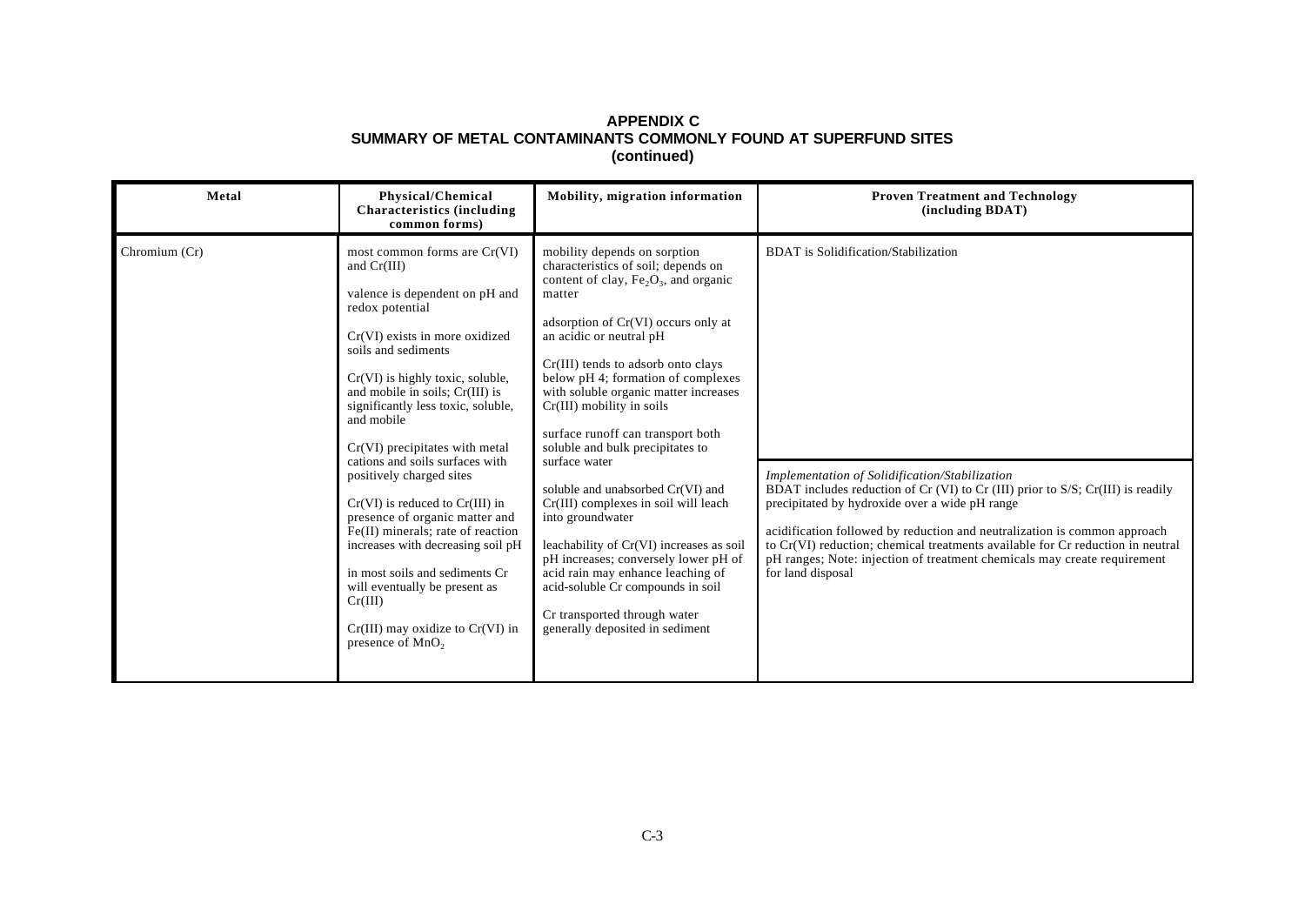| Metal                                                                             | Physical/Chemical<br><b>Characteristics (including)</b><br>common forms)                                                                                                                                                                        | Mobility, migration information                                                                                                                                                                                                                                                                                        | <b>Proven Treatment and Technology</b><br>(including BDAT)                                                                                                                                                                                                                                                                                                                                                                                                                                 |
|-----------------------------------------------------------------------------------|-------------------------------------------------------------------------------------------------------------------------------------------------------------------------------------------------------------------------------------------------|------------------------------------------------------------------------------------------------------------------------------------------------------------------------------------------------------------------------------------------------------------------------------------------------------------------------|--------------------------------------------------------------------------------------------------------------------------------------------------------------------------------------------------------------------------------------------------------------------------------------------------------------------------------------------------------------------------------------------------------------------------------------------------------------------------------------------|
| Lead (Pb)                                                                         | most of Pb released in form of<br>metal, oxides, hydroxides, oxy-<br>anion complexes<br>most common oxidation forms<br>are $Pb(0)$ and $Pb(II)$ ; $Pb(II)$ is<br>most stable species under most<br>conditions<br>Pb also forms stable complexes | most Pb retained strongly in soil ion<br>exchange, precipitation, or<br>sorption/complexation to organic<br>matter; depending on pH may form<br>organic- or hydrous Pb oxide- lead<br>complexes or Pb carbonate or<br>phosphate precipitates; in these<br>forms, very little transported to<br>surface or ground water | BDAT for non wastewater other than battery waste and explosive<br>compounds is Solidification/Stabilization; BDAT for organolead wastes is<br>incineration and stabilization of ash if needed<br>BDAT for wastes from lead-acid battery recycling is thermal recovery in<br>secondary Pb smelter<br>Recovery appropriate for Pb non wastewater with concentrations up to<br>50,000 mg/kg of Pb; research indicates concentration must be >25% Pb for<br>recovery to be economically viable |
| with organic and inorganic<br>ligands present in soil<br>low-solubility compounds | reacts with carbonates, sulfides,<br>sulfates, and phosphates to form                                                                                                                                                                           | at pH of 4-6, organic Pb complexes<br>become more soluble and may leach<br>at surface Pb may be converted to Pb<br>sulfate which is relatively more<br>soluble than Pb forms found beneath<br>surface                                                                                                                  | Implementation of Solidification/Stabilization<br>treated waste is subject to leaching and solubilization if pH is not carefully<br>controlled; this may occur evenly at mildly acidic conditions<br>Particularly effective if Pb is only contaminant                                                                                                                                                                                                                                      |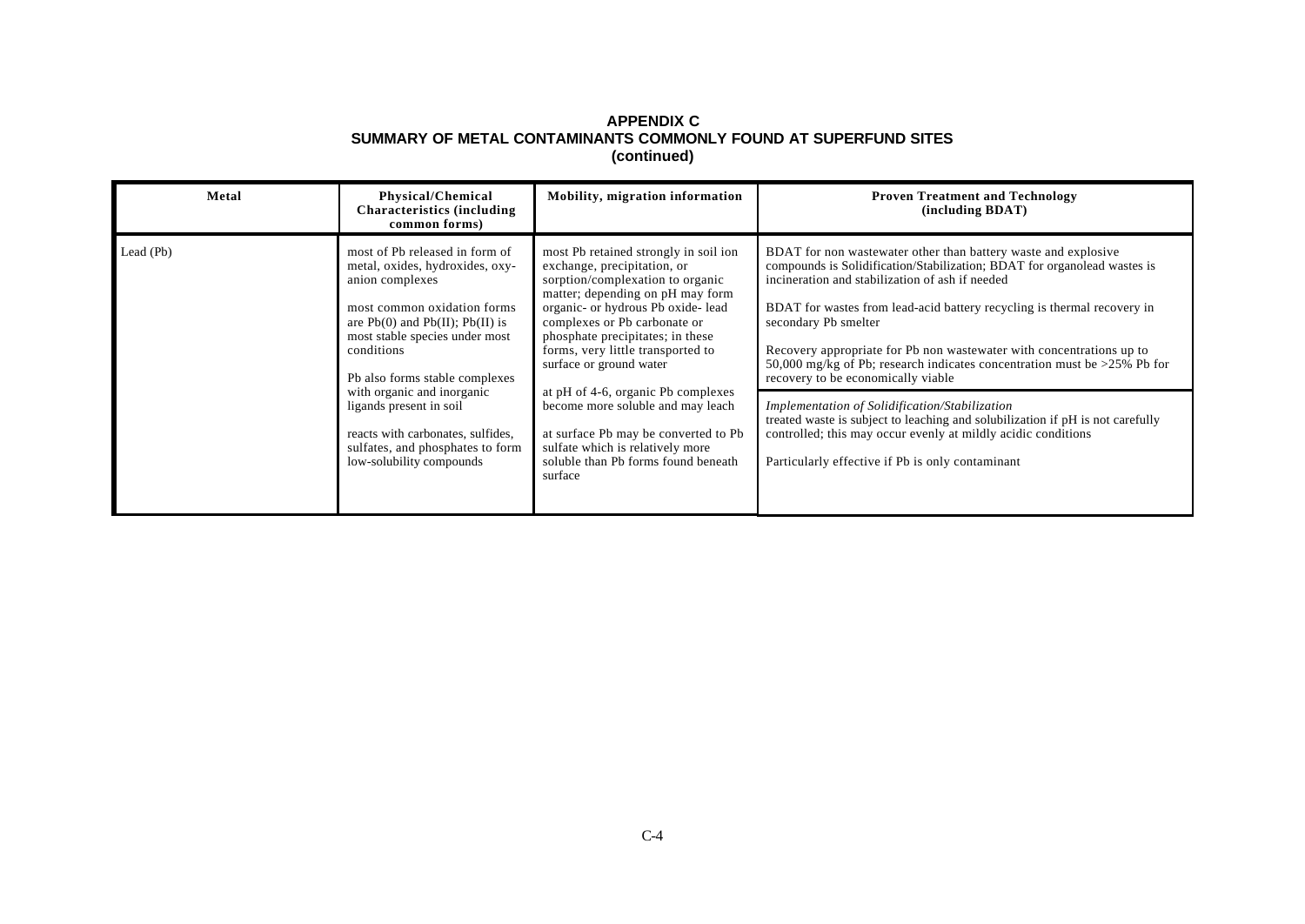| Metal        | Physical/Chemical<br><b>Characteristics</b> (including<br>common forms)                                                                                                                                                                                                                                                                                                                                                                                                   | Mobility, migration information                                                                                                                                                                                                                                                                                                                                                                                                                                                                                                                                                                                                                                                               | <b>Proven Treatment and Technology</b><br>(including BDAT)                                                                                                                                                                                                                                                                                                                                                                                                                                                                                                                                                                                                                                                                                                                                                                                                                                                       |
|--------------|---------------------------------------------------------------------------------------------------------------------------------------------------------------------------------------------------------------------------------------------------------------------------------------------------------------------------------------------------------------------------------------------------------------------------------------------------------------------------|-----------------------------------------------------------------------------------------------------------------------------------------------------------------------------------------------------------------------------------------------------------------------------------------------------------------------------------------------------------------------------------------------------------------------------------------------------------------------------------------------------------------------------------------------------------------------------------------------------------------------------------------------------------------------------------------------|------------------------------------------------------------------------------------------------------------------------------------------------------------------------------------------------------------------------------------------------------------------------------------------------------------------------------------------------------------------------------------------------------------------------------------------------------------------------------------------------------------------------------------------------------------------------------------------------------------------------------------------------------------------------------------------------------------------------------------------------------------------------------------------------------------------------------------------------------------------------------------------------------------------|
| Mercury (Hg) | exists in mercuric, mercurous,<br>elemental or alkylated forms<br>form is dependent on redox<br>potential and pH of soil<br>in soil, exists primarily in<br>mercuric and mercurous forms as<br>a number of complexes with<br>varying water solubilities<br>alkylated forms are most toxic<br>and are volatile and soluble in<br>water<br>under mildly reducing<br>conditions, organically bound<br>and inorganic compound may be<br>degraded readily to alkylated<br>form | volatile forms evaporate to<br>atmosphere; solid forms partition to<br>particulate<br>tendency of Hg to sorb with soil and<br>sediment increases with pH; generally<br>sorbs strongly to organic materials<br>leaching is a relatively insignificant<br>transport process in soils; but surface<br>runoff may remove Hg from soil to<br>water, particularly for soils with high<br>humic content<br>depending on pH, salt content, and<br>composition of soil solution, mercury<br>forms various complexes with<br>chloride and hydroxide ions in soil<br>some forms also immobilized in soils<br>and sediments by forming precipitates<br>with carbonate, phosphate, sulfate,<br>and sulfide | BDAT for Hg $>260$ mg/kg is thermal recovery including roasting or retorting<br>(thermal processes which sublimate Hg from waste and capture metal for<br>refining prior to reuse); pyrolysis and infrared thermal destruction also<br>identified as appropriate thermal recovery process<br>BDAT for inorganic Hg non wastewater below thermal recovery limit $\langle$ <260<br>mg/kg) is acid leaching followed by chemical precipitation and dewatering<br>high volatility makes thermal recovery feasible at relatively low<br>concentrations relative to other metals<br>Implementation of Solidification/Stabilization<br>difficult to stabilize because Hg does not have low-solubility hydroxide;<br>effectiveness particularly limited when present at high concentration or in<br>elemental form<br>in low concentrations, Hg can be stabilized to meet leachability requirements<br>for land disposal |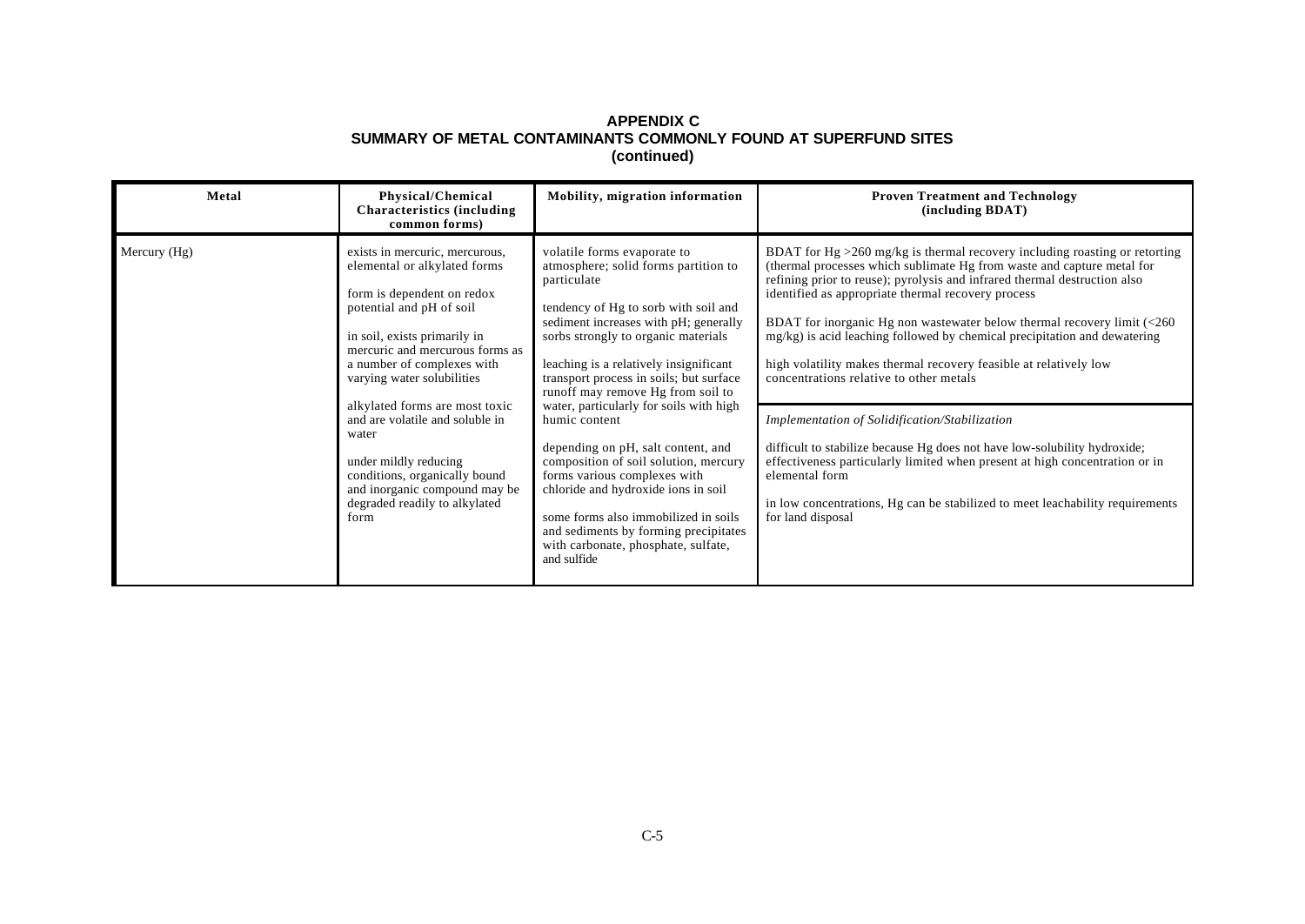| <b>Technology</b>                                                                    | <b>Description of Technology</b>                                                                                                                                                                                                                                                                                                                                                                                                                                                                                                                                                                                                                                                                                                                                                                                                                                                                                                                                                                                                                                                          | <b>Benefits/Limitations of Technology</b>                                                                                                                                                                                                                                                                                                                                                                                                                                                                                                                                                                                                                                                                                                                                                                                                      | <b>Factors Influencing Effectiveness, Implementability, and</b><br><b>Cost-Effectiveness</b>                                                                                                                                                                                                                                                                                                                                                                                                                                                                                                                                                                                                                                                                                         |
|--------------------------------------------------------------------------------------|-------------------------------------------------------------------------------------------------------------------------------------------------------------------------------------------------------------------------------------------------------------------------------------------------------------------------------------------------------------------------------------------------------------------------------------------------------------------------------------------------------------------------------------------------------------------------------------------------------------------------------------------------------------------------------------------------------------------------------------------------------------------------------------------------------------------------------------------------------------------------------------------------------------------------------------------------------------------------------------------------------------------------------------------------------------------------------------------|------------------------------------------------------------------------------------------------------------------------------------------------------------------------------------------------------------------------------------------------------------------------------------------------------------------------------------------------------------------------------------------------------------------------------------------------------------------------------------------------------------------------------------------------------------------------------------------------------------------------------------------------------------------------------------------------------------------------------------------------------------------------------------------------------------------------------------------------|--------------------------------------------------------------------------------------------------------------------------------------------------------------------------------------------------------------------------------------------------------------------------------------------------------------------------------------------------------------------------------------------------------------------------------------------------------------------------------------------------------------------------------------------------------------------------------------------------------------------------------------------------------------------------------------------------------------------------------------------------------------------------------------|
| Containment<br><i>(includes)</i><br>capping, vertical<br>and horizontal<br>barriers) | Result: provides sustained isolation of<br>contaminants and prevents<br>mobilization of soluble compounds<br>over a long period<br>Processes:<br>Cap, cover:<br>design usually conforms to RCRA<br>landfill closure requirements; however<br>this may not be necessary in areas<br>where precipitation is low, capped<br>waste is not leached by precipitating<br>water, or risk is due to dust generation<br>or direct contact: often includes<br>regrading, revegetation<br><b>Vertical Barriers:</b><br>includes slurry walls, grout curtains,<br>sheet pile walls<br>to be effective, must extend and key to<br>impervious layer beneath<br>contaminated area (e.g., bedrock or<br>competent aquitard)<br><b>Horizontal Barriers:</b><br>an emerging technology, not yet<br>demonstrated at any site; "lines"<br>contaminated site by placing physical<br>barrier beneath contaminated area or<br>making underlying soil less permeable;<br>objective is to prevent downward<br>migration of contaminants (because of<br>limited data will not be further<br>addressed in this table) | <b>Benefits</b><br>considered proven technology for site<br>remediation; readily available; relatively<br>inexpensive<br>addresses contaminated soil where remedial<br>treatments not appropriate (because of cost, risk,<br>or implementation issues)<br>reduces surface and/or ground water infiltration,<br>direct contact, and dust generation; improves<br>aesthetics and provides stable surface over waste<br>may be used for wastes that contain mixtures or<br>concentrations of metals which impede<br>effectiveness or preclude implementation of other<br>technologies<br>Limitations<br>Does not involve treatment or provide permanent<br>solution; does not reduce toxicity or volume<br>Requires long-term maintenance and monitoring<br>Restricts site from certain future uses<br>Once in place, may hinder future treatment | Extent of contamination- capping may be more protective and<br>cost-effective for areas of shallow, wide-spread contamination<br>Depth to groundwater- capping may not be effective for sites<br>with high groundwater table or located on floodplain<br>Climate- type of cap needed partially dependent on rain and<br>snow fall<br>Site topography, geology- generally better suited to level areas<br>(particularly pertinent to vertical barriers); type of cap needed<br>partially dependent on amount of surface run-on and run-off;<br>depth to continuous impermeable strata or competent bedrock<br>needed for design of slurry wall<br>Presence of Other Constituents- slurry wall may be degraded by<br>strong acids or bases, sulfates, and strong electrolyte solutions |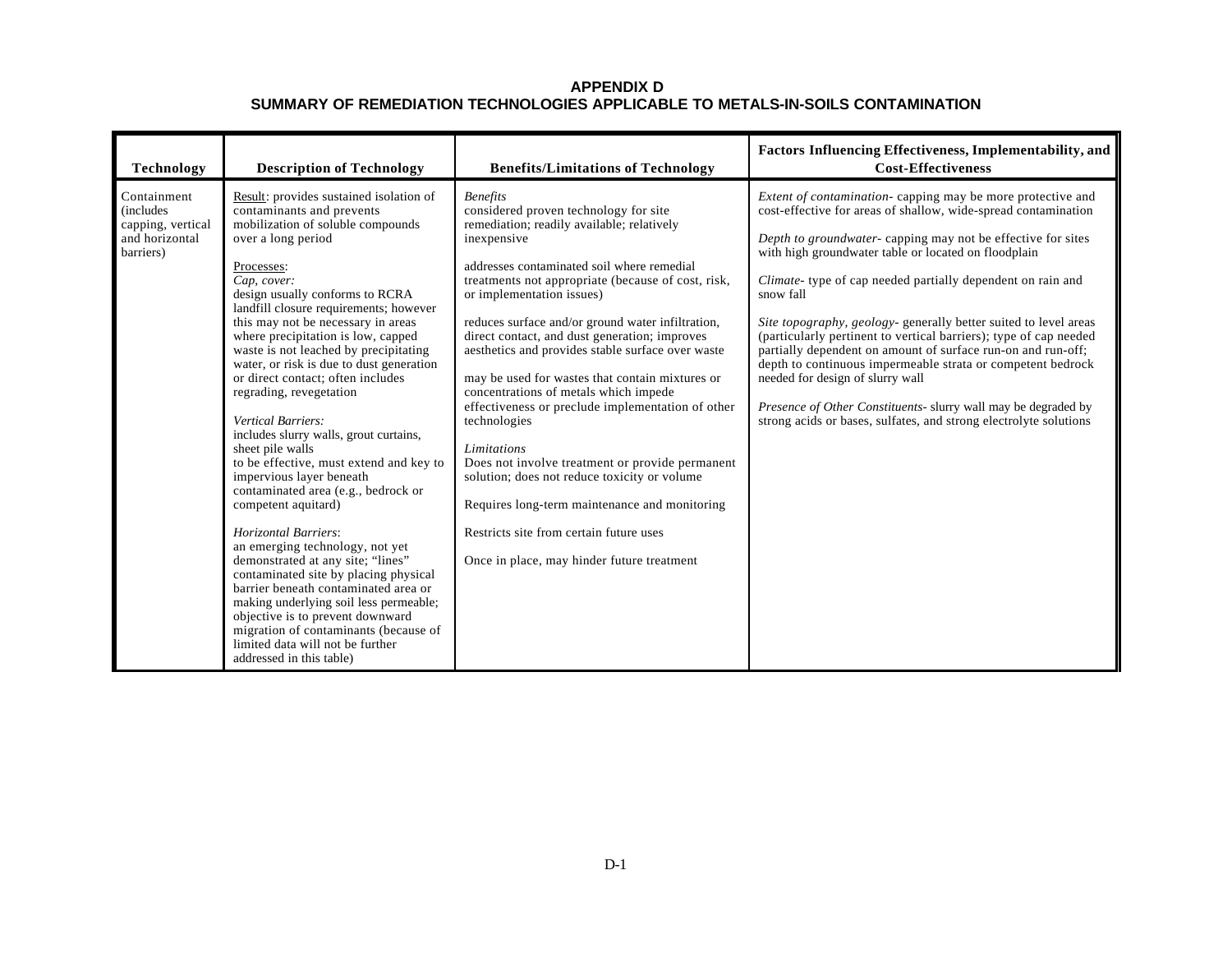| <b>Technology</b> | <b>Description of Technology</b>                                                                                                                                                                                                                                                                                                                                                                                                                                                                                                                                                                                                                                                                                                                                                                                                                                                                      | <b>Benefits/Limitations of Technology</b>                                                                                                                                                                                                                                                                                                                                                                                                                                                                                                                                                                                                                                                                                                                                                                                                                                                                                                                                                                                                   | Factors Influencing Effectiveness, Implementability, and<br><b>Cost-Effectiveness</b>                                                                                                                                                                                                                                                                                                                                                                                                                                                                                                                                                                                                                                                                                                                                                                                                                                                                                                                                                                                                                                                                                                                                                                                                                                                                                                                                                                                                                                                                                                                                                                                                                                                                                                                                                                        |
|-------------------|-------------------------------------------------------------------------------------------------------------------------------------------------------------------------------------------------------------------------------------------------------------------------------------------------------------------------------------------------------------------------------------------------------------------------------------------------------------------------------------------------------------------------------------------------------------------------------------------------------------------------------------------------------------------------------------------------------------------------------------------------------------------------------------------------------------------------------------------------------------------------------------------------------|---------------------------------------------------------------------------------------------------------------------------------------------------------------------------------------------------------------------------------------------------------------------------------------------------------------------------------------------------------------------------------------------------------------------------------------------------------------------------------------------------------------------------------------------------------------------------------------------------------------------------------------------------------------------------------------------------------------------------------------------------------------------------------------------------------------------------------------------------------------------------------------------------------------------------------------------------------------------------------------------------------------------------------------------|--------------------------------------------------------------------------------------------------------------------------------------------------------------------------------------------------------------------------------------------------------------------------------------------------------------------------------------------------------------------------------------------------------------------------------------------------------------------------------------------------------------------------------------------------------------------------------------------------------------------------------------------------------------------------------------------------------------------------------------------------------------------------------------------------------------------------------------------------------------------------------------------------------------------------------------------------------------------------------------------------------------------------------------------------------------------------------------------------------------------------------------------------------------------------------------------------------------------------------------------------------------------------------------------------------------------------------------------------------------------------------------------------------------------------------------------------------------------------------------------------------------------------------------------------------------------------------------------------------------------------------------------------------------------------------------------------------------------------------------------------------------------------------------------------------------------------------------------------------------|
| Immobilization    | Result:<br>Physically locks waste constituents<br>within solidified matrix (solidification)<br>and/or converts waste constituents to<br>more immobile form, usually by<br>chemical reaction (stabilization)<br>Process:<br>Involves mixing reagent with waste<br>matrix; reagents selected based on<br>medium and waste constituents;<br>reagents include cement, fly ash, blast<br>furnace slag and organic materials such<br>as bitumen<br>Can be done either in situ or ex situ<br>Mixing techniques for in situ include:<br>- in place mixing<br>- vertical auger mixing<br>- injection grouting<br>Effectiveness dependent on ability to<br>uniformly and thoroughly mix reagent<br>with waste<br>Mechanism:<br>Mobility is reduced by formation of<br>insoluble hydroxides, carbonates or<br>silicates; substitution of metal into<br>mineral structure; sorption; or physical<br>encapsulation | General<br><b>Benefits</b><br>Reduces mobility of metal contaminants;<br>improves waste handling and other physical<br>characteristics<br>Commercially available, established technology;<br>many vendors available at competitive prices<br>Limitations<br>Increases volume; percentage increase dependent<br>on amount of reagent used as needed to<br>immobilize contaminants<br>Ex situ<br><b>Benefits</b><br>Allows for screening and crushing of large<br>materials prior to treatment which may be<br>necessary to ensure proper mixing<br>Limitations<br>Excavation increases energy and labor costs;<br>difficult to implement at small sites<br>In situ<br><b>Benefits</b><br>Eliminates labor and energy expenses associated<br>with excavation, transport, replacement or<br>disposal of waste<br>Enables small sites that do not have space for<br>material stockpiling and treatment to realize cost<br>savings and satisfy SARA's preference for onsite<br>treatment<br>Limitations<br>Not applicable for deep contamination | General<br>Metal Contaminants Present- metal and species of metal<br>determines behavior and reaction of metal; more effective for<br>particular oxidation states of As, Cr; if single metal is present,<br>Pb and Cd most amenable to treatment<br>Multiple contaminants- may be difficult to identify reagent that<br>simultaneously reduces mobility of all contaminants<br><i>Presence of organics-</i> <20-45 percent by weight; may interfere<br>with bonding of wastes with binders; VOCs may vaporize during<br>process; if present in high concentrations must be addressed<br>prior to treatment; S/S can be used for wastes that contain low<br>levels of organics; addition of silicates or modified clays may<br>improve performance with organics<br>Particle size-limited amount of insoluble particulate passing<br>through a 200 mesh screen; fine particles delays setting, weakens<br>bonds<br>$pH-9.0-11.5$ ; required for setting and to minimize metal<br>solubility; pH level must be maintained to ensure continued<br>immobilization<br>Presence of Other Constituents- a range of constituents may<br>inhibit proper bonding of reagent with waste, retard setting of<br>treated material and/or reduce durability, compressive strength,<br>and leach resistance of final product; these include oil, grease,<br>phenol, soluble salts of some metals, cyanide, sulfate<br>In situ<br>Depth of contamination-Process is demonstrated at depths up to<br>30' and may be applicable up to 150'<br>Subsurface geology- presence of subsurface barriers, debris,<br>boulders impedes delivery of reagent to contaminated soil and<br>complete and uniform mixing of reagent with waste<br>Composition of soil- presence of clay, oily sands, cohesive soils<br>may impede effectiveness; these can be separated if treated ex<br>situ |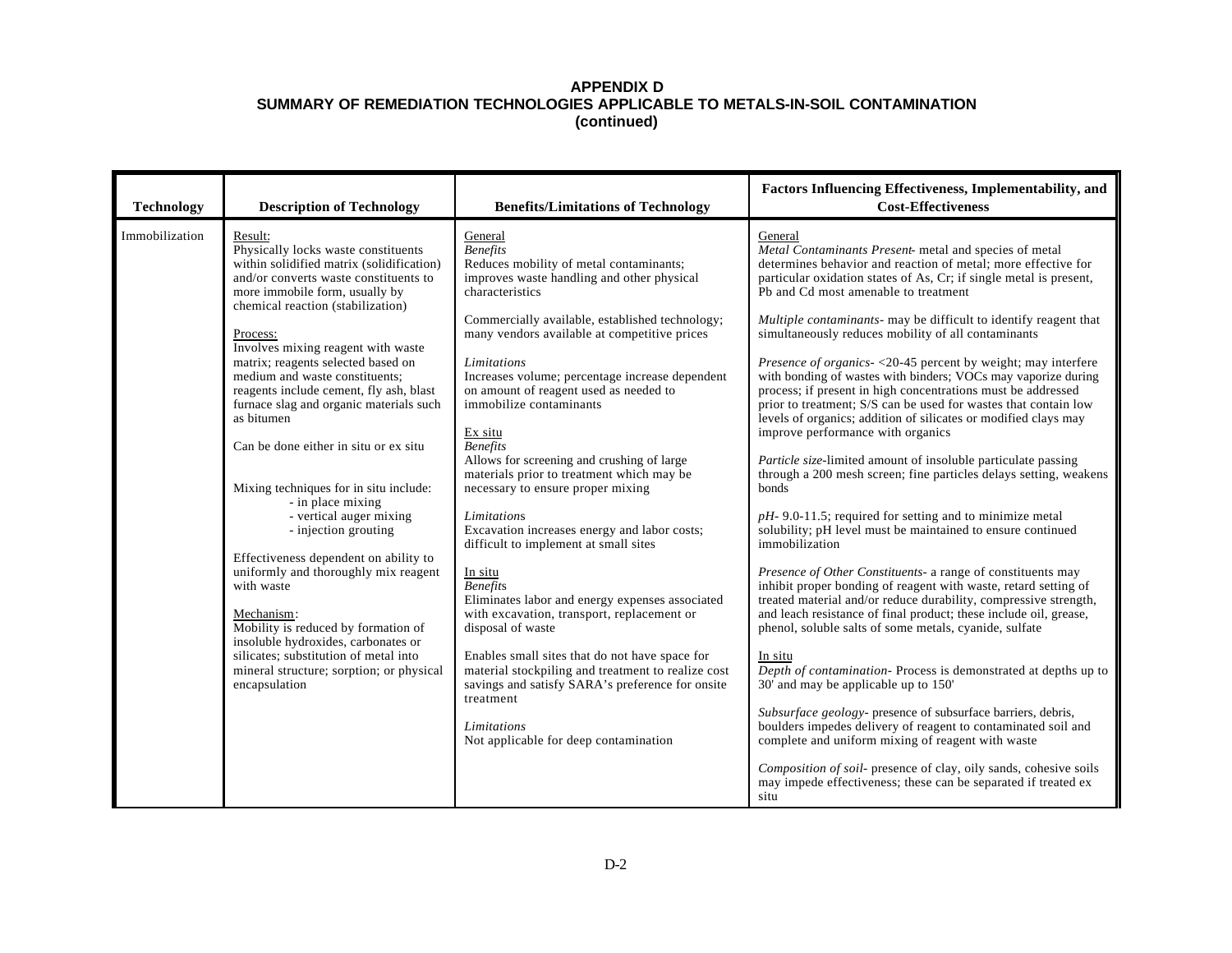| <b>Technology</b> | <b>Description of Technology</b>                                                                                                                                                                                                                                                                                                                                                                                                                                                                                                                                                                                                                                                                                                                                                                                                                                                                                                                                                                             | <b>Benefits/Limitations of Technology</b>                                                                                                                                                                                                                                                                                                                                                                                                                                                                                                                                                                                                                                                                                                                                                                       | Factors Influencing Effectiveness, Implementability, and<br><b>Cost-Effectiveness</b>                                                                                                                                                                                                                                                                                                                                                                                                                                                                                                                                                                                                                                                                                                                                                                                                                                                                                                                                                                          |
|-------------------|--------------------------------------------------------------------------------------------------------------------------------------------------------------------------------------------------------------------------------------------------------------------------------------------------------------------------------------------------------------------------------------------------------------------------------------------------------------------------------------------------------------------------------------------------------------------------------------------------------------------------------------------------------------------------------------------------------------------------------------------------------------------------------------------------------------------------------------------------------------------------------------------------------------------------------------------------------------------------------------------------------------|-----------------------------------------------------------------------------------------------------------------------------------------------------------------------------------------------------------------------------------------------------------------------------------------------------------------------------------------------------------------------------------------------------------------------------------------------------------------------------------------------------------------------------------------------------------------------------------------------------------------------------------------------------------------------------------------------------------------------------------------------------------------------------------------------------------------|----------------------------------------------------------------------------------------------------------------------------------------------------------------------------------------------------------------------------------------------------------------------------------------------------------------------------------------------------------------------------------------------------------------------------------------------------------------------------------------------------------------------------------------------------------------------------------------------------------------------------------------------------------------------------------------------------------------------------------------------------------------------------------------------------------------------------------------------------------------------------------------------------------------------------------------------------------------------------------------------------------------------------------------------------------------|
| Soil Washing      | Result: extraction of contaminant<br>from solid matrix that lowers metal<br>concentrations to specified levels<br>Process: may involve one or both of<br>following stages:<br>-physical separation of soil<br>particle size fractions<br>-use of washing solution to<br>remove contaminants<br>treatments that combine both<br>techniques are most effective;<br>contaminants tend to sorb to smaller<br>particles; by removing particle size<br>fraction of soil which is not associated<br>with contaminant, physical separation<br>reduces volume needing treatment<br>washed soil may be returned to site or<br>reclaimed; small particle size fraction<br>or wash residuals are generally highly<br>contaminated and must be properly<br>disposed of<br>Mechanism: physical separation scours<br>and separates silts and clays from clean<br>sand and gravel particles; wash solution<br>transfers metal from matrix into<br>solution or converts it into compound<br>that can be separated from matrix | <b>Benefits</b><br>Removes metal contaminants from soil; thereby<br>reducing toxicity, mobility, and volume of waste<br>and providing permanent treatment<br>Extraction fluid may be processed to recover<br>metals with market value<br>If metal concentration is low, this process<br>provides less costly method to recover potentially<br>valuable metals<br>Limitations<br>Extraction fluids generally specific to limited<br>range of chemical forms of metal; one treatment<br>usually only effective for a narrow range of<br>contaminant and matrix combinations<br>Not extensively demonstrated at metals-in-soil<br>sites<br>Extraction fluid necessary to remove metals may<br>have toxic characteristics and <b>may</b> have<br>undesirable side reactions when mixed with<br>contaminants present | Particle size-<br>>2mm: presence of large clumps or debris interferes<br>with good contact between washing solution and soil;<br>pretreatment needed to remove or crush oversize<br>material<br>$0.25$ -2mm: effective; $0.063$ - $0.25$ : effectiveness<br>limited; <0.063: clay and silt fraction- difficult soil<br>washing<br>Composition of soil- more effective for homogeneous material;<br>complex mixture increases difficulty in formulation of suitable<br>extraction fluid<br>Volume of Waste- treatment of larger volumes more cost-<br>effective because of economies of scale<br>Contaminant solubility in water- $>1,000$ mg/L; soluble<br>compounds can be removed by water flushing; decreases costs<br>and risks to worker safety and environment<br>$pH$ - low pH more effective for acid extraction<br>Presence of Other Constituents- cyanides, sulfides, fluorides may<br>generate fumes at low pH<br>Conditions which enhance sorption- high CEC and humic<br>content enhance sorption and therefore make extraction more<br>difficult |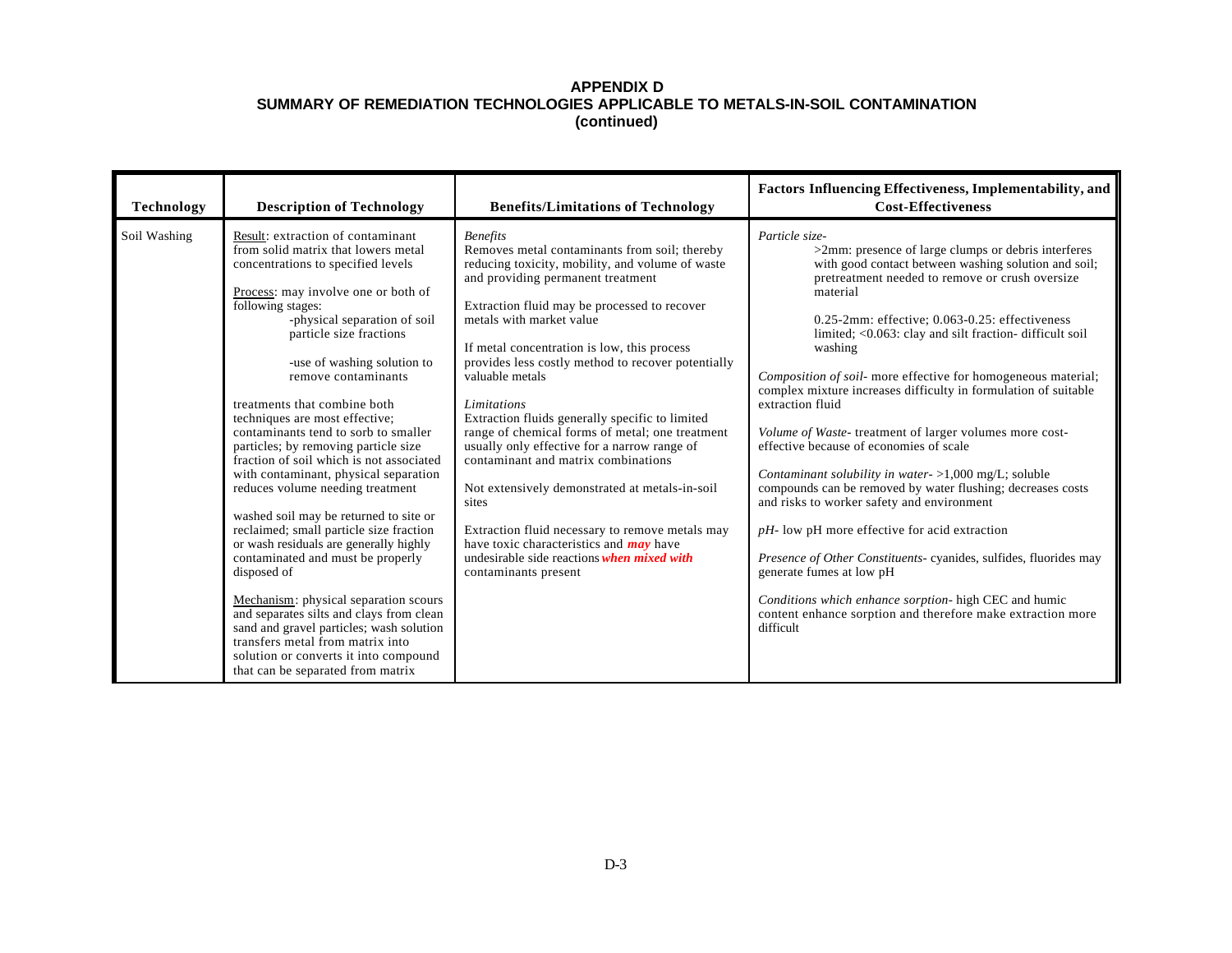| <b>Technology</b> | <b>Description of Technology</b>                                                                                                                                                                                                                                                                                                                                                                                                                                                                                                                                                                                                                                                                                      | <b>Benefits/Limitations of Technology</b>                                                                                                                                                                                                                                                                                                                                                                                                                                                                                                                 | Factors Influencing Effectiveness, Implementability, and<br><b>Cost-Effectiveness</b>                                                                                                                                                                                                                                                                                                                                                                                                                                                                                                                                                                                                                                                                                                                                                                                                                                                                                                                                                                                                                                                                                                                                                            |
|-------------------|-----------------------------------------------------------------------------------------------------------------------------------------------------------------------------------------------------------------------------------------------------------------------------------------------------------------------------------------------------------------------------------------------------------------------------------------------------------------------------------------------------------------------------------------------------------------------------------------------------------------------------------------------------------------------------------------------------------------------|-----------------------------------------------------------------------------------------------------------------------------------------------------------------------------------------------------------------------------------------------------------------------------------------------------------------------------------------------------------------------------------------------------------------------------------------------------------------------------------------------------------------------------------------------------------|--------------------------------------------------------------------------------------------------------------------------------------------------------------------------------------------------------------------------------------------------------------------------------------------------------------------------------------------------------------------------------------------------------------------------------------------------------------------------------------------------------------------------------------------------------------------------------------------------------------------------------------------------------------------------------------------------------------------------------------------------------------------------------------------------------------------------------------------------------------------------------------------------------------------------------------------------------------------------------------------------------------------------------------------------------------------------------------------------------------------------------------------------------------------------------------------------------------------------------------------------|
| Soil Flushing     | Result: extracts metal contaminants<br>from soil in situ<br>Process: water or an aqueous solution<br>(chemicals in water) or organic<br>extractant is injected into or sprayed<br>onto contaminated area, contaminated<br>elutriated, collected, and pumped to<br>surface for removal, recirculation, or<br>onsite treatment and reinjection<br>subsurface contaminated barriers may<br>be used in conjunction with flushing to<br>control flow of flushing fluids<br>Mechanism: contaminants mobilized<br>by solubilization, formation of<br>emulsions, or chemical reaction with<br>flushing solutions<br>water will extract only water soluble or<br>water mobile constituents (e.g.,<br>carbonates of Ni, Zn, Cu) | <b>Benefits</b><br>Removes metal contaminants from soil; thereby<br>reducing toxicity, mobility, and volume of waste<br>and providing permanent treatment<br>Avoids cost and implementability issues associated<br>with excavation<br>Limitations<br>treatment for inorganics less well developed than<br>for organics; limited bench- or pilot-scale testing<br>may not be able to identify solution necessary to<br>extract some metals which does not cause harm to<br>in situ environment and complies with LDRs and<br>other regulatory requirements | Metal contaminants present- flushing solution used depends on<br>metals present; fluids vary according to toxicity, cost, regulatory<br>compliance<br>Contaminant distribution and subsurface geology- affects ability<br>to deliver and recover flushing solution effectively<br><i>Hydraulic conductivity of soil-</i> $>10^{-3}$ cm/sec and low clay<br>content; allows for efficient delivery of flushing fluids<br>Equilibrium partitioning of contaminant between soil and<br>extraction fluid-high partitioning decreases amount of fluid<br>needed to attain cleanup goals<br>Composition of soil- more effective for homogeneous material;<br>complex mixture or spatial variation in waste composition<br>increases difficulty in formulation of suitable extraction fluid<br>Contaminant solubility in water- >1,000 mg/L; soluble<br>compounds can be removed by water flushing; decreases costs<br>and risks to worker safety and environment<br>Presence of Other Constituents- cyanides, sulfides, fluorides may<br>generate fumes at low pH<br>Conditions which enhance absorption- high cation exchange<br>capacity, humic content, and surface area of matrix enhance<br>sorption and therefore make extraction more difficult |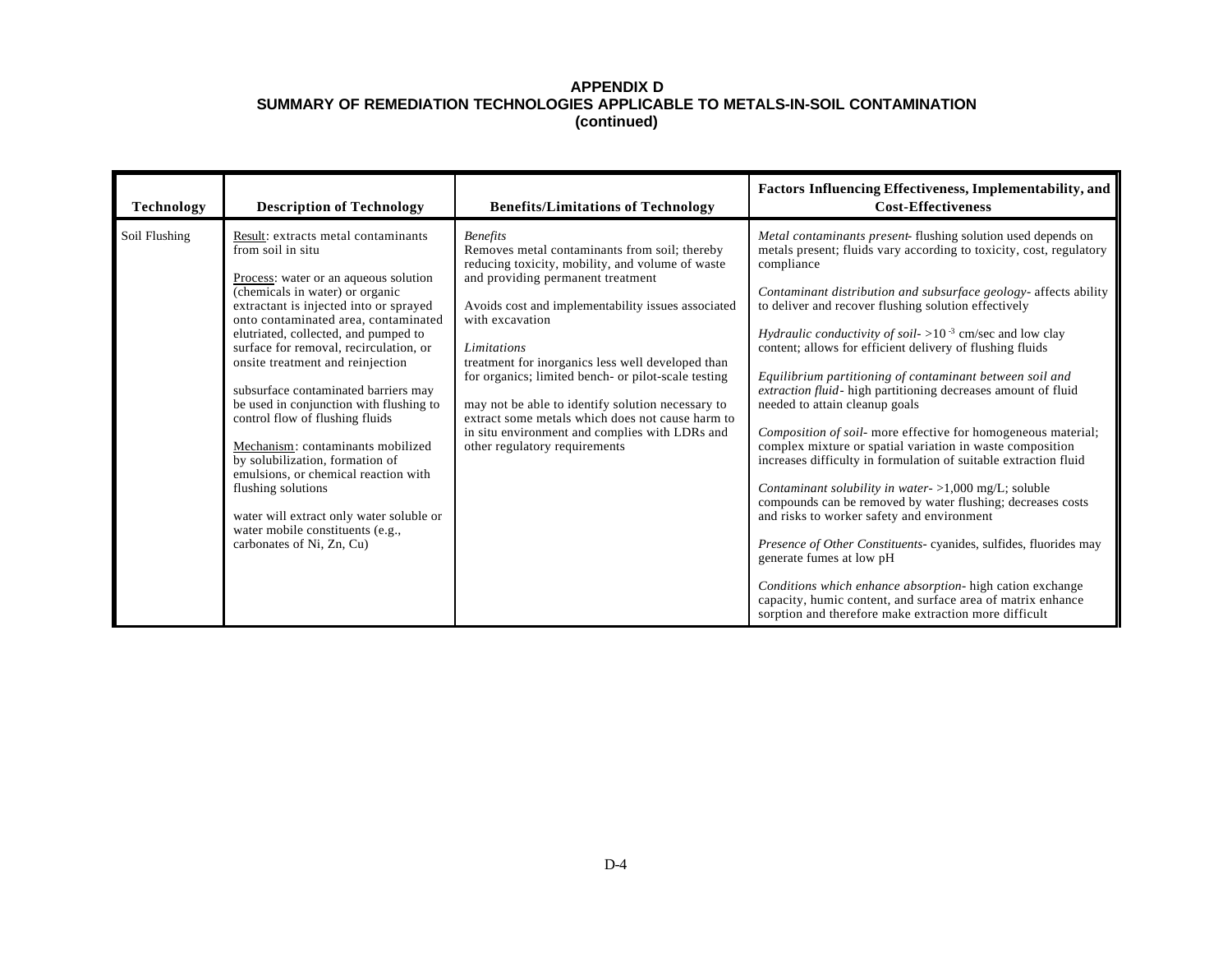| Technology    | <b>Description of Technology</b>                                                                                                                                                                                                                                                                                                                                                                                                                                                                                                                                                                                                                                                                                                        | <b>Benefits/Limitations of Technology</b>                                                                                                                                                                                                                                                                                                                                                                                                                                                                                                                                                                                                                                                                                                   | Factors Influencing Effectiveness, Implementability, and<br><b>Cost-Effectiveness</b>                                                                                                                                                                                                                                                                                                                                                                                                                                                                                                                                                                                                                                                                                                                                                                                                                                                                                                                                                                                                                                                                                                                                                                                                                                                                                                                                                                                                    |
|---------------|-----------------------------------------------------------------------------------------------------------------------------------------------------------------------------------------------------------------------------------------------------------------------------------------------------------------------------------------------------------------------------------------------------------------------------------------------------------------------------------------------------------------------------------------------------------------------------------------------------------------------------------------------------------------------------------------------------------------------------------------|---------------------------------------------------------------------------------------------------------------------------------------------------------------------------------------------------------------------------------------------------------------------------------------------------------------------------------------------------------------------------------------------------------------------------------------------------------------------------------------------------------------------------------------------------------------------------------------------------------------------------------------------------------------------------------------------------------------------------------------------|------------------------------------------------------------------------------------------------------------------------------------------------------------------------------------------------------------------------------------------------------------------------------------------------------------------------------------------------------------------------------------------------------------------------------------------------------------------------------------------------------------------------------------------------------------------------------------------------------------------------------------------------------------------------------------------------------------------------------------------------------------------------------------------------------------------------------------------------------------------------------------------------------------------------------------------------------------------------------------------------------------------------------------------------------------------------------------------------------------------------------------------------------------------------------------------------------------------------------------------------------------------------------------------------------------------------------------------------------------------------------------------------------------------------------------------------------------------------------------------|
| Vitrification | Result:<br>Immobilizes metals into chemically<br>durable, leach-resistant solid; may also<br>be used to vaporize or destroy organic<br>contaminants<br>Processes:<br>can be done ex situ or in situ<br>$ex\, situ$<br>Heat can be applied through<br>combustion of fossil fuels (coal, natural<br>gas, and oil) in melter or input of<br>electric energy by direct joule heating<br>in situ $(ISV)$ -<br>heat applied through electric current<br>passed though soil using array of<br>electrodes inserted into soil<br>Mechanism:<br>Metals retained in melt during heating<br>and incorporated into vitrified mass<br>that forms as melt cools; metals<br>convert to oxides, silicates of other<br>compounds with high boiling points | <b>Benefits</b><br>Immobilization of metals; generally decreases<br>volume of waste<br>Can simultaneously treat a wide variety of<br>contaminants, both organic and inorganic, in a<br>range of matrix types<br>Capable of transforming waste into useful,<br>recyclable products such as clean fill, erosion<br>control blocks, road dividers<br>Because most soils naturally composed of glass-<br>forming materials, usually processible without<br>additives<br>Most systems do not require pretreatment<br>Limitations<br>Limited current commercially available capacity<br>for hazardous waste vitrification<br>Expensive to implement; cost highly dependent<br>on waste, throughput capacity, local energy costs,<br>site location | General<br>Metal contaminants present- Ba, Be, Cr, Cu, Ni, Ag, Th, Zn<br>easily incorporated into oxide melt; more difficult to<br>incorporate As, Pb, Se; volatile metals (e.g., Hg, Cd) may exist<br>in offgas thus requiring treatment of offgas<br>Concentrations of metal contaminants- if concentration for a<br>metal exceeds its solubility in silicate, it may form crystalline<br>phases which can decrease leach resistance<br>Waste volume- as batch process, economics improve with<br>increased volume<br><i>Moisture content-</i> $\langle 25\%$ by wt. high moisture content may<br>require dewatering and increase energy requirement<br>Presence of organics- release energy on oxidation and thereby<br>reduces energy requirements of process<br>Particle size- may need to be controlled to achieve reference<br>throughputs and a homogenous melt; appropriate size dependent<br>on melter system used<br>Presence of Other Constituents- sulfates and chlorides may react<br>to volatile metal species, which may be difficult to retain in<br>melt, or corrosive acids, which reduce durability<br>In Situ<br>Contaminant Depth - > 6 ft and < 20 ft; uncontaminated<br>overburden helps retain volatile metals<br>Surface slope-<5%; melt may flow under influence of gravity<br>Presence of underground structures, utilities, sealed containers-<br>items located <20ft must be protected from heat<br>Presence of groundwater- water inflow increases energy |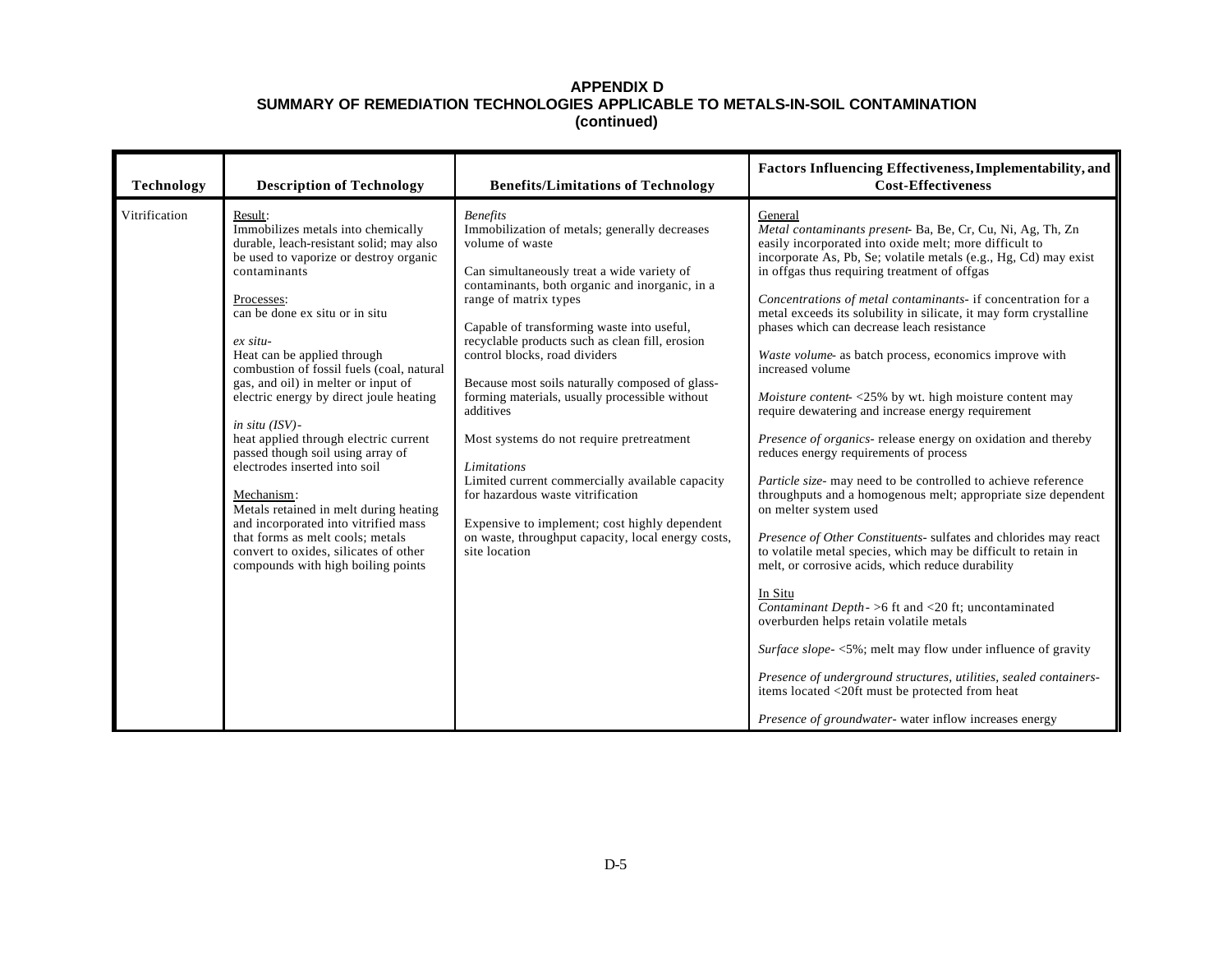# **APPENDIX E DATA REQUIREMENTS TO FOCUS ON TO DETERMINE POTENTIAL FOR APPLICABILITY OF PRESUMPTIVE REMEDIES FOR METALS-IN-SOIL SITES**

## **Reclamation/Recovery**

### *Purpose*

Reclamation/recovery technologies separate metal contaminants from soil in the form of metal, metal oxide, ceramic product, or other useful products that have potential market value. Reclamation/recovery is consistent with EPA national policies on pollution prevention and waste minimization. Reclamation/recovery is a permanent treatment that removes contaminants from the soil.

# *Description of the Technology*

The process for reclamation/recovery is usually preceded by physical separation and concentration to produce uniform feed material and/or to upgrade metal content. This may be the primary treatment and may include hydrometallurgical or leaching processes. Compounds in waste can also be converted to metal or matte by transferring undesirable components to a separate slag phase. Subsequent treatment is performed to upgrade the metal or matte. The equipment used for the process typically includes rotary kilns, hearth or arc furnaces. Volatile metals (e.g., As, Cd, Pb) enter off-gas stream, are oxidized and then recovered by filtration or scrubbing; nonvolatile metals (e.g., Ni, Cr) remain in a furnace and are purified by slagging. See Exhibit E-1 for details about data requirements for reclamation/recovery.

# **EXHIBIT E-1 DATA REQUIREMENTS TO FOCUS ON TO DETERMINE POTENTIAL FOR APPLICABILITY OF RECLAMATION/RECOVERY**

| <b>CATEGORY</b>                                          | <b>DATA REQUIREMENT</b>       | <b>IMPORTANCE OF INFORMATION</b>                                                                                                                                                   |
|----------------------------------------------------------|-------------------------------|------------------------------------------------------------------------------------------------------------------------------------------------------------------------------------|
| <b>Metal Contaminants</b>                                | Metals/chemical form          | Particular metals and chemical forms <i>are</i> more<br>amenable to recovery because of marketability or<br>ease of recovery, such as lead.                                        |
|                                                          |                               | Mixtures of volatile and non-volatile metals require<br>complicated process                                                                                                        |
|                                                          | Concentrations                | High concentrations generally necessary to make<br>process feasible, economically viable;<br>hydrometallurgical methods generally used for<br>wastes with low metal concentrations |
|                                                          | Particle size                 | Specific processes well-suited to particular particle<br>sizes                                                                                                                     |
|                                                          | Volume                        | Processing typically operates best with continuous<br>feed                                                                                                                         |
| Soil Characteristics                                     | Moisture content              | Presence of water increases energy requirements and<br>may cause material handling problems                                                                                        |
|                                                          | Thermal conductivity of waste | Treatment requires ability to transfer heat into waste<br>matrix                                                                                                                   |
| <b>Other Contaminants</b><br>and Constituents<br>Present | Combustibles                  | May provide heating and thereby lower energy<br>requirements                                                                                                                       |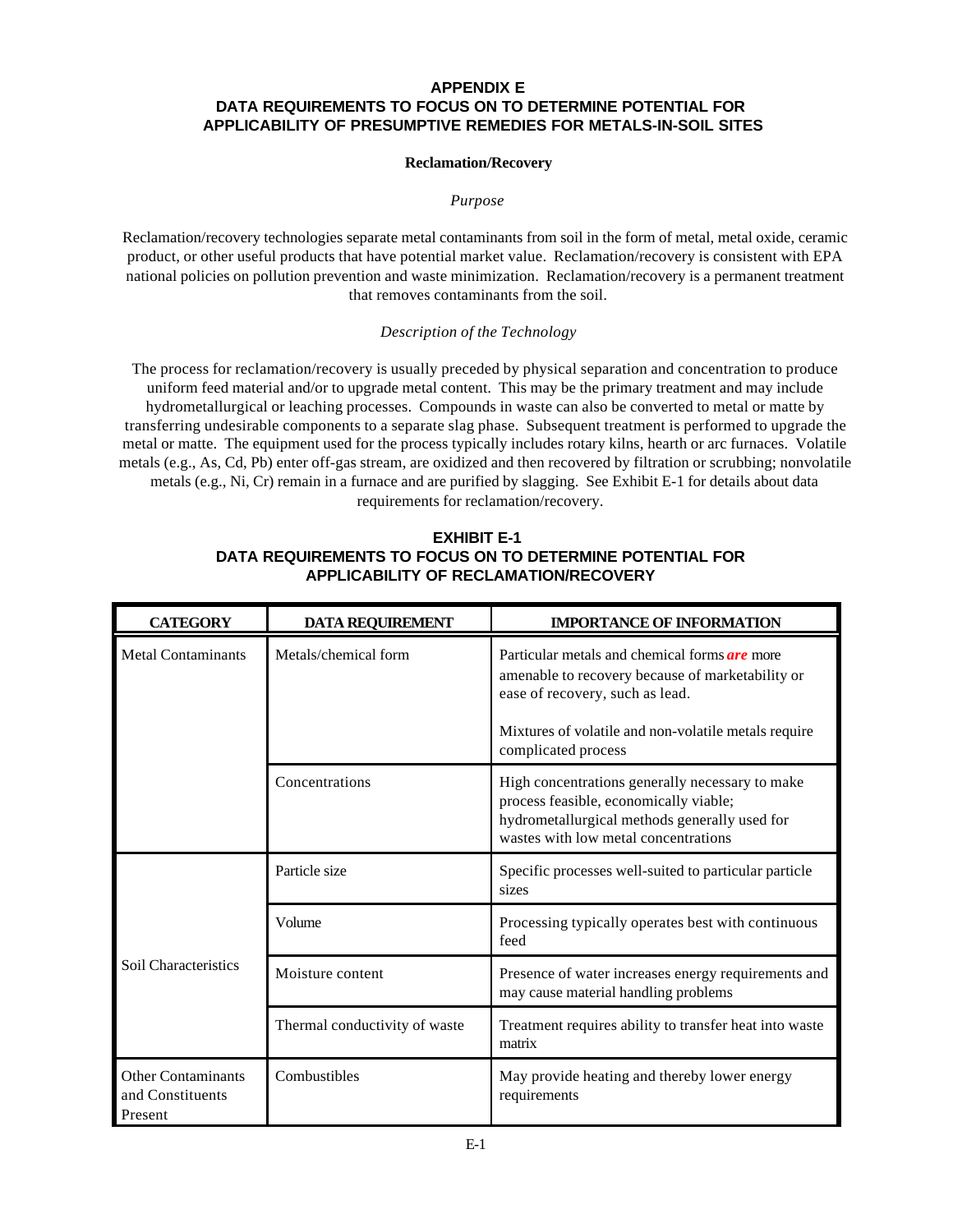| <b>CATEGORY</b>                                                                                                                    | <b>DATA REOUIREMENT</b>                            | <b>IMPORTANCE OF INFORMATION</b>                                                                                 |
|------------------------------------------------------------------------------------------------------------------------------------|----------------------------------------------------|------------------------------------------------------------------------------------------------------------------|
|                                                                                                                                    | Nitrates, sulfur compounds,<br>phosphates, halides | May form corrosive acid gasses; sulfur forms<br>nonvolatile sulfides; halides may form volatile metal<br>species |
|                                                                                                                                    | Alkaline metals                                    | Metals such as Na, K decrease slag formation<br>temperature and increase corrosiveness of slag                   |
| <b>Treatability Study</b><br>Testing (factors to be<br>evaluated during<br>treatability study<br>which influence<br>effectiveness) | Ash content of waste                               | Helps quantify expected slag volume                                                                              |

# **Immobilization**

## *Purpose*

Immobilization changes the physical or chemical properties that impact the leaching characteristics of a treated waste or decreases its bioavailability and concentration. Immobilization is designed to accomplish one or more of the following objectives:

CImprove the physical/chemical characteristics of the waste, without necessarily reducing aqueous mobility of the contaminant;

CReduce the contaminant solubility;

CDecrease the exposed surface area across which mass transfer loss of contaminants may occur; or CLimit the contact of transport fluids and contaminants.

*Description of the Presumptive Remedy* 

This treatment locks metals within a solidified matrix (solidification) and/or converts the waste constituent into a more immobile form, usually by chemical reaction (stabilization). The process involves mixing a reagent (usually kiln cement dust, proprietary agents, cement, fly ash, blast furnace slag, bitumen) with the contaminated soil. Reagents are selected based on soil characteristics and metal contaminants present. Exhibit E-2 provides details about data requirements for immobilization. The treatment can be performed ex situ or in situ.

# **EXHIBIT E-2 DATA REQUIREMENTS TO FOCUS ON TO DETERMINE POTENTIAL FOR APPLICABILITY OF IMMOBILIZATION**

| <b>CATEGORY</b>    | <b>DATA REQUIREMENT</b>                                                                                                                                    | <b>IMPORTANCE OF INFORMATION</b>                                                                                                                    |
|--------------------|------------------------------------------------------------------------------------------------------------------------------------------------------------|-----------------------------------------------------------------------------------------------------------------------------------------------------|
| Metal contaminants | Metal speciation: oxidation<br>states of Cr and As                                                                                                         | Chemical form determines behavior of metal and<br>likely reactions with treatment reagents; Cr(VI),<br>$As(III)$ and $As(V)$ difficult to stabilize |
| Metal mobility     | Leachability of metals; results of<br>equilibrium and/or diffusion-<br>controlled leach tests that mimic<br>expected post-treatment<br>disposal conditions | In order to meet RCRA LDRs, metals need to become<br>or remain immobile under expected disposal<br>conditions as treated materials age (e.g. TCLP)  |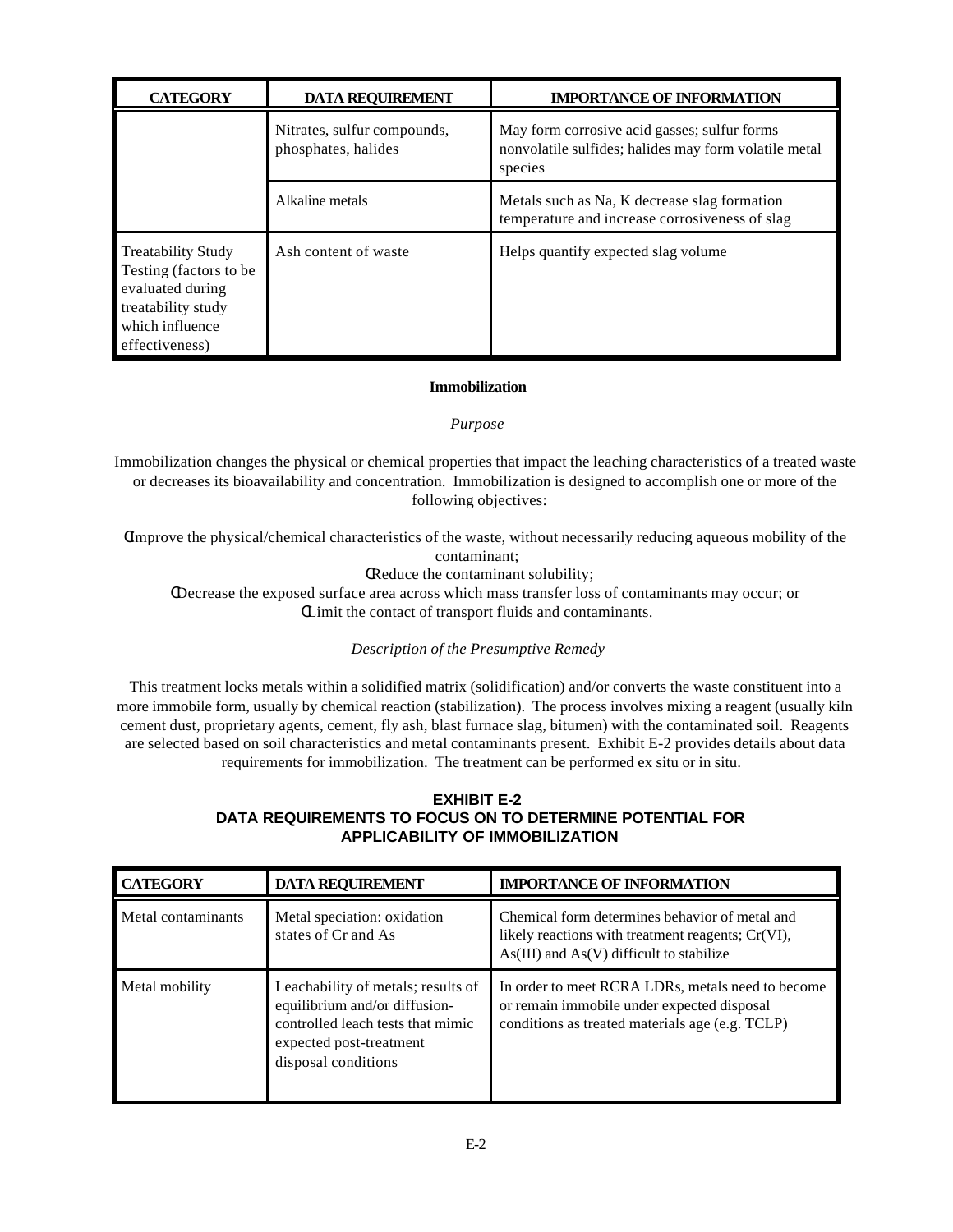| <b>CATEGORY</b>                                                                               | <b>DATA REQUIREMENT</b>                                                                                                         | <b>IMPORTANCE OF INFORMATION</b>                                                                                                                                                             |
|-----------------------------------------------------------------------------------------------|---------------------------------------------------------------------------------------------------------------------------------|----------------------------------------------------------------------------------------------------------------------------------------------------------------------------------------------|
| Soil characteristics                                                                          | pH and Eh; buffering capacity                                                                                                   | Specific pH range and redox condition favors<br>effective setting; useful in determining conditions<br>leading to lowest solubility of metals; factor in<br>identifying solubility of metals |
|                                                                                               | Particle size                                                                                                                   | Fine particulate may coat waste particles and weaken<br>bond between waste solids and cement                                                                                                 |
|                                                                                               | Particle size distribution                                                                                                      | May be easier to obtain uniform, complete mixing of<br>reagent with homogenous soil                                                                                                          |
|                                                                                               | Moisture content                                                                                                                | Water may need to be added or removed to ensure<br>proper mixing of reagent with soil                                                                                                        |
|                                                                                               | In-Situ                                                                                                                         |                                                                                                                                                                                              |
|                                                                                               | Subsurface conditions                                                                                                           | Presence of subsurface barriers or debris and depth<br>to first confining layer may affect ability to achieve<br>proper mixing                                                               |
|                                                                                               | Depth of contamination                                                                                                          | In-situ mixing demonstrated to 30 feet; new<br>equipment may be applicable to 150 feet                                                                                                       |
| Other contaminants<br>and constituents                                                        | Total organic content; including:<br>VOCs, SVOCs, PAHs, etc.                                                                    | Organic materials may interfere with bonding of<br>reagent with waste particles                                                                                                              |
| present                                                                                       | VOC content                                                                                                                     | VOCs can vaporize during process or curing                                                                                                                                                   |
|                                                                                               | Oil and grease content                                                                                                          | May interfere with bonding of reagent<br>with waste particles                                                                                                                                |
|                                                                                               | Phenol content                                                                                                                  | May reduce compressive strength of final product                                                                                                                                             |
|                                                                                               | Halide content                                                                                                                  | May alter cement setting rate; are soluble and can<br>leach from cement                                                                                                                      |
|                                                                                               | Soluble salts of Mn, Sn, Zn, Cu,<br>Pb                                                                                          | May reduce physical strength and dimensional<br>stability of cured matrix and/or cause large variations<br>in setting time                                                                   |
|                                                                                               | Cyanide content                                                                                                                 | May interfere with bonding of reagent with waste<br>particles                                                                                                                                |
|                                                                                               | Sulfate content                                                                                                                 | May retard setting and/or cause cement to spall after<br>setting                                                                                                                             |
| <b>Treatability Study</b><br>Testing (factors to be<br>evaluated during<br>treatability study | Volume increase following<br>treatment; estimate total increase<br>based on increase in treatability<br>study                   | Increases transportation and disposal costs; may<br>eliminate possibility of onsite disposal                                                                                                 |
| which influence<br>effectiveness)                                                             | Bearing strength; evaluate<br>changes in response to<br>overburden stress between<br>treated and untreated waste;<br>cone index | Must exceed intended use limits                                                                                                                                                              |